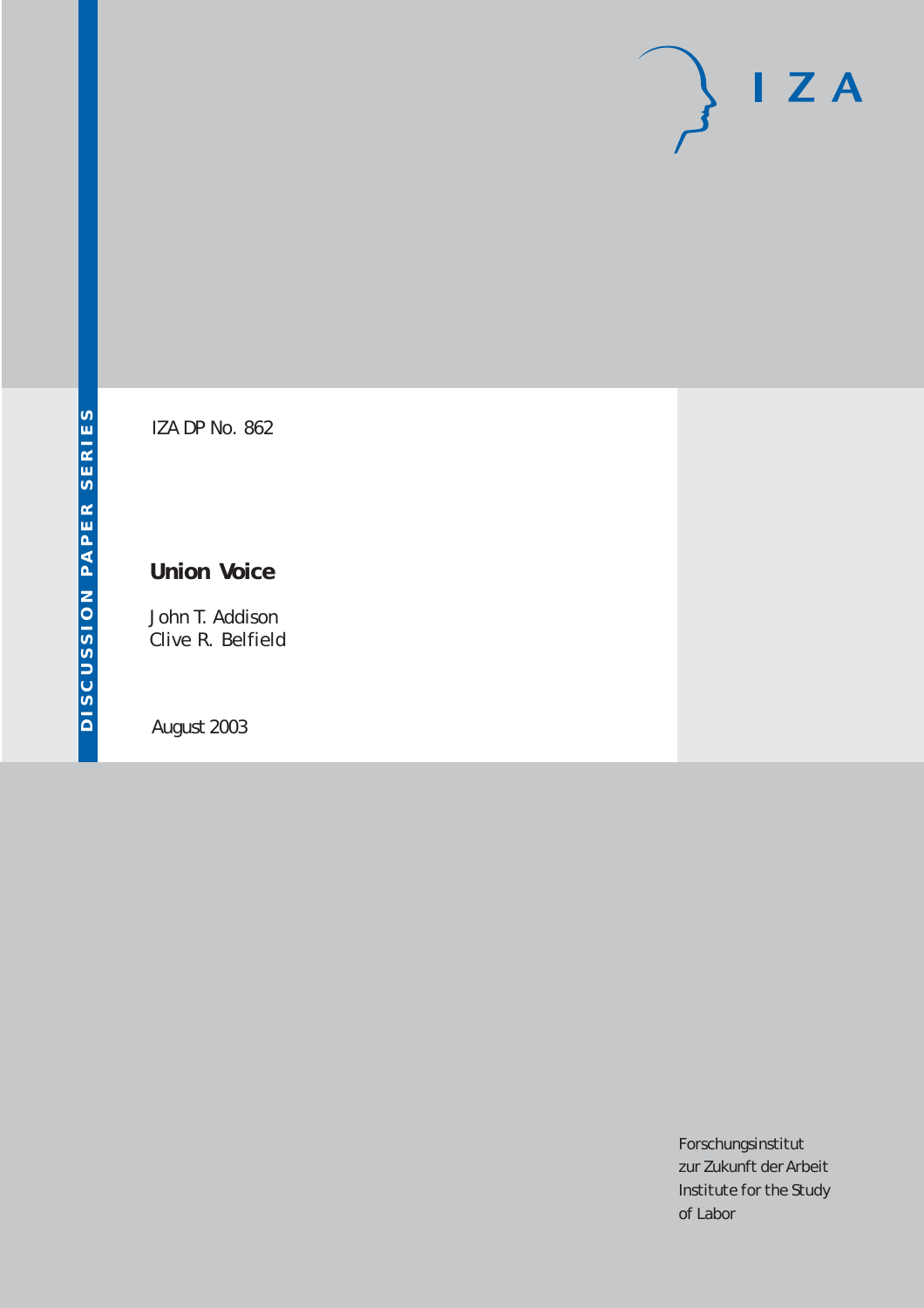# **Union Voice**

### **John T. Addison**

*University of South Carolina and IZA Bonn* 

## **Clive R. Belfield**

*Teachers College, Columbia University* 

#### Discussion Paper No. 862 August 2003

IZA

P.O. Box 7240 D-53072 Bonn **Germany** 

Tel.: +49-228-3894-0 Fax: +49-228-3894-210 Email: [iza@iza.org](mailto:iza@iza.org)

This Discussion Paper is issued within the framework of IZA's research area *Welfare State and Labor Market.* Any opinions expressed here are those of the author(s) and not those of the institute. Research disseminated by IZA may include views on policy, but the institute itself takes no institutional policy positions.

The Institute for the Study of Labor (IZA) in Bonn is a local and virtual international research center and a place of communication between science, politics and business. IZA is an independent, nonprofit limited liability company (Gesellschaft mit beschränkter Haftung) supported by Deutsche Post World Net. The center is associated with the University of Bonn and offers a stimulating research environment through its research networks, research support, and visitors and doctoral programs. IZA engages in (i) original and internationally competitive research in all fields of labor economics, (ii) development of policy concepts, and (iii) dissemination of research results and concepts to the interested public. The current research program deals with (1) mobility and flexibility of labor, (2) internationalization of labor markets, (3) welfare state and labor market, (4) labor markets in transition countries, (5) the future of labor, (6) evaluation of labor market policies and projects and (7) general labor economics.

IZA Discussion Papers often represent preliminary work and are circulated to encourage discussion. Citation of such a paper should account for its provisional character. A revised version may be available on the IZA website ([www.iza.org](http://www.iza.org/)) or directly from the author.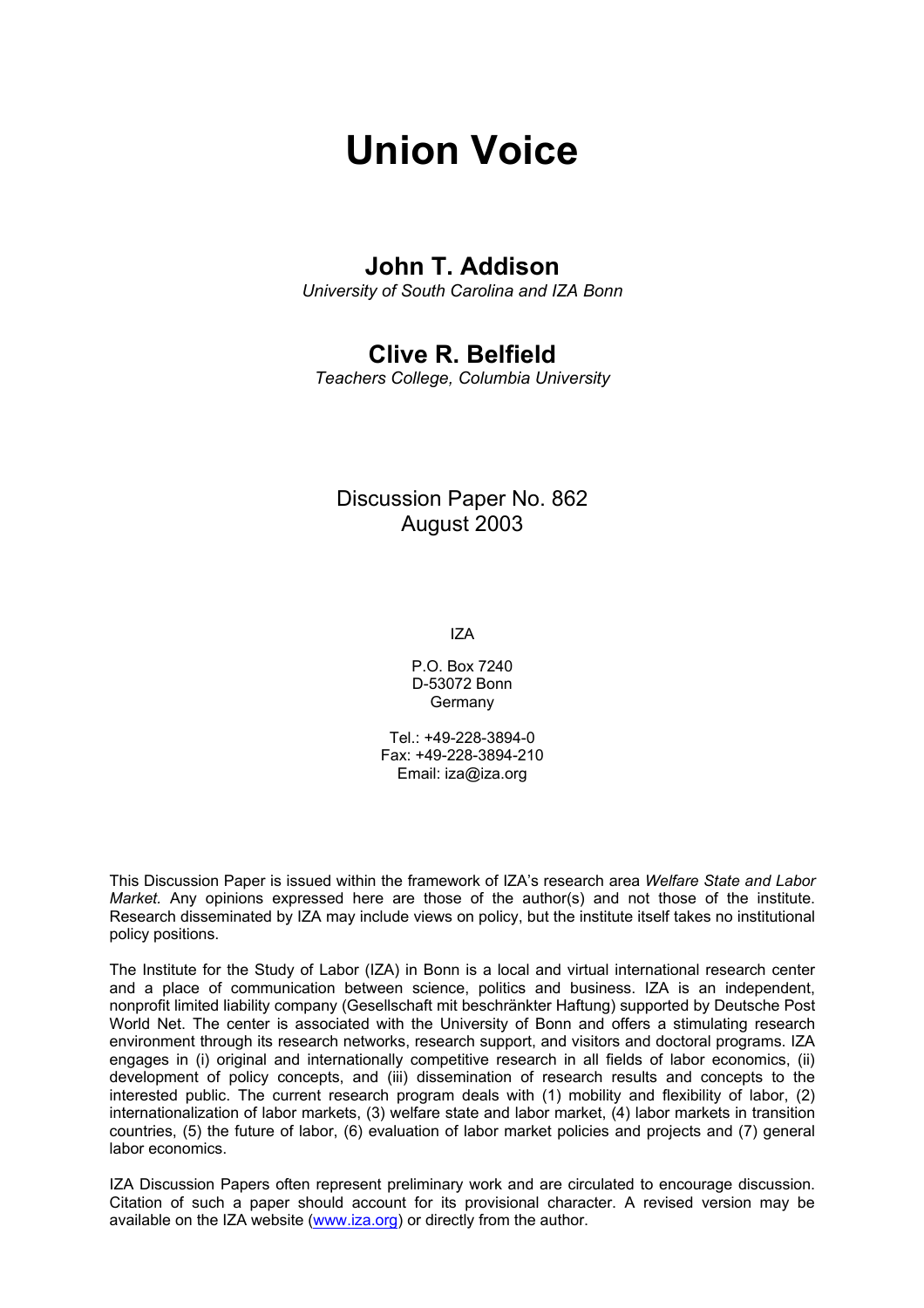IZA Discussion Paper No. 862 August 2003

## **ABSTRACT**

## **Union Voice**[∗](#page-2-0)

This paper offers a critical evaluation of the notion of collective voice, advanced by Freeman and Medoff (1984) in their pioneering contribution *What Do Unions Do?* It takes note of theoretical and empirical work supportive of/consistent with the *collective voice/institutional response* model, and tracks some development of the model. Equally, although much criticism of *What Do Unions Do?* has been wide of the mark, there are critical areas in which the model is deficient. These lacunae include, but are not restricted to, the lingering imprecision of collective voice; the problem of bargaining power which calls into question the distinction between collective voice/institutional response and the monopoly face of unionism; the over-emphasis upon worker dissatisfaction; and, relatedly, the neglect of individual voice. The bottom line is that the notion of union voice is urgently in need of restatement if it is to continue to shape research into the economic consequences of unions.

JEL Classification: J51, J53

Keywords: unions, collective/individual voice, institutional response, public goods, contract enforcement, high performance work practices, employee involvement

Corresponding author:

 $\overline{a}$ 

John T. Addison Department of Economics Moore School of Business University of South Carolina 1705 College Street Columbia, SC 29208 USA Tel.: +1 803 777 4608 Fax: +1 803 777 6876 Email: [ecceaddi@moore.sc.edu](mailto:ecceaddi@moore.sc.edu)

<span id="page-2-0"></span><sup>∗</sup> This paper is a draft of a chapter to appear in a work edited by James T. Bennett and Bruce E. Kaufman, entitled *What Do Unions Do? The Evidence Twenty Years Later*.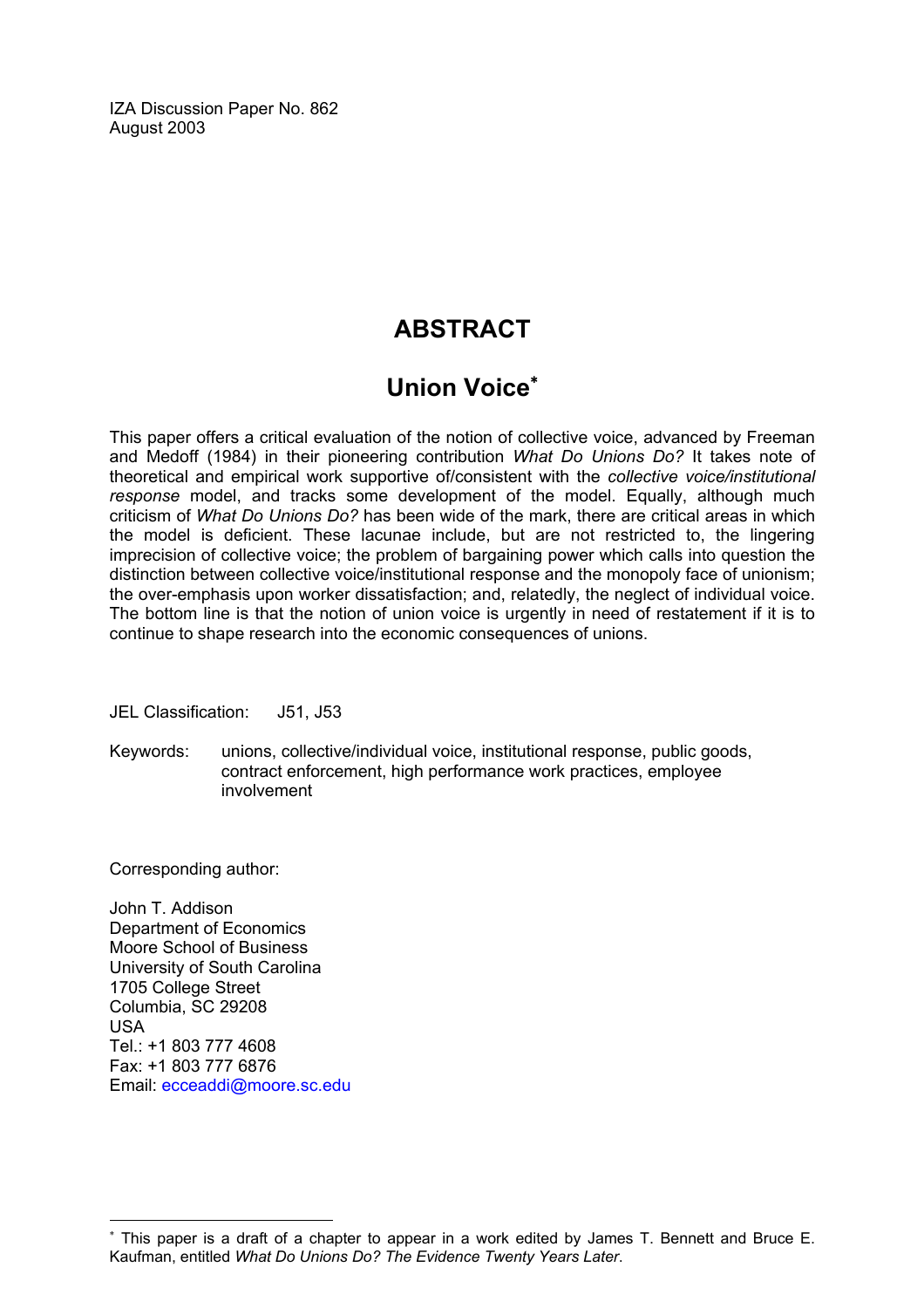#### **I. Introduction**

It is hard to exaggerate the immediate impact of the collective voice model on research into the economic consequences of unions. At the price of some imprecision, it might be claimed that up to that point much of the economics profession viewed unions as combinations in restraint of trade, as monopolies (almost) pure and simple.<sup>1</sup> To be sure organization theory had long suggested that positive union impacts on firm performance might result from shock effects (Leibenstein, 1966) – that is, having to pay a union premium shocks management into looking for cost savings elsewhere, in the process eliminating or reducing slack within the organization – but neoclassical economists were not only leery of shock effects but also prone to emphasize union restrictive practices as the source of X-inefficiency. In this accessible, monopoly view of the world (and abstracting from the costs of the union rule book), unions were viewed as having adverse effects on efficiency by distorting factor prices and usage, redirecting higher quality workers and capital from higher to lower marginal product uses. Further, to the welfare triangle loss(es) had to be added some portion of the transfer effect, as unions engaged the polity to protect their monopoly powers. To be sure, the costs of strikes were no longer uncritically laid at the door of unions, $<sup>2</sup>$  but there were already sufficient distortions</sup> associated with the union entity to render this advance of marginal interest only.

Into this staid and rather comfortable world intruded the new view of unionism presented by Freeman (1976, 1978, 1980) and Freeman and Medoff (1979, 1983, 1984), building on Hirschman's (1970) exit-voice (and loyalty) paradigm. Largely reflecting the public goods aspects of the workplace, but also containing governance elements consistent with a number of other developments in economics (such as contract theory), these authors argued that the substitution of an average for a marginal calculus could yield improved performance outcomes. Unwilling to jettison the monopoly model, however, the architects of the new view still spoke of the "two faces" of unionism. No less important, the potential gains pointed to by the model could be thwarted by an unfavorable management response to collective bargaining and also by an adverse union response to reorganization of the work process. For this reason, Freeman and Medoff label the new view of unionism label as a *collective voice/institutional response* model.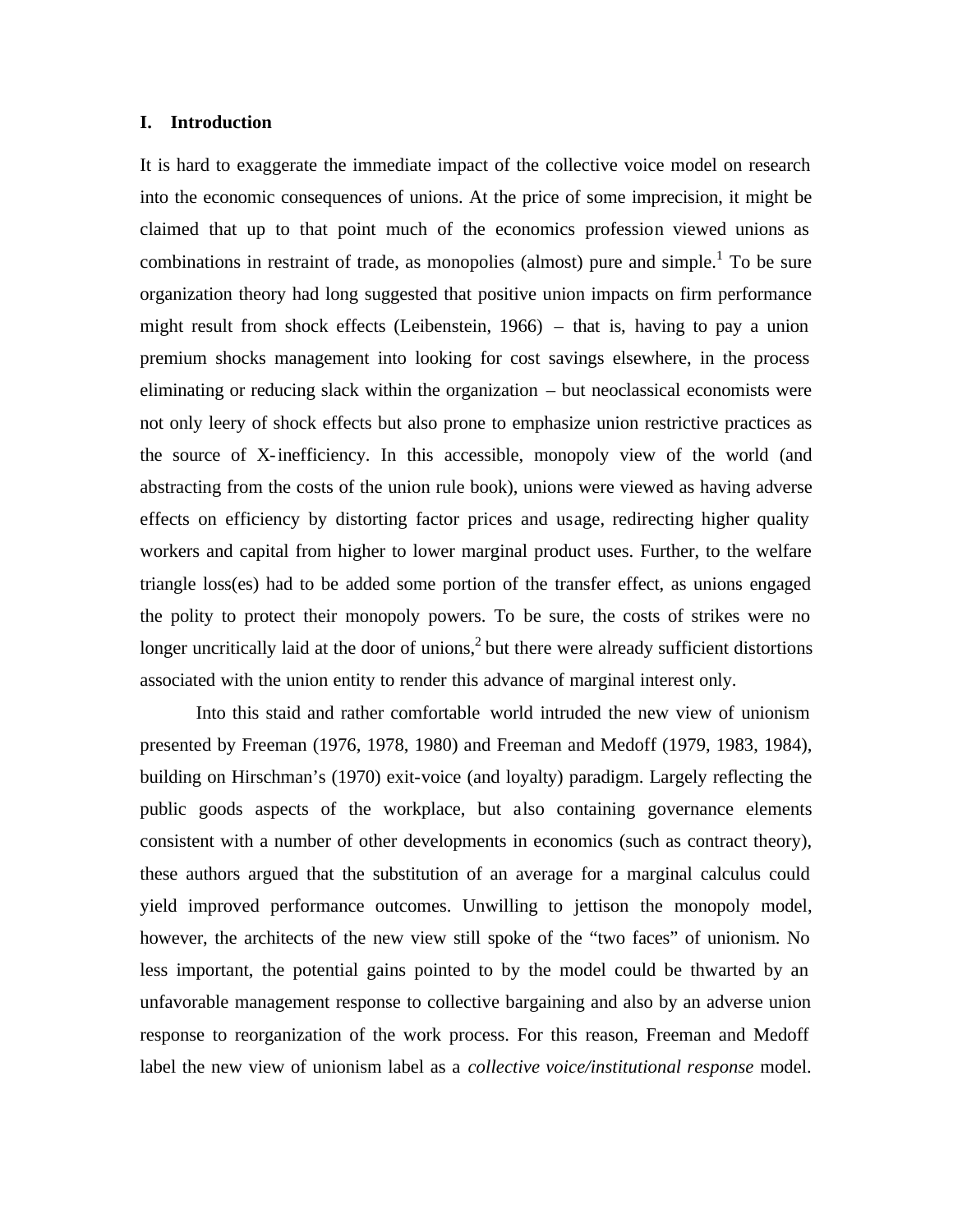Even with these qualifications the immediate challenge to the monopoly view was no less important for all that.

The decade following publication of *What Do Unions Do? –* was marked by a scramble to fit production and cost functions to data from the union and nonunion sectors.<sup>3</sup> In addition, union effects on firm profitability and investments in physical and intangible capital were also rigorously scrutinized. (Some of this material is surveyed in section III below; see also the careful review by Barry Hirsch in Chapter 6 of this volume). And then it seems there was a petering out of U.S. research, across all outcome indicators. In large part this was the result of an emerging empirical consensus. Aspects of this agreement included the findings that union effects on productivity were small on average (i.e. nowhere near as large in absolute magnitude as reported by Brown and Medoff, 1978, in their pioneering unions-in-the-production-function test); that union impact on profitability was consistently negative; and that, more damagingly, unions were associated with reduced investment in physical and intangible capital. Also contributing to this hiatus was the continuing black box nature of the mechanisms through which unions were supposed to improve workplace outcomes. And perhaps the steady hemorrhaging of union membership and decline in collective bargaining coverage also played a part by further limiting the attractiveness of research in this area.

But this is not the end of the story. In the first place, there was no parallel hiatus in European research. Second, there has been some development of the union voice model since then; for example, Freeman and Lazear (1995) have addressed the problem of rent seeking issues in their application of the collective voice model to works councils. Third, the finding that unions have small productivity effects on average has refocused attention on the factors that might produce swings about the average in either direction and here a new literature has examined environments that appear more propitious to positive union effects. Nevertheless, we shall argue that the union voice model remains seriously deficient in under-emphasizing the bargaining problem, in over-emphasizing worker dissatisfaction, in neglecting individual voice, and in uncritically equating collective voice with autonomous unionism. Yet if critics are thinking of erecting a headstone, it is still premature to complete the legend: "Union Voice, 1976 – ."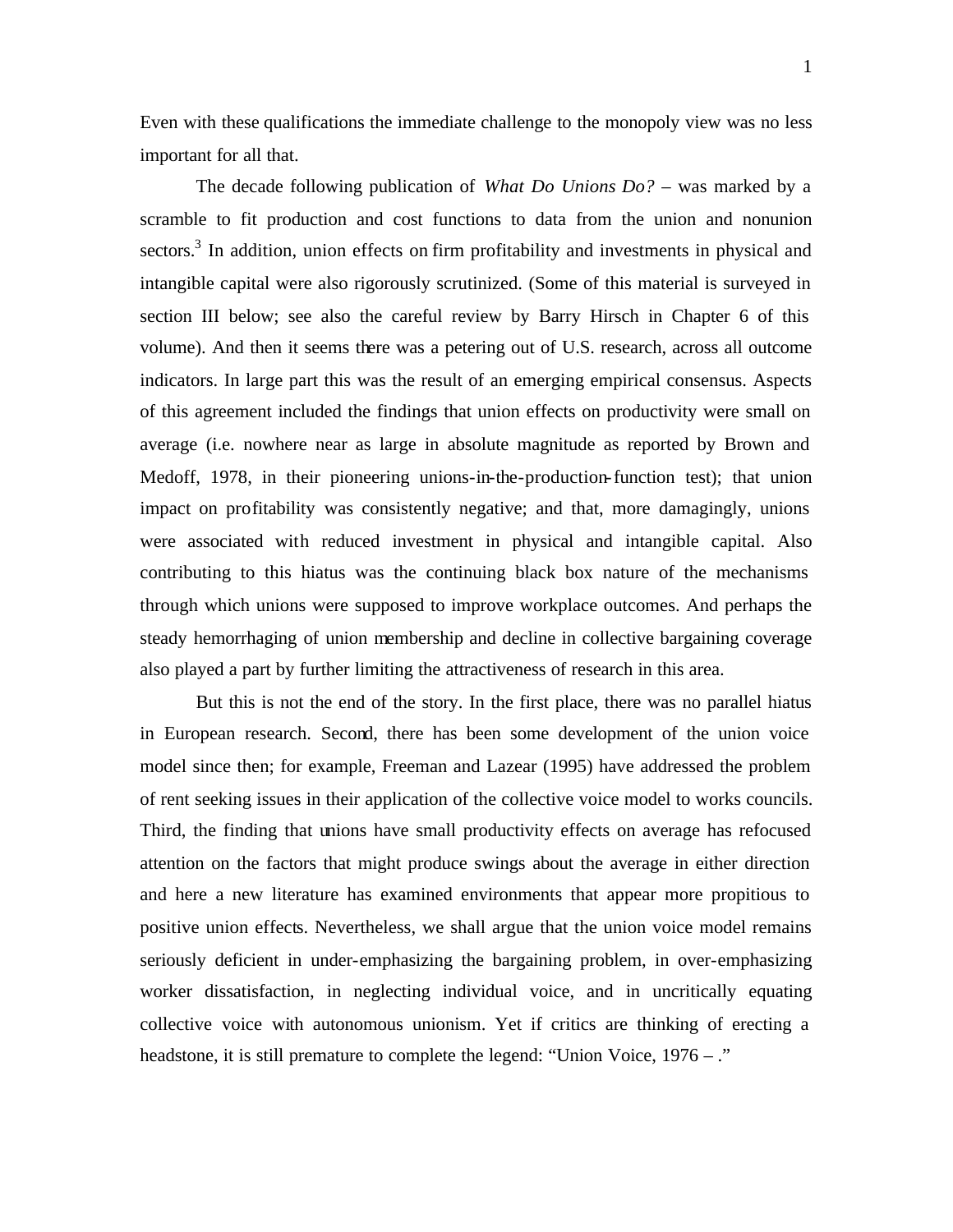The plan of our discussion is as follows. First, we offer a critical statement of the collective voice model while identifying some linking themes from contract theory and property rights. Second, we provide an eclectic review of the empirical literature. We first review findings from an older literature examining the net effects of unions on a variety of firm performance indicators, next chart some more direct evidence on union voice, and then examine an emerging literature focusing on the interaction between unionism and employee involvement mechanisms/human resource management systems. In discussing net effects – *cet*. *par*. associations between unions and performance indicators – we are looking for broad consistencies with either the union voice or the monopoly models, without expecting evidence of a knockout blow. In looking at more direct evidence on union influence, we seek to identify the routes through which voice might find expression. The final theme of this section is the identification of workplace environments that appear more propitious for the exercise of union voice, the topic of the most recent literature. Our analysis concludes with a detailed interpretative summary.

#### **II. The Collective Voice Model and Related Themes**

It would be a mistake to view the collective voice model as a single unified approach; rather, it has a number of dimensions ranging from narrow (information exchange) to broad (influence/pressure) while also embracing the governance structure of the firm. Moreover, union voice is only one part of this new model of unionism. The other is what is termed "institutional response," namely management's response to collective bargaining (and the union's response to management). In effect, voice cannot succeed without an appropriate institutional response. Thus, Freeman and Medoff (1984, p. 165) write: "Some managements will adjust to the union and turn unionism into a positive force and the workplace; others will not. Over the long run, those that respond positively will prosper while those that do not will suffer in the market place." Finally, there is the vexed question of the integrity of collective voice/institutional response model in the sense of its being distinct from the monopoly face.

Before attempting to set down the various strands of the collective voice/institutional response model it is instructive to address the notion of voice. In the model, *voice* is to be contrasted with *exit*. The latter is a market mechanism: faced with a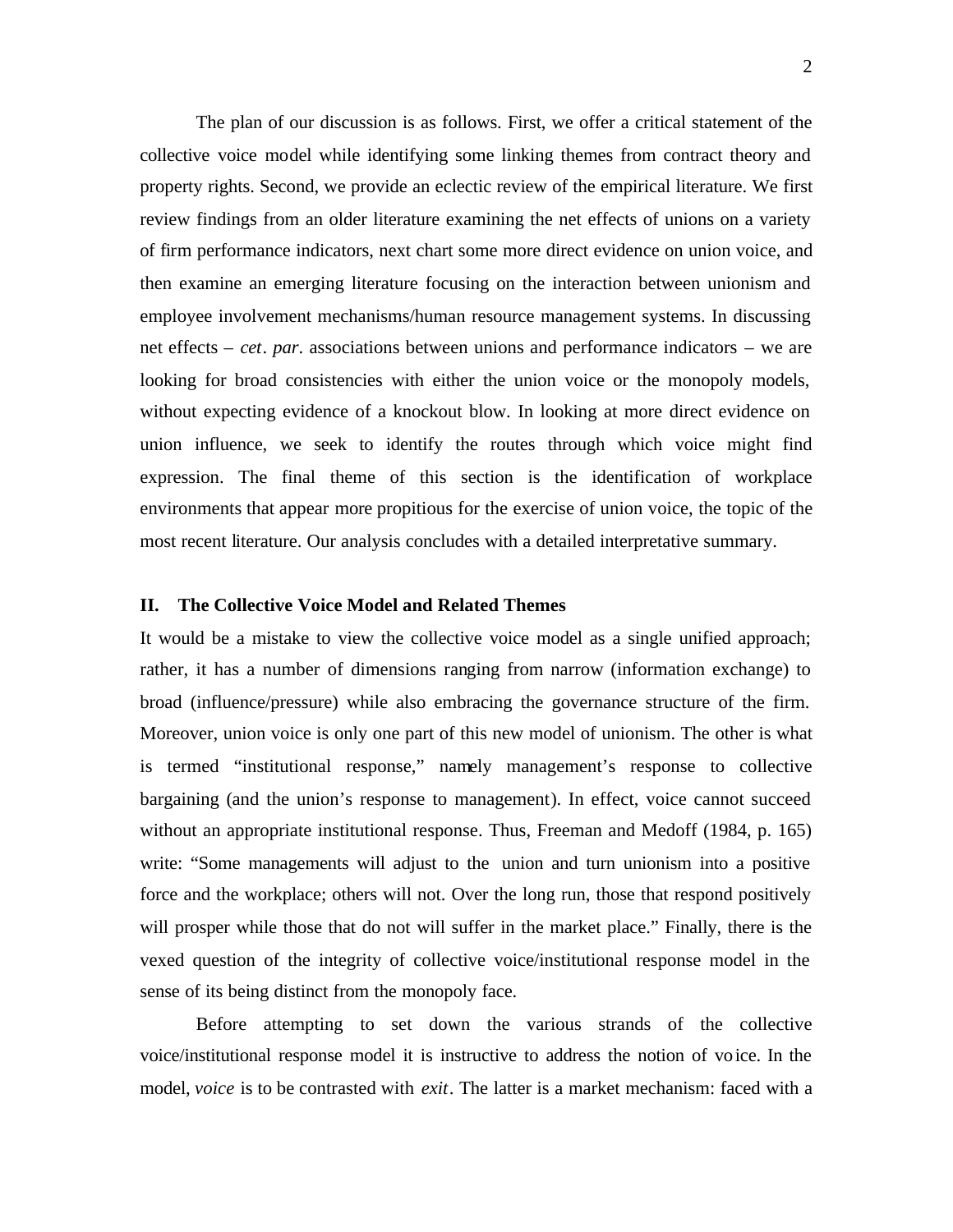divergence between desired and actual conditions at the workplace, the worker quits the firm to search for better employment. But there is an alternative to exit. The worker may instead engage in voice, discussing with his or her employer the conditions that need changing without quitting the job. By providing the worker with a voice mechanism, the union lowers quits. In the parent model of Hirschman (1970), the context is the product market rather than the labor market. Here exit corresponds to switching goods and voice to complaining about the product. In Hirschman's model, the key variable signifying whether or not the individual will engage in voice or exit behavior is *loyalty*. The more loyal the consumer, the less likely exit behavior and the greater the probability that redress will be sought through voice. There is no mention of loyalty in the collective voice/institutional response model, but it is a similar stimulus that drives behavior in both cases, namely, a deterioration in conditions in the Hirschman model (see Boroff and Lewin, 1997) and dissatisfaction in the collective voice model. That being said, and as we shall first see in discussing information exchange, the latter model implicitly recognizes more positive elements. This in turn raises the first of several key questions that arise in seeking to understand collective voice. Might not the major advantage of voice stem from satisfaction rather than dissatisfaction?<sup>4</sup>

Returning to the various dimensions of union voice, we begin with perhaps the best-known element, namely, the union role in the provision of information. The labor market context is important here: it is one of continuity rather than spot market contracting because of on-the-job skills specific to the firm and the costs attaching to worker mobility and labor turnover.<sup>5</sup> Given the information problem in such complex and multidimensional continuity markets, what mechanisms are available for eliciting information on worker preferences or discontent? Quit behavior can provide such information either inferentially or directly (via exit interviews). However, the collective voice model contends that information obtained in this way is likely to suffer from selection biases, from problems of motivating the worker to disclose information when there is no benefit to him or her from doing so (and the certainty of some positive cost), and finally from the sheer cost of the process of trail and error involved in determining the efficacy of contract innovations.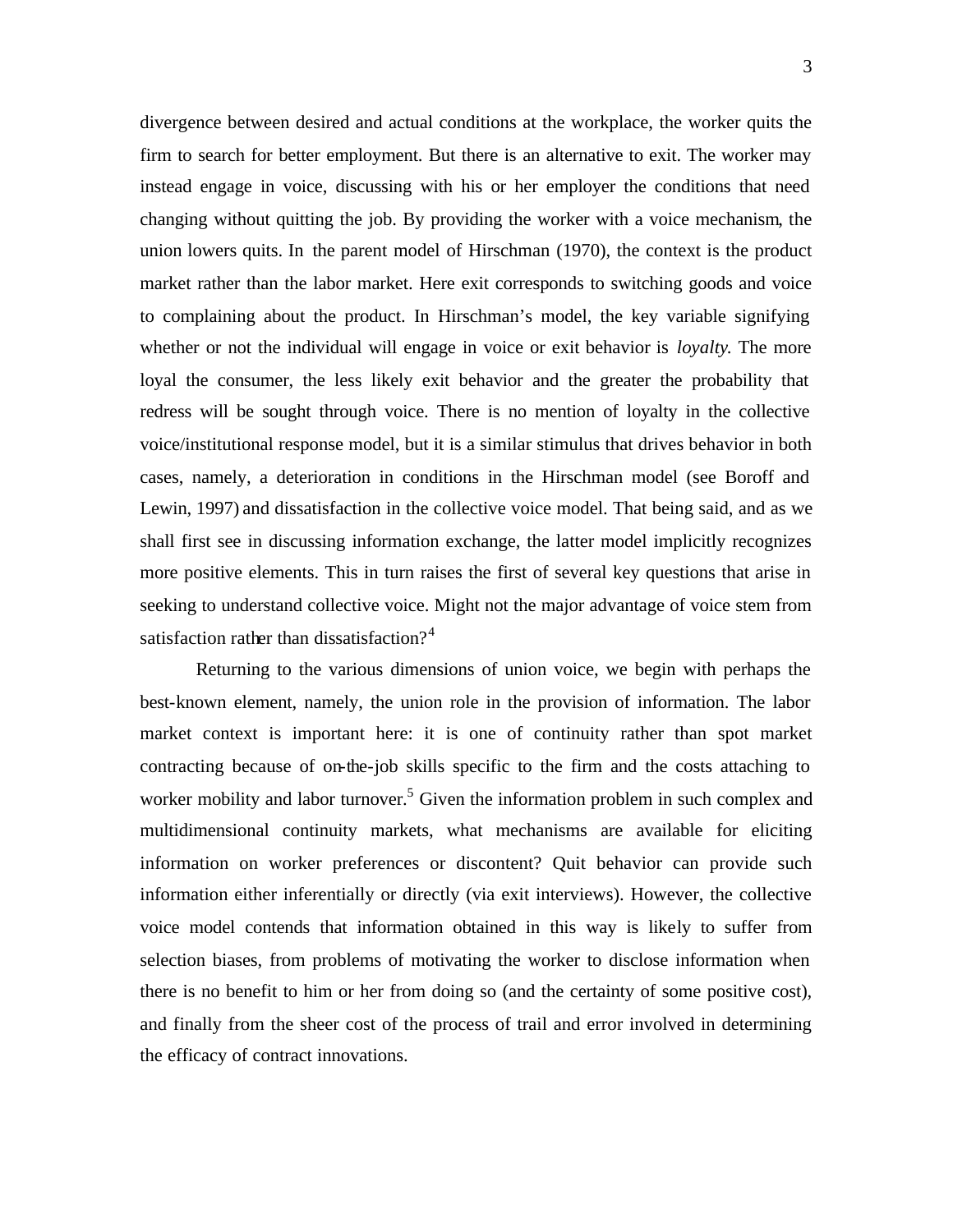Collective voice through the agency of a union may outperform individual activity for a variety of reasons. One such reason is the public goods problem of preference revelation.<sup>6</sup> Nonrival consumption of shared working conditions (e.g. safety conditions, line speeds, grievance procedures) and common workplace rules create a public goods problem of preference revelation. Without some collective form of organization there will be too little incentive for the individual to reveal his or her preferences since the actions of others may produce the public good at no cost to that individual. Unions are in business to collect information about the preferences of all workers and 'aggregate' them to determine the social demand for such public goods. The substitution of average preferences for marginal preferences and the arbitraging of worker preferences may be efficient in such circumstances.<sup>7</sup> There are two issues here, neither of which is really addressed in the collective voice model. The first is whether or not the union is a pure agent of the member principal since this will affect the quality of the information that is passed on to management. The second is whether or not autonomous unions are the only form of collective voice, recognizing that labor law may make that case by default.

A second public goods dimension of the workplace stems from the nature of the input of effort. Without some form of collective organization, so this argument runs, the incentive of the individual to take into account the effects of his actions on others may be too small, just as with preference revelation. This problem will only arise where there are significant complementarities in worker effort inputs in which circumstances output may depend on the lowest level of input by any one worker. In short, collective organization may potentially increase output through a joint determination of effort inputs. In some sense, the union may even be construed as the agent of the employer principal in monitoring worker effort. In any event, we note that this recherché argument has recently been used to present a case for 'strong' unionism in Britain (see Bryson, 2001).

For the public goods argument to have force, two further conditions have to be met – both of which are recognized in the union voice model (see Freeman, 1976, p. 362). First, there must be costs attaching to the use of external markets: if quitting were costless, the individual worker could simply choose the employer whose working conditions most closely approximated his or her own preferences. Second, the workplace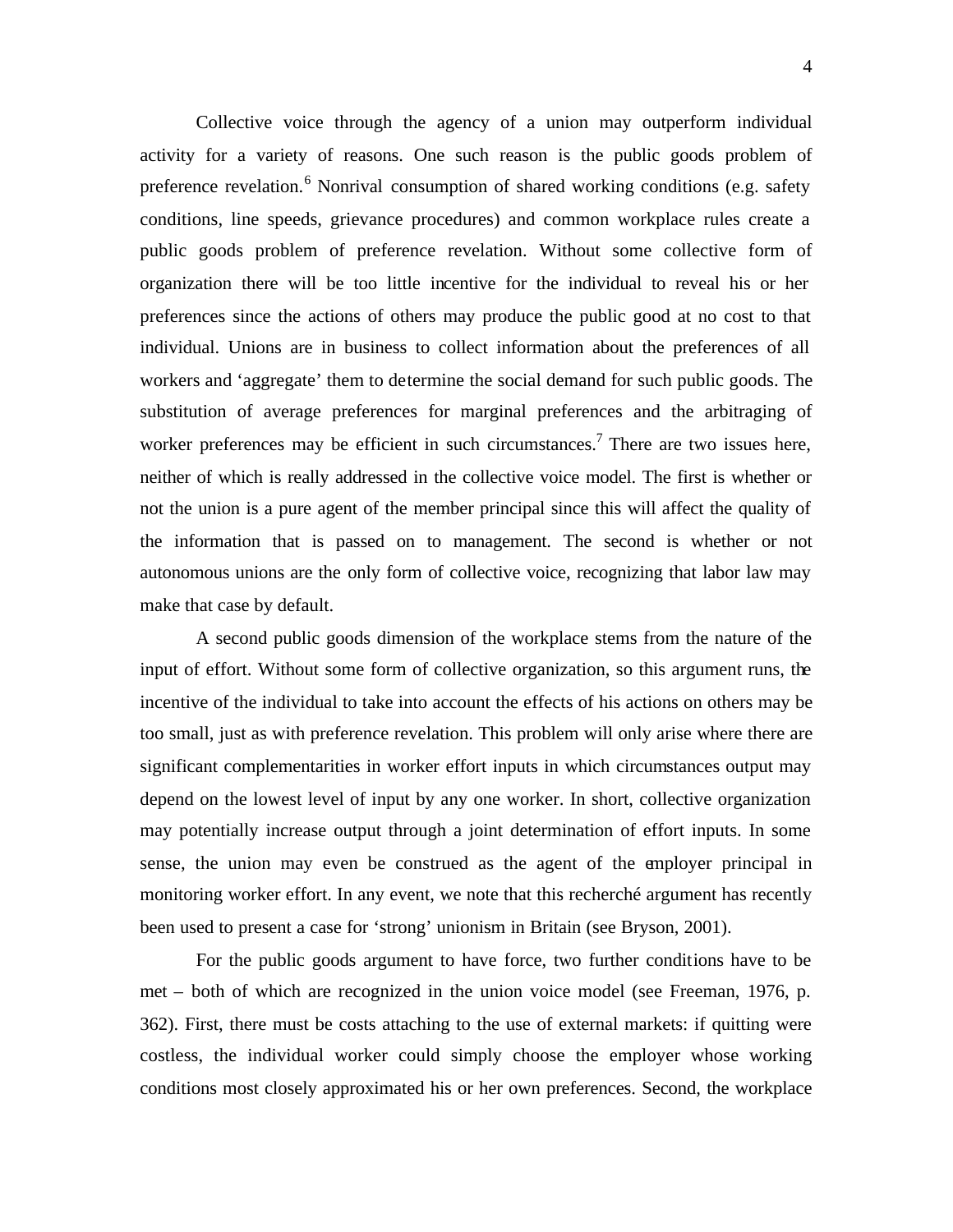must continue to be buffeted by unforeseen shocks that change the nature of the workplace in an informational context; otherwise, there would be no need for the union's demand revealing function after the formative match between employer and worker.

The expression of collective voice is expected to reduce quits, absenteeism, malingering, and even 'quiet sabotage.' The reduction in quits is expected to lower hiring and training costs and increase firm-specific investments in human capital. Lower quits may of course also occasion less disruption in the functioning of work groups. Interestingly, apart from the reduction in quits as a result of the union providing direct information about worker preferences in the manner described earlier, the transmission mechanism between voice and performance is opaque in the voice model. And even in this case there is no formalization of optimal quit behavior. The upshot of this imprecision is that any observed reduction in quits/increase in training may be excessive. Moreover, in discussing the reduction in quits the emphasis in the union voice model appears to be upon dissatisfaction. At the applied level as well, Freeman and Medoff (1984, Chapter 12) report that expressed worker dissatisfaction is higher in union regimes. They interpret the difference in expressed complaints between union and nonunion labor as an expression of democracy rather than as indicating a true shortfall in satisfaction, noting that: "The difference between 'true' and 'voiced' dissatisfaction reflects the nature of the voice institution." (p. 139). Nevertheless, the particular politicization of the workforce that is alluded to here might also carry implications for the quality of the type of information that is passed on by unions.

This, then, is the information aspect of union voice. $8$  The two other aspects are influence and governance. At least as initially presented, the union influence aspect is not only difficult to disentangle from the shock effect but also morphs into governance. Thus, Freeman and Medoff (1984, p. 15) argue that: "Unions can also improve efficiency by putting pressure on management to tighten job-production standards and accountability in order to preserve profits in the face of higher wages. Because unionized management can be challenged by the union, moreover, it will tend to discard vague paternalistic, authoritarian personnel policies in favor of practices in which explicit rules govern behavior." For these reasons, it is somewhat more tractable to focus on the governance issue.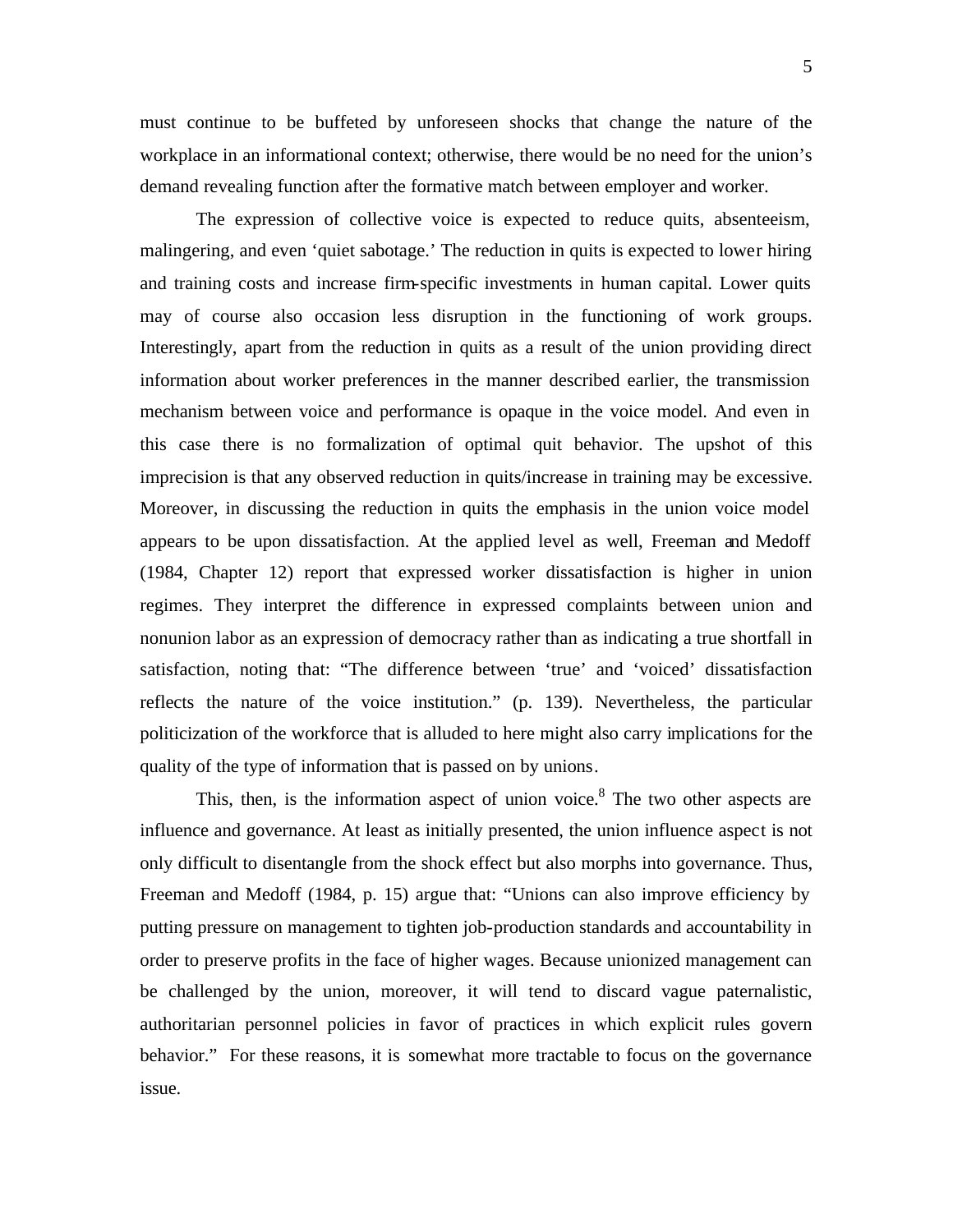The context is again the continuity of the employment relation. Governance refers to the policing or monitoring of incomplete employment contracts, and thus includes the use of grievance and arbitration procedures and other mechanisms to mitigate what are seen as problems stemming from the authority relation. Such procedures should also help improve the flow of information between the two sides. The problem is of course that the specialized procedural arrangements typically associated with union regimes are not unique to those settings. Expressed rather differently, there is an extensive (contract theory) literature in economics documenting why employers would see fit to introduce procedural safeguards for the settlement of disputes in union-free continuity markets with uncertainty. Thus, in the idiosyncratic exchange variant of contract theory (see Williamson, Wachter, and Harris, 1975), there emerges a distinct governance apparatus geared to maximizing the joint surplus of the firm by suppressing the hazards of unconstrained idiosyncratic trading. The key elements of this apparatus are the use of promotion ladders, formal grievance procedures, and the application of the seniority principle – all components of a structured internal labor market. There is no explicit mention of unions in this particular model – since it is the bargaining power possessed by idiosyncratically-trained job incumbents that produces the governance apparatus. (That said, subsequent developments of idiosyncratic exchange discuss monitoring and auditing procedures and do reserve a specific role for unions; see Riordan and Wachter, 1983.)

Freeman (1976, p. 364) and Freeman and Medoff (1984, p. 11) claim the union governance aspect of the voice model is quite consistent with the modern contracts literature, the argument being that the presence of a union can make it easier to engage in long-term efficient contracting of this nature.<sup>9</sup> They argue that the presence of a union specializing in information about the contract and in the representation of workers can prevent employers from engaging in opportunistic behavior. Workers may withhold effort and cooperation when the employer cannot credibly commit to take their interests into account. Thus, fearing dismissal, workers may be unwilling to invest in firm-specific skills or disclose information facilitating pro-productive innovations at the workplace. The formation of a union and the introduction of a system of industrial jurisprudence is one way of protecting the interests of employees. In this way, unions may generate worker cooperation, including the introduction of efficiency enhancing work practices.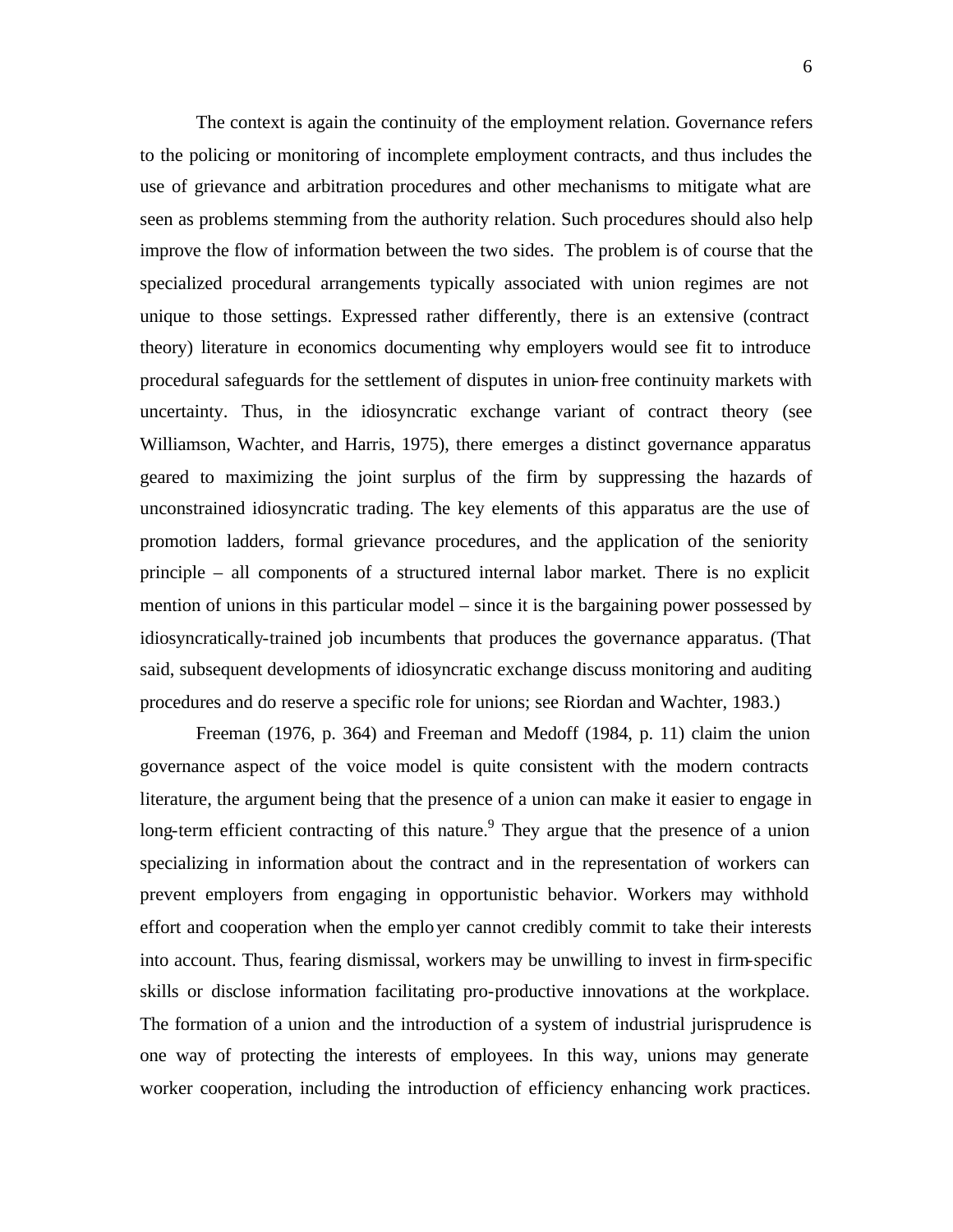This argument presupposes that the commitment problem cannot be solved by reputation effects, inducing the employer to live up to his contractual commitments and to behave honestly rather than opportunistically. However, reputation effects may be strong enough to make contracts self enforcing after all.

But if we assume that there is a commitment problem in regular markets, an interesting issue is whether the divorce of ownership and control in the modern corporation could make self-enforcing contracts more feasible in the sense that management might be less interested in reneging on an implicit contract in the interest of short-term profit maximization than the owner principal; and conversely where the interests of managers and shareholders are more closely aligned by, say, profit sharing schemes for managers. In this case much might hinge on whether unions and selfenforcing contracts are substitutes or complements in establishing cooperation at the workplace. If they are substitutes, any positive impact of unions on performance will be stronger in firms with less severe agency problems. If they are complements, unions will be more effective in firms where agency stimulates self-enforcing contracts. This argument is of course based on a very narrow view of the agency problem in corporations and has to be widened to incorporate rent-seeking behavior on the part of managers. Such behavior may detract from trustful and cooperative industrial relations and can decrease the range of feasible self-enforcing contracts. Jirjahn (2002) has recently examined the relationships between unions (actually works councils) and self-enforcing contracts and also those between agency and trustful, cooperative industrial relations using information on management profit sharing schemes. We shall report on some of his findings in section III.

We have yet to mention rent seeking by unions. In contract theory models in which the union can make credible the employers' *ex ante* promises (e.g. Malcolmson, 1983), there has to be some threat of credible punishment on the part of the union. This punishment strategy hinges on the union having bargaining power. In other words, the governance argument depends for its traction on union monopoly power. The criticism would then be that voice can be kept distinct from power only by making voice so narrow – by which is meant information exchange – that it loses much of its explanatory punch, while if it is broadened to make it meaningful it becomes simply another facet of the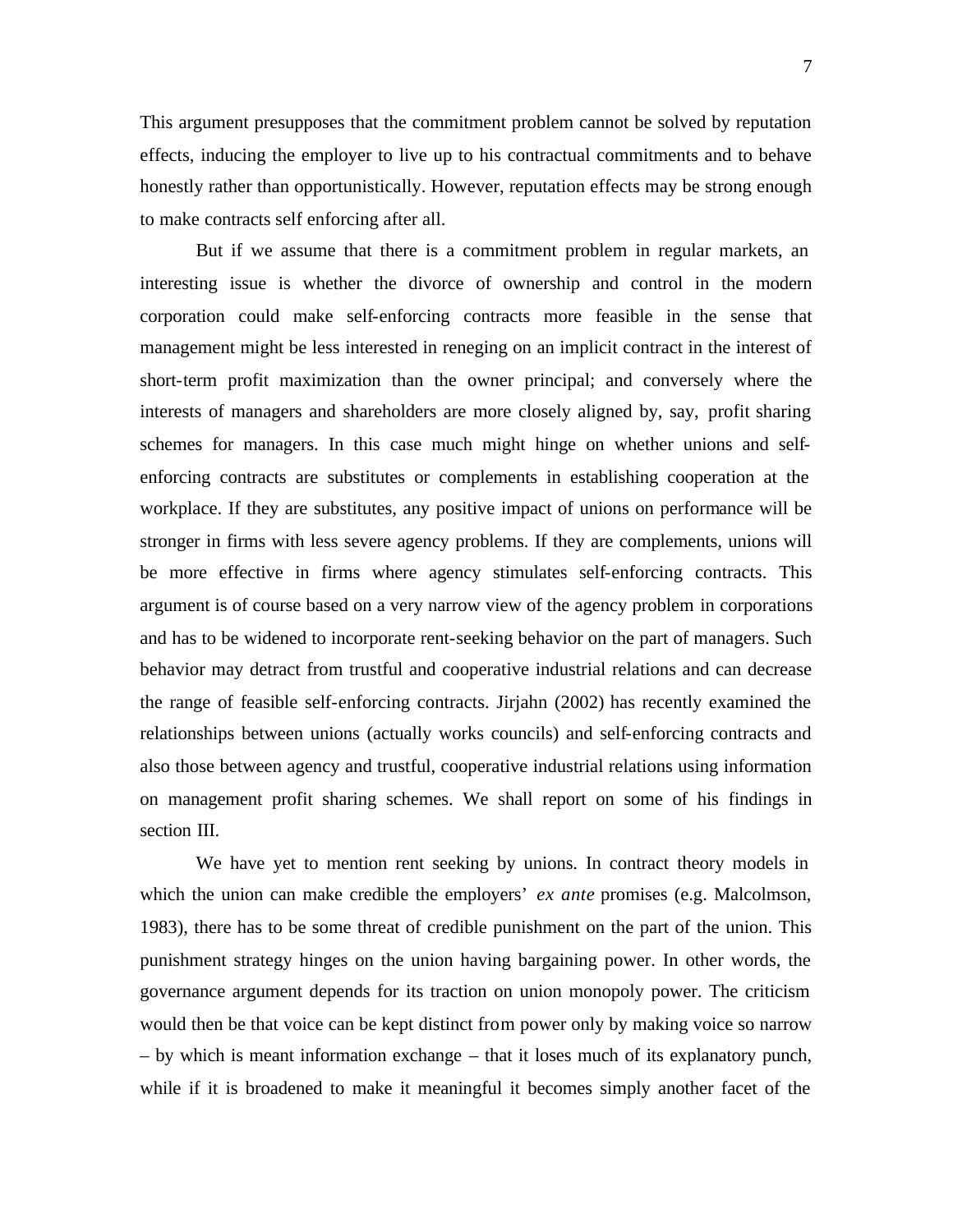exercise of power. Thus, for example, if voice includes a grievance system it is only through the exercise of a union's monopoly power that it wins such a system and keeps it functioning. This is no mean critique because it calls into question the notion that voice is a putative good that it is represented to be in *What Do Unions Do?* 

Subsequent development of the union voice model seems to recognize the problem. We refer to Freeman and Lazear's (1995) purpose-built analysis of the *works council* with codetermination power. In this treatment, there is explicit recognition of the bargaining/hold up problem hitherto skirted in union voice and which dogs the voice solution to the information problem in continuity markets. Freeman and Lazear argue that codetermination will be underprovided by the market because institutions that give power to workers will affect the distribution as well as the size of the joint surplus. The content of collective voice is also spelled out in more detail in this treatment in terms of a continuum bounded by information provision at one extreme and participation/codetermination at the other, with consultation occupying the broad middle ground. Thus, the joint surplus of the firm is said to increase with the progression from information exchange through consultation to participation. Among other things, information rights can help verify management claims about the state of nature, rendering them credible to the workforce and avoiding costly disputes that can threaten the very survival of the enterprise. Consultation for its part allows new solutions to production and other problems by reason of the non-overlapping information sets of the two sides and the creativity of discussion. Finally, participation or codetermination rights increase the joint surplus by providing workers with more job security and encouraging them to take a longer-run view of the firm and its prospects. (This latter notion is not uncontroversial because the median voter model might produce exactly the opposite result by virtue of the preponderance of older workers in union councils, or it might otherwise pay workers to be rationally myopic).

However, Freeman and Lazear recognize that unless the rights of the works council are constrained in some way, they will give rise to a bargaining problem. They argue that the workers' share in the joint surplus grows with the surplus while that of capital declines both relatively and absolutely. The workers' share rises because knowledge and involvement are power, so that the same factors that cause the surplus to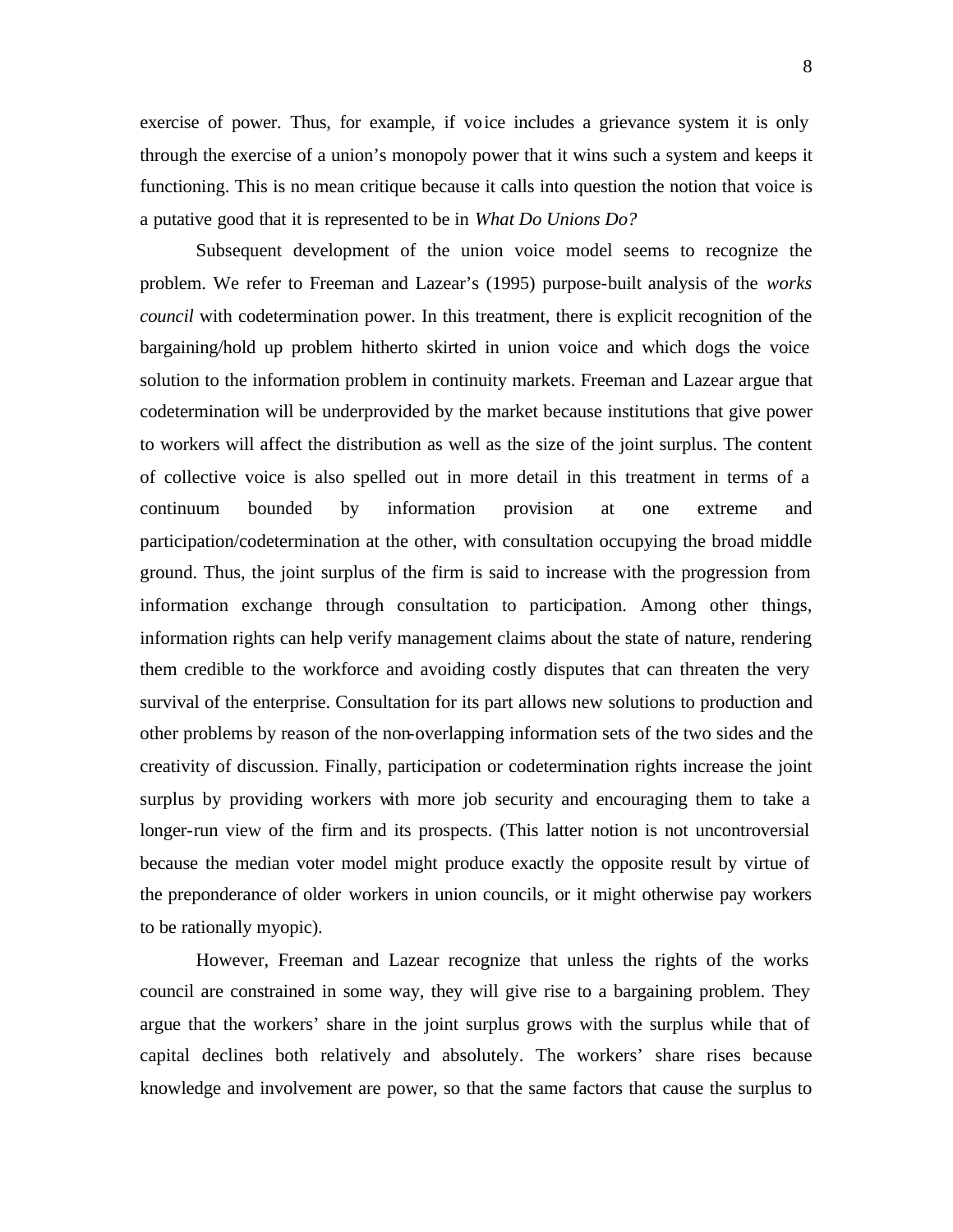rise also cause profitability to fall. It follows that workers will demand too much power/involvement because their share will continue to rise after the joint surplus has peaked. Similarly, employers will either oppose works councils or vest them with too little power because profits decline even as the surplus is increasing. Some means of third-party regulation limiting bargaining power has thus to be found if the societal benefits of worker voice are to be realized. It is in this context that Freeman and Lazear see the *German* institution as attractive. First, German works councils cannot strike (under the so-called "peace obligation"). Second, neither can they formally engage in bargaining over wages and other conditions of employment unless authorized to do so under the relevant industry-level or regional collective bargaining agreement. In this respect, the authors speak of a potential decoupling of the factors that determine the size of the surplus from those that determine its distribution made possible by labor law and the dual system of industrial relations. Left open is whether or not there is a *sufficient* decoupling in practice. A considerable literature has been devoted to this very question and will also be addressed in the next section.

This concludes our discussion of the theory of union voice. As seen by its proponents, the basic advantages of union voice are threefold: it offers a direct communication channel between workers and the firm; an alternative mode of expressing discontent other than quitting with attendant benefits in the firm of reduced turnover costs and greater training; and a necessary modification of the social relations of production (see Freeman, 1976, p. 364). To these advantages are added those of contract innovation, interpretation, and enforcement. At issue (in terms of the model) is whether these advantages dominate the monopoly effects or would do so if management were prepared to "stand up" to unions (Freeman and Medoff, 1984, p. 12), or indeed whether the market can reasonably be expected to provide its own solutions to the information and contractual problems that to a greater or lesser extent motivate the union voice model. Opponents of the model can rightly claim that its separation of voice from power is artificial, and that if voice is in fact another exercise of power there can be no assurance that working conditions, training investments and so on will not be pushed up beyond competitive levels any less so than wages. Such opponents can also with some justification then question whether a lack of a 'suitable' managerial/institutional response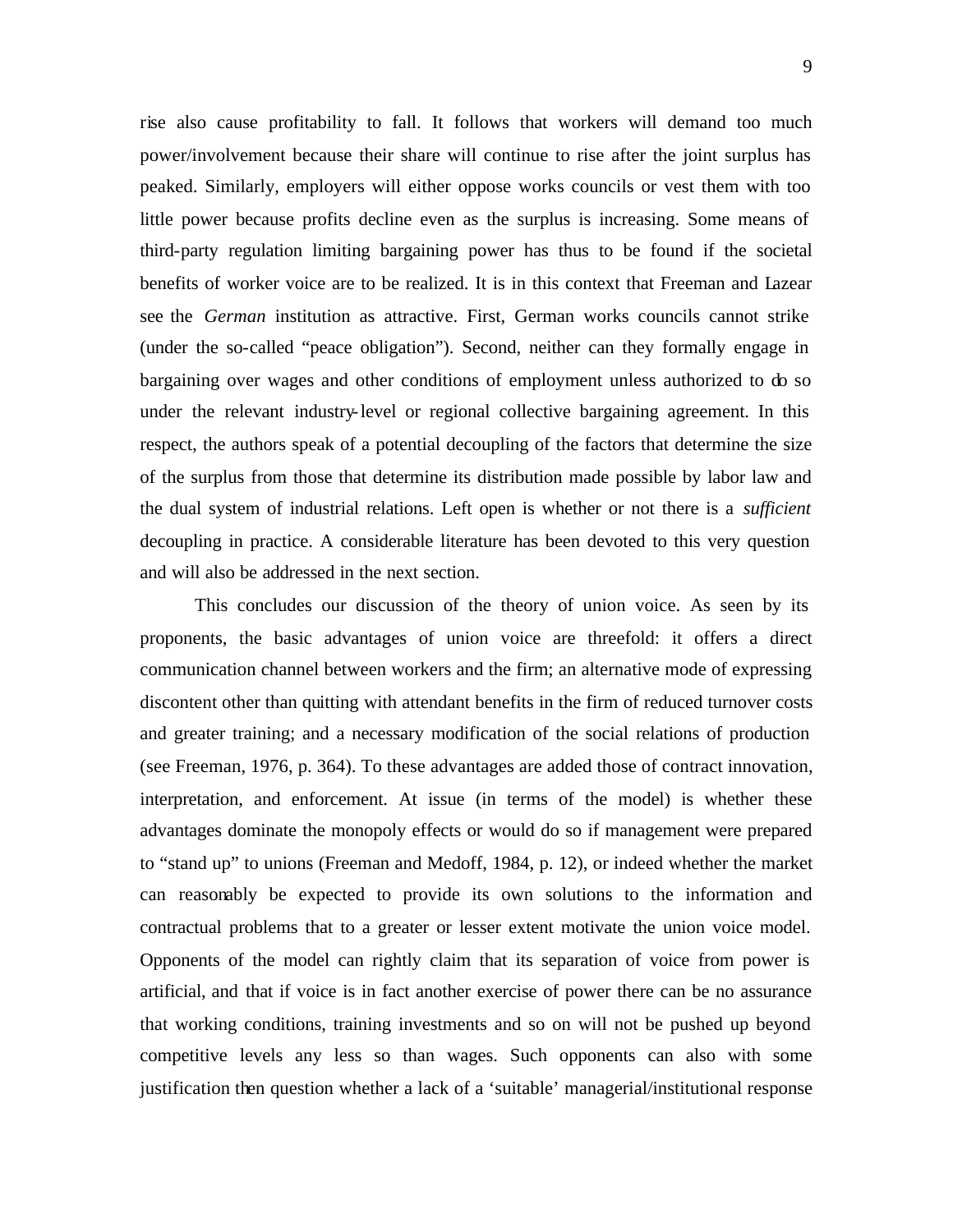is other than a rational resistance to union-inflated (other) terms and conditions of the employment contract. All of this pertains to the basic model. Subsequent amendments to the model would probably be viewed by opponents as too little, too late: the scope for improvements in the joint surplus being inherently limited by bargaining and the different time horizons of capital and labor.

The architects of collective voice argue that, in recognition of the opposing influences of unions on workplace efficiency, recourse to the facts assumes more importance than usual. By the same token, the imprecision of the collective voice/institutional response model means that interpretation of those facts is difficult even when strong union effects are observed.

#### **III. The Evidence**

We alluded earlier to there being a number of developments in the empirical analysis of union voice. We next consider that evidence, beginning with the large literature documenting the *net effects* of unions on various performance outcomes. Next we note some rather more direct evidence on union voice before turning to some recent work examining the link between unionism, employee involvement, and other potentially proproductive workplace practices.

#### *Conventional, Indirect Tests*

There is an extensive literature documenting the net effects of unions on productivity, productivity growth, profitability, investments in tangible and intangible capital.<sup>10</sup> Beginning with productivity and productivity growth, the U.S. evidence has been surveyed by Addison and Hirsch (1989) and by Hirsch in Chapter 6 of this volume, the British evidence by Addison and Belfield (2003), and the German evidence (largely pertaining to works councils since they rather than unions are the agencies of workplace representation) by Addison, Schnabel and Wagner (2004). Although the paths taken by the various studies differ, there is ultimately some measure of agreement in the crosscountry evidence. For its part, the U.S. evidence indicates that the optimistic conclusions from Brown and Medoff's (1978) aggregative analysis – a logarithmic (total factor) productivity differential of .22 to .24 in favor of unionized plants – cannot be sustained. In interpreting the evidence, Addison and Hirsch (1989, p. 79) conclude: "the average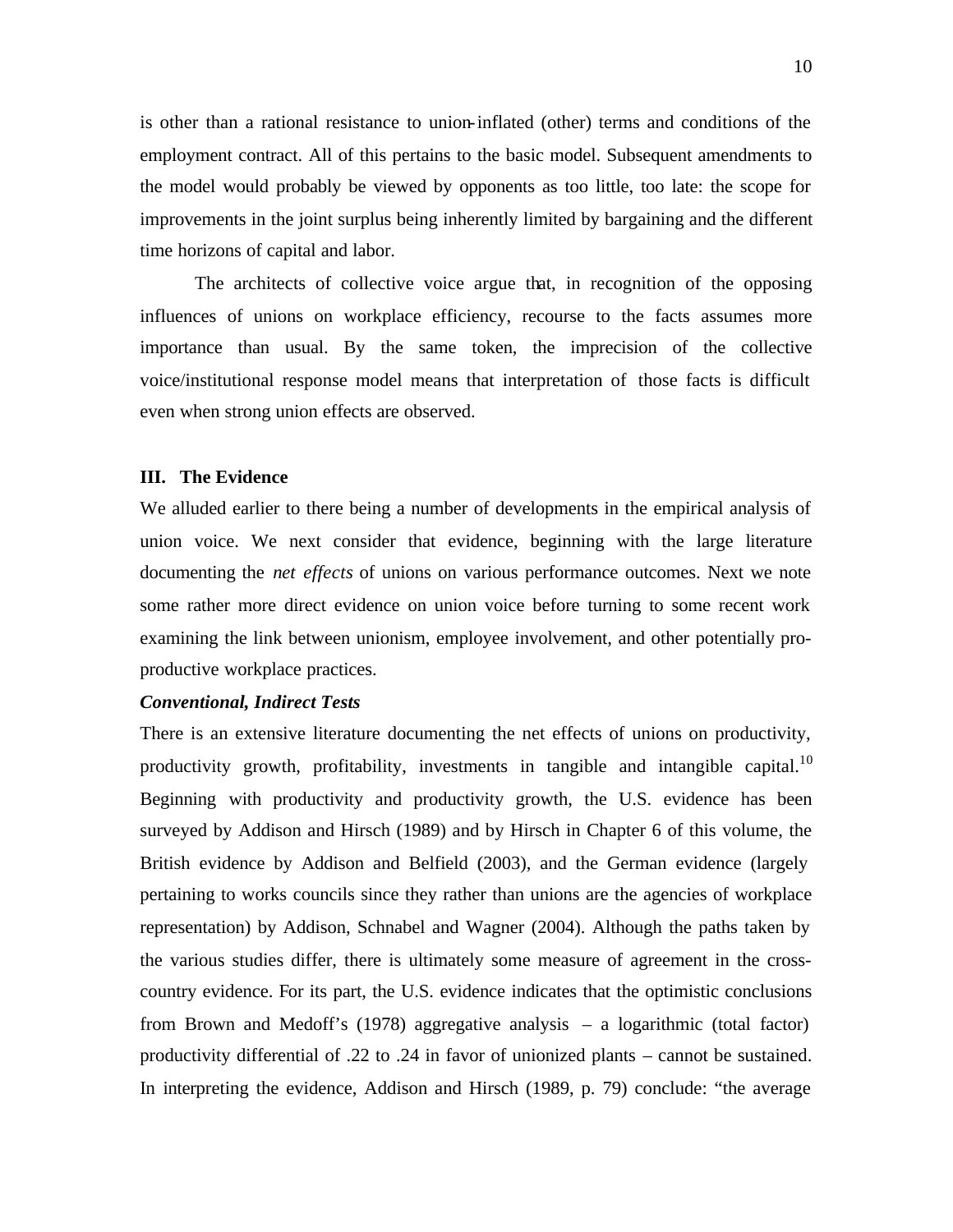11

union productivity effect is probably quite small and, indeed, is just as likely to be negative as positive." Similarly, there is no indication of a *direct* union effect on productivity growth, once one allows for the fact that unions are located in industries or sectors with low growth (see Hirsch, Chapter 6 in this volume, p. 21).

However, the British evidence tends to point to lower productivity in unionized plants in the 1980s and earlier (e.g. Metcalf, 1990; Fernie and Metcalf, 1995). Having said that, unionized plants increased their productivity most at the end of the 1980s (e.g. Gregg, Machin, and Metcalf, 1993). (We note that no such differential movement in productivity growth is observed in the United States.) As a result, some have concluded that there is no longer evidence of a union productivity shortfall in the United Kingdom. This interpretation, as well as the more attenuated conclusion that there has been a marked reduction in the 'disadvantages of unionism,' is conventionally attributed in large measure to legislation passed by Mrs. Thatcher and her successor that considerably weakened union bargaining power largely by removing union immunities under the law (as documented in Addison and Siebert, 2003).

As far as the German evidence on works councils and productivity is concerned, this has run the gamut from strongly negative results in the early literature based on small firm samples to strongly positive estimates (reminiscent of those obtained by Brown and Medoff) in very recent work using nationally representative establishment data (see the review in Addison, Schnabel, and Wagner, 2003). However, the latter results are something of a chimera because it emerges that these average effects are (a) unstable in individual years, (b) not robust to disaggregation (by establishment size, broad sector, and region), and (c) do not survive re-estimation in first differences (Addison, Schank, Schnabel, and Wagner, 2003). A correct reading of the latest German evidence, therefore, would be an absence of negative works council effects on average rather than clear proproductive effects.

There is also a real measure of international agreement on the facts – if not the implications – of the association between unions and profitability. The U.S. evidence is again the most developed, using measures not only of accounting profits but also of company market value and abnormal stock returns in events studies of union representation elections. The U.S. evidence is robust across firms, lines of businesses,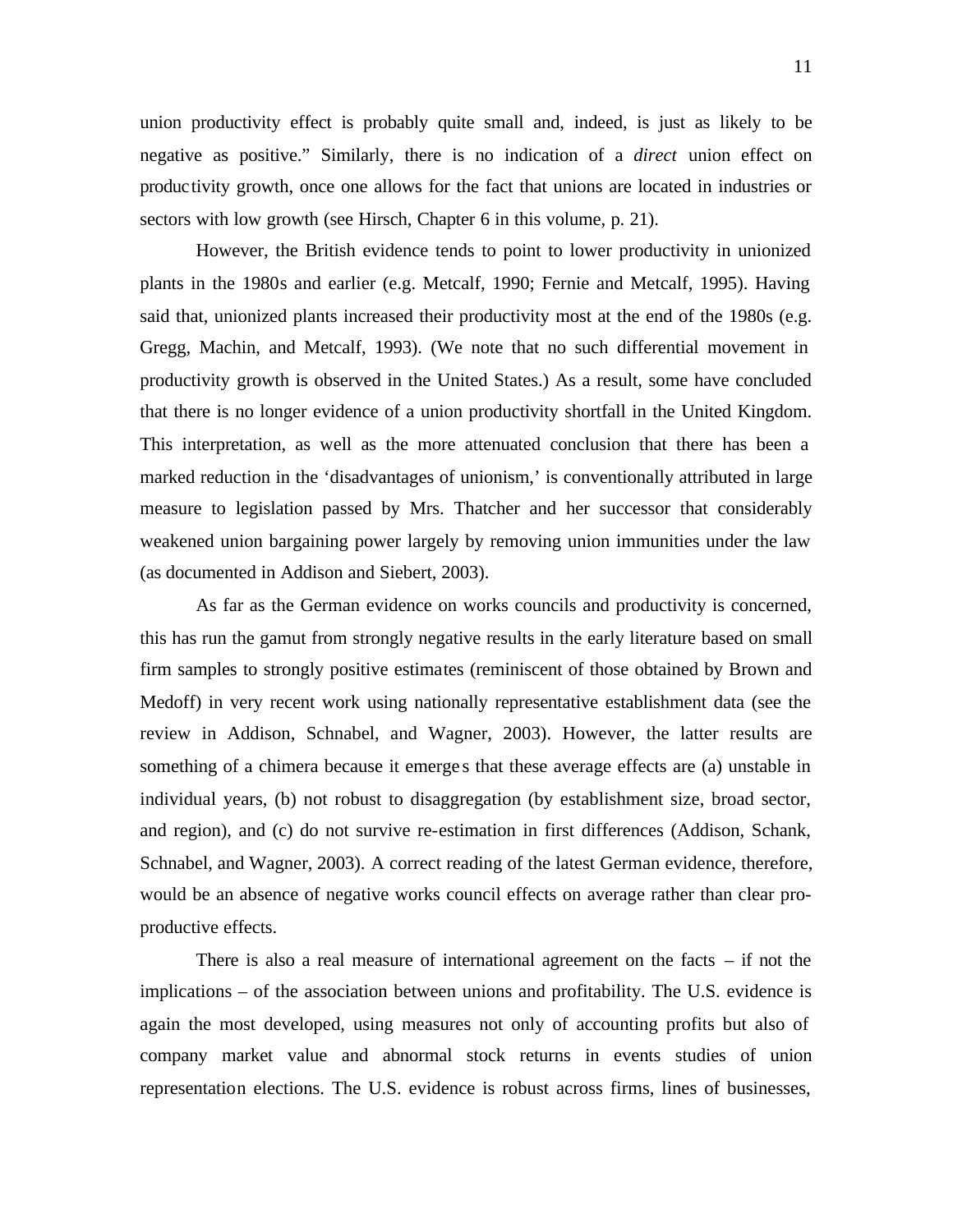and industries, and suggests that unions are associated with 10 to 15 percent lower profitability (see Addison and Hirsch, 1989; see also Hirsch in Chapter 6 of this volume). There is no real evidence of a material change in the magnitude of this effect through time (e.g. Hirsch, 1991; Hirsch and Morgan, 1994).

The British evidence points in the same direction, with most studies finding to lower profitability in unionized establishments and firms. However, there are two main caveats to this statement. The first of these is that, in line with the productivity results noted earlier, the negative impact of unions appears to have weakened through time (Addison and Belfield, 2003; Metcalf, 2003). The mitigation of the negative union effect through time is again commonly attributed to weakened union bargaining power in the wake of the Thatcher reforms (and deregulation as well as heightened international competition). The second caveat is that, unlike the U.S. case, there has always been some indication that the union profitability effect is strongest where the firm has product market power (see Machin and Stewart, 1996). In other words, the implications of profits capture by unions in the British case has been regarded as more ambiguous (for efficiency) or, equivalently, less of a source of concern than in the United States where there is little obvious indication of any association between wages and concentrationrelated profits (see Hirsch in Chapter 6 of this volume).

The German evidence also points to reduced profitability under works councils (e.g. Addison, Schnabel, and Wagner, 2001). The only real exception appears to be a study by Hübler and Jirjahn (2001) in which the effect of councils on establishment 'quasi rents' (defined as [sales - raw materials – wages]/number of employees) is positive but statistically insignificant throughout.

This brings us to the related issue of investments in physical and intangible capital. Here there is something of a divide in the research literatures. Research in the United States has uncovered a strong negative association between unionism and investment in physical and innovation capital (Hirsch, 1991; Bronars and Deere, 1993; Bronars, Deere, and Tracy, 1994; Cavanaugh, 1998; Fallick and Hassett, 1999). The fullest analysis is by Hirsch (1991) who presents cross section-time series results for both types of investment in a sample of more than 500 firms. For capital investment he reports that the average union firm has annual capital investment that is 13 percent lower than its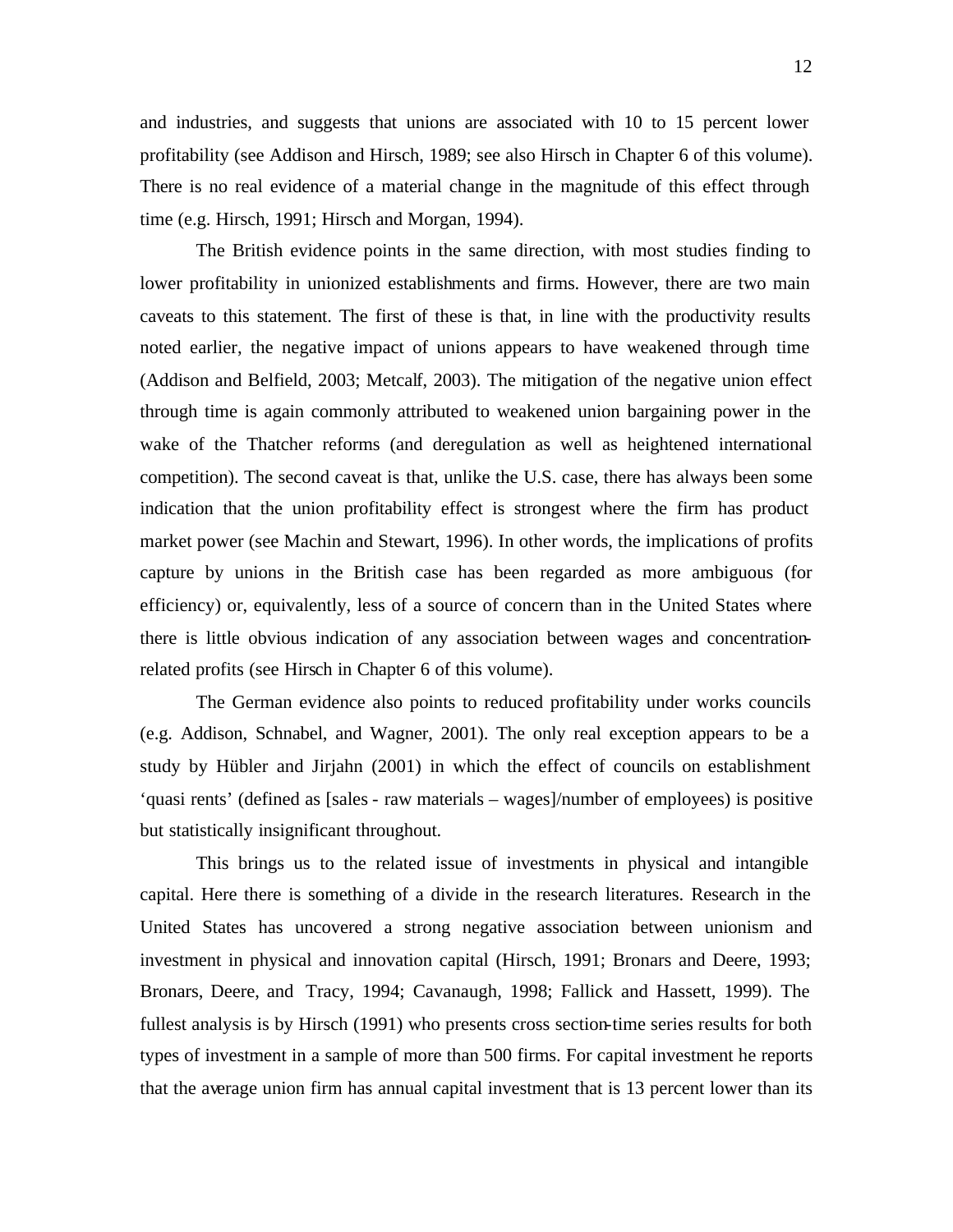nonunion counterpart. The *union tax* on the returns to long-lived capital – further discussed by Hirsch in Chapter 6 of this volume – is found to contribute a little under one-half of this effect, the balance reflecting a reduced profit rate (profits being an important determinant of capital investment). For R&D expenditures, it is found that unionized companies invest some 15 percent less than comparable nonunion forms. Well over three-quarters of this effect is direct, that is, resulting from the union tax. Hirsch also finds that union coverage is negatively associated with the ratio of advertising expenditures to sales (and positively related to the propensity to patent which should reduce the liability of the firm to hold up, ceteris paribus).

The early British research also provides evidence of some negative effects of unions on capital investment (e.g. Denny and Nickell,  $1992$ ).<sup>11</sup> The main source of difference therefore resides in the R&D effect. While confirming Hirsch's (1991) results for the United States, Menezes-Filho, Ulph and van Reenen (1998) cannot replicate them for the United Kingdom. Indeed, in their recent review, Menezes-Filho and van Reenen (2003) report that the results are not robust for continental Europe either. That is to say, although the association between unionism and R&D is negative in this bloc as well, it is seemingly driven by unions being concentrated in older, low-tech industries. And in interpreting these results, the authors critique the notion that unions will necessarily hold up firms by expropriating sunk R&D investments through demanding higher wages while also observing that the hold-up problem may be mitigated by strategic incentives to compete in R&D races. The latter such considerations imply that the union effect on R&D might exhibit nonlinearities – being positive at lower levels of union density. The latter point is used to justify some German results on R&D, namely, Schnabel and Wagner's (1994) finding that works councils have a positive impact on R&D intensity (R&D expenditures divided by sales) provided that union density is not too high. The only other German study reporting a statistically significant association between works councils and innovation – here the proportion of sales consisting of new products introduced in the preceding five years – simply interacts works council presence with union density *ab initio* and reports that this composite measure of "labor organization" is associated with a statistically significant reduction in innovative activity (see FitzRoy and Kraft, 1990).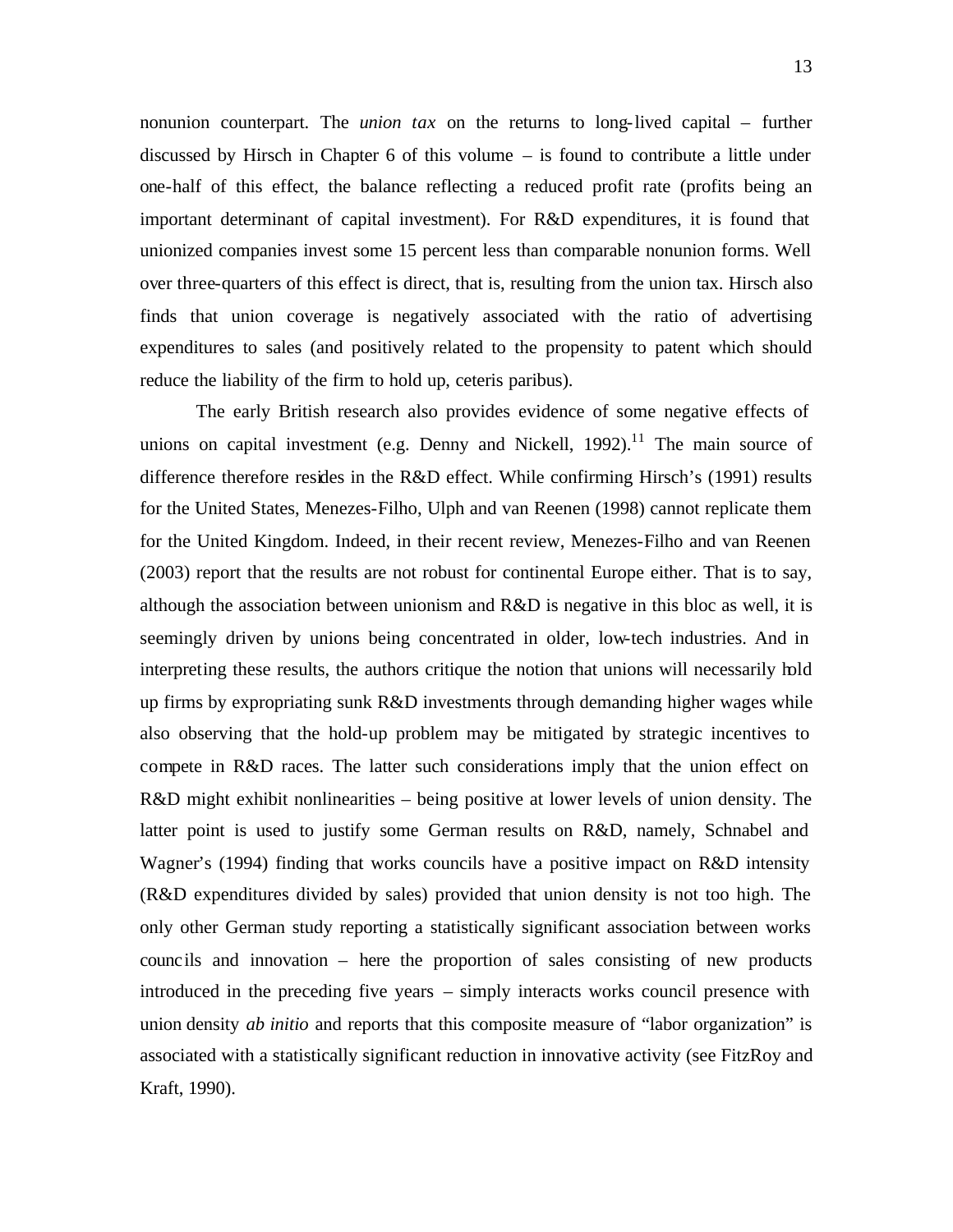This, then, is the basic tenor of the evidence on unionism's net effect on firm performance. It scarcely provides a ringing endorsement of collective voice. But as was noted earlier the failure to observe positive productivity effects can simply mean that that the voice and monopoly effects are a wash or indicate an insufficiently affirmatively response from management. That said, the interlocking nature of the productivity, profitability, and investment evidence *for the United States* does not encourage a sanguine view of collective bargaining in that country and thence the model. Even so, the finding of an average productivity effect near zero does redirect our attention to factors that mediate this result in both the United States and other countries where the dynamic effects of unionism seem less unfavorable. Prior to that, however, we have to consider evidence with a more direct bearing on union voice.

#### *More Direct Approaches*

According to the union voice model, the expression of voice should reduce quits and increase tenure – effects that will be amplified because of the union wage premium. In an attempt to identify one source of the roughly 20 percent higher productivity they report for unionized establishments, Brown and Medoff (1978, Table 4) introduce a quits variable into their production function. The coefficient estimate for the union measure (fraction unionized) is reduced from 0.204 to 0.160, that is, by around one-fifth. Brown and Medoff (1978, p. 374) conclude that four-fifths of the union effect are presumably the result of factors such as the "better management, morale, motivation, communication, etc." of unionized establishments. In other words, the conceptually cleaner direct effect of union voice amounts to one-fifth of the productivity differential of unionized plants in this study (and here the cautionary remarks of Barry Hirsch in Chapter 6 concerning the magnitude of this average estimate are particularly relevant).

Freeman and Medoff (1984, Tables 6-1 and 6-2) seek to gauge the relative strength of union voice and wage effects in influencing quits and tenure. They find that the voice effect of unions dominates any effect from wage increases. For example, using data on all workers from the Panel Study of Income Dynamics, 1971-79, they report that whereas a 20 percent wage increase reduces quits by 8 percent, the union voice effect (controlling for wages) reduces quits by no less than 31 percent. Corresponding results for tenure (in 1979) are 9 percent and 32 percent, respectively. The result appears robust across a range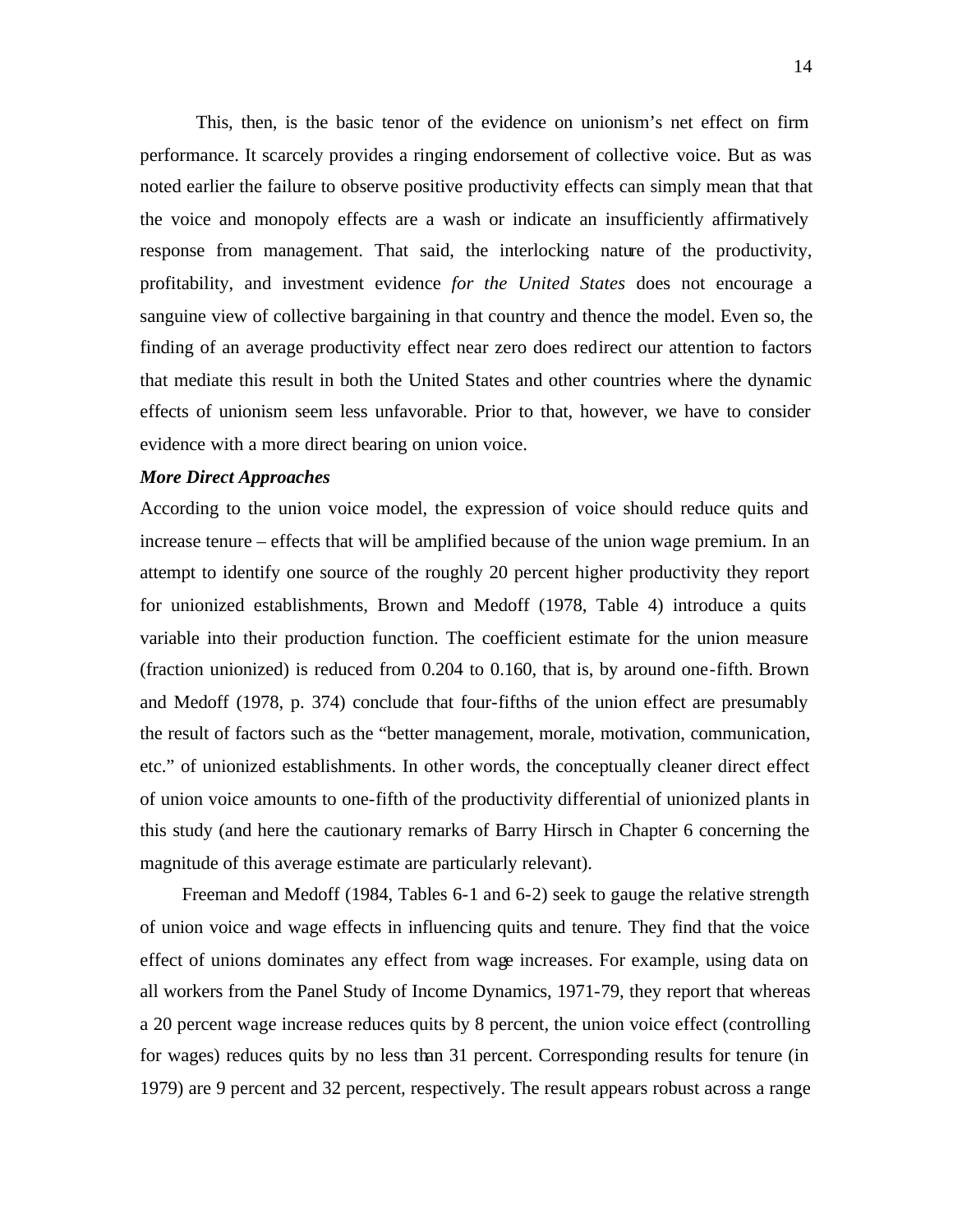of datasets and time periods for the United States. We will examine some evidence for the United Kingdom below, after considering a sharp German critique of the emphasis on *collective* voice.

In an early criticism of the collective voice model, Kraft (1986) argued that it was not the collective representation of workers' rights per se that caused turnover to be lower but rather the individual rights of workers. Using data on 62 German manufacturing firms, 1977/79, Kraft regresses a subjective measure of unskilled worker quits (high quits  $= 1$ , 0 otherwise) on a vector of covariates including in addition to wages and training expenditures, etc., two voice arguments: individual voice and collective voice. Individual voice is measured on the basis of questions on the decision possibilities of blue collar workers on investment and rationalization, coordination of work groups and other personnel decisions, and the determination of the (individual) job design. The responses were ordered by 'no decision possibilities,' 'informed in advance' and 'active participation.' A voice index was fashioned from the weighted responses (viz. the percentage deviations of the individual observations from the mean of the whole sample). For its part, collective voice was simply proxied by the presence or otherwise of a works council.

Kraft reports that individual voice is inversely related to the excessive quits measure. The association is statistically significant at the .01 level. On the other hand, the coefficient estimate for collective voice is positive and poorly determined, while the two human capital variables mentioned earlier have the expected effect in lowering quits. In recognition that voice maybe endogenously determined – with high tenure workers being granted more decision rights – Kraft also estimates a simultaneous equations (probit) model. Again individual voice has a statistically significant negative effect on quits, and there is no feedback effect from quits to individual voice. Also as before, the collective voice measure has no discernible impact on quits.

So one bottom line from this study is that worker representation through a works council has no impact on the quit rates of unskilled workers in this sample of German firms. As a practical matter, subsequent German research has consistently reported a negative association between works council presence and quits, using objective turnover data (e.g. Addison, Schnabel, and Wagner, 2001). That being said, the qualitative data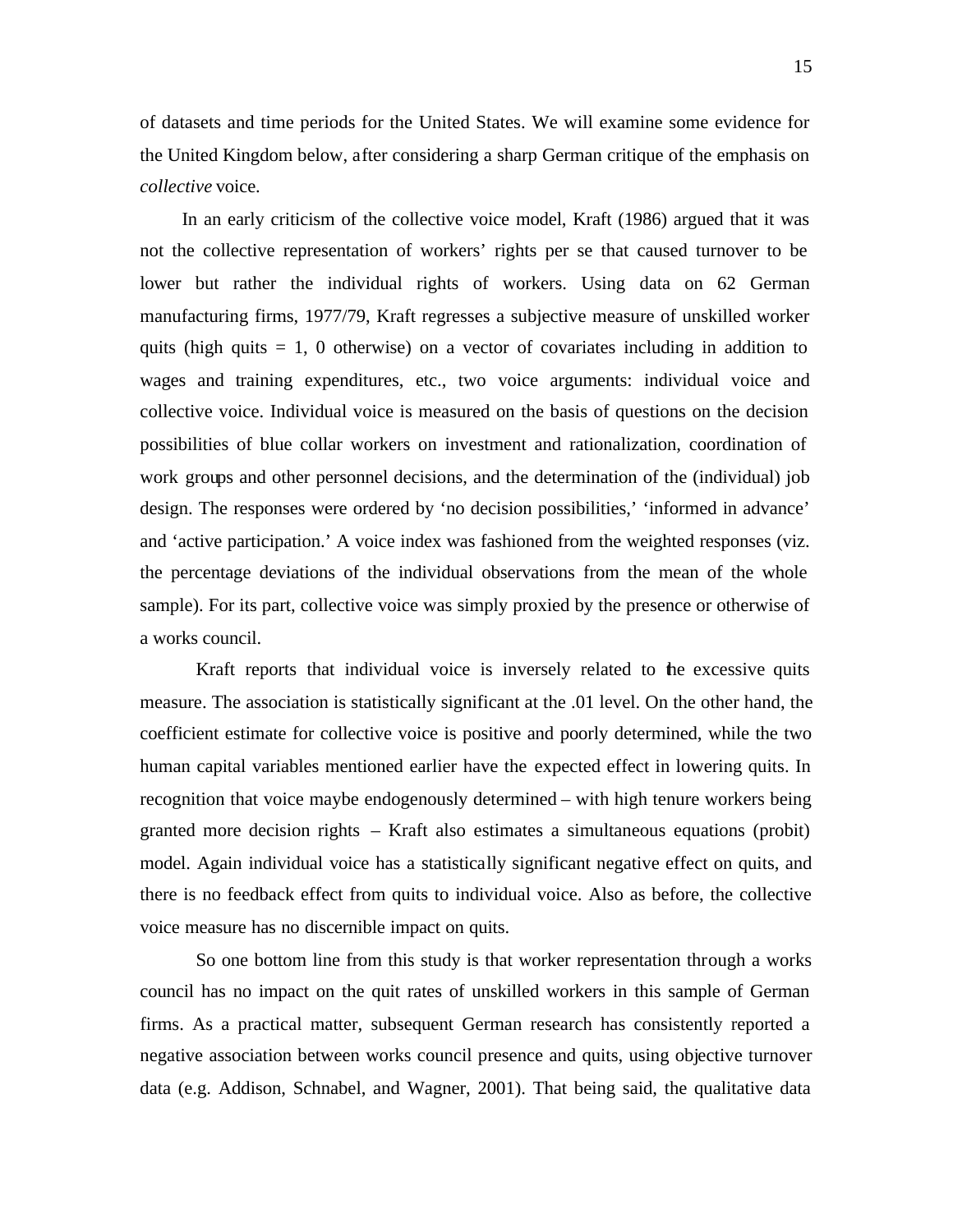supplied by management in the Kraft study may address the vexed question of the optimality of quits in a way that objective turnover data cannot. The other bottom line result – that individual voice significantly reduces excessive quits – has not further been tested for Germany. We shall return to this topic and the type of information conveyed by individual voice in section IV, drawing on a Canadian study by Luchak (2003).

We now examine union voice effects and wage effects on tenure and quits for the United Kingdom, estimating both the relative strength of each effect and accounting for other forms of voice. The empirical investigation uses the 1998 Workplace Employment Relations Survey (WERS98), a national sample of interviews with managers from 2,191 British establishments with at least 10 workers (Department of Trade and Industry, 1999). The survey contains detailed information on the organization of the workplace and the deployment of workers. In addition, 25 employees at each workplace were randomly selected for survey to elicit information on their work status, earnings, and job conditions. In sum, the WERS98 has both individual- and workplace-level information, including numerous measures of employee voice. The material provided here is for the private sector – that is, excluding the health, education, and government sectors – and survey weights are applied throughout.

#### (Tables 1 and 2 near here)

Table 1 shows the incidence of a range of voice mechanisms in union and nonunion establishments. The results are clear: regardless of the form of voice, union workplaces report significantly more voice and collective participation than do nonunion workplaces. Next, Table 2 describes voice as perceived by workers rather than the management respondent, allowing us to see whether workers recognize greater voice in union regimes – and, indeed, whether it is appreciated. Although the questions differ, the results contrast sharply with those in Table 1, and are somewhat disappointing for union voice. Thus, the top panel of Table 2 shows that workers in nonunion workplaces do not seemingly report weaker voice; that is, discussions with managers occur with the same frequency, and there is little difference regarding workers' needs (e.g. to develop their skills) or managerial requests for workers' views. Seen from a worker perspective, then, there is equivalent voice in union and nonunion settings. Union voice may of course take more confrontational forms than are identifiable using WERS98.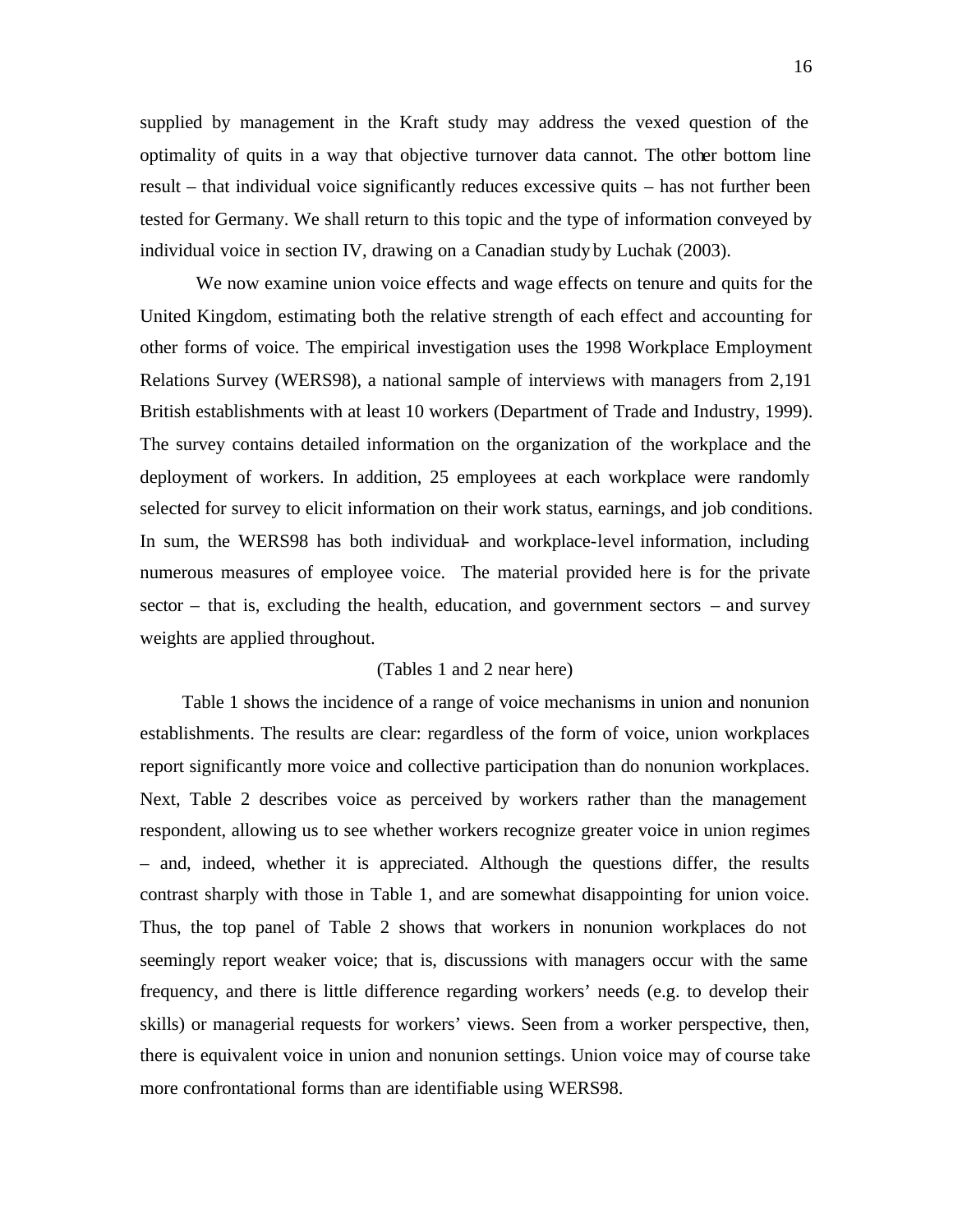Perhaps unsurprisingly, therefore, there is no evidence that union voice is appreciated by workers. Instead, as the middle panel of Table 2 shows, workers in nonunion workplaces are more likely to report that their managers are (very) good at 'keeping everyone up to date about proposed changes,' at 'providing everyone with a chance to comment,' and 'responding to suggestions.' Consistent with other evidence (e.g. Bender and Sloane, 1998), workers' perceptions and attitudes are considerably more positive in nonunion workplaces (so that individual voice may have a stronger impact than collective voice, as will be commented on below). Note also that whereas 19.1 percent of workers in nonunion workplaces rate relations as (very good) good, the respective figure in union workplaces is 8.3 percent.

The bottom panel of Table 2 offers some insight into why union voice does not permeate. One reason may be that voice itself – as expressed in meetings between managers and employers – is not always regarded as helpful. But union influence may also be deficient: only 55 percent of workers are frequently or occasionally in contact with a union representative; less than 50 percent agree that the union takes notice of members' complaints; and only one-third agree that unions are either taken seriously or make a difference. Thus, union presence – and action in promoting voice – might not guarantee union effectiveness in promoting voice, perhaps because more formalized union voice practices may separate workers from direct contact with managers, implying greater distance between the two.

#### (Table 3 near here)

Table 3 reports on worker-level satisfaction in union and nonunion workplaces. Workers in union plants report considerably lower satisfaction with their influence over their job, their sense of achievement, or the amount of respect they get from managers. Similarly, workers in nonunion workplaces are more likely to share the values of, feel loyal to, and be proud of their organization. The only measure on which there is parity between union and nonunion workplaces is for satisfaction regarding the amount of pay received. Such results are not unfamiliar, with similar findings being reported in *What Do Unions Do?* by Freeman and Medoff. But taken in conjunction with the previous results, they may well imply that the quality of union voice is just as important a consideration as its quantity.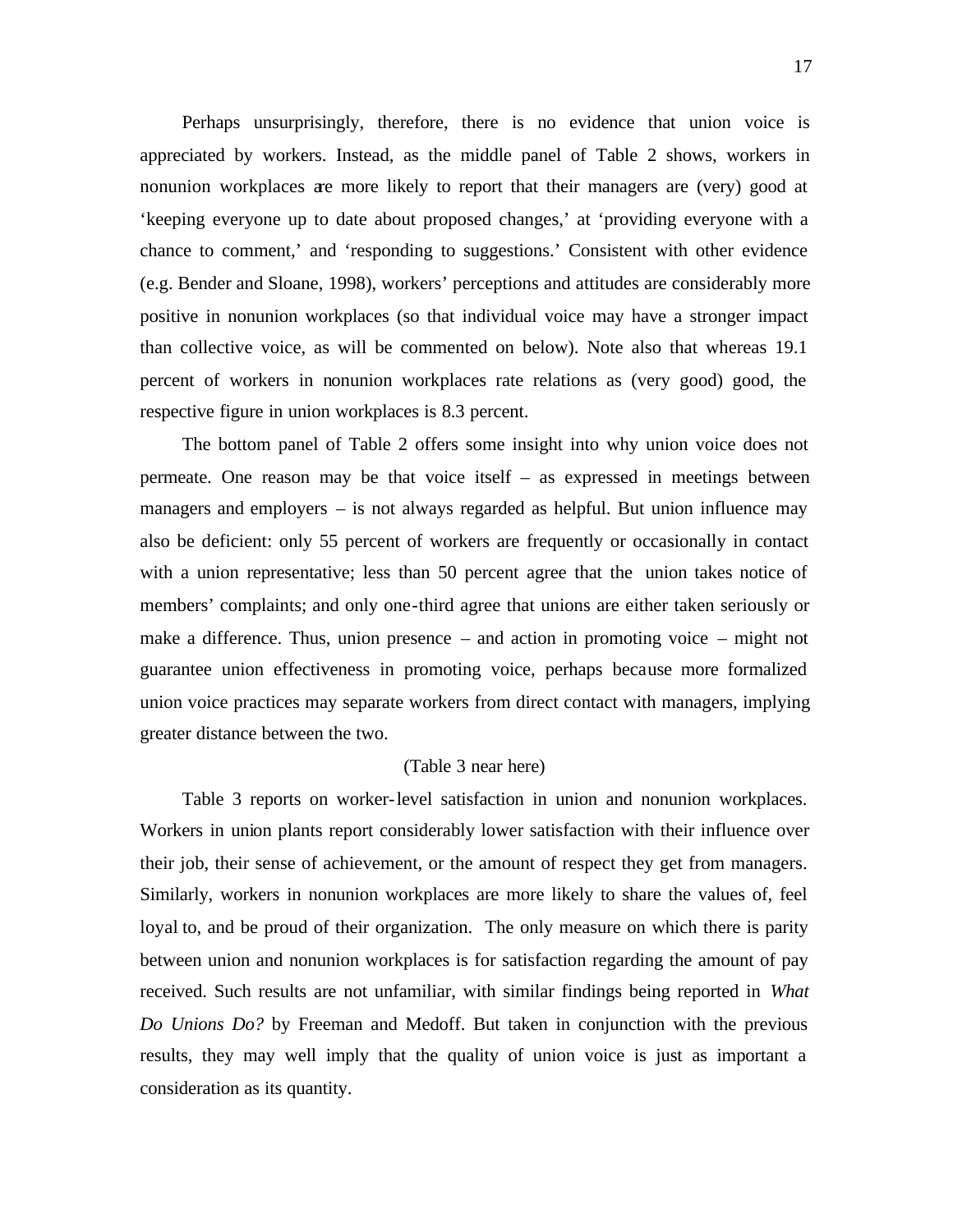#### (Table 4 near here)

The determinants of workplace quit rates and workplace tenure are investigated in Table 4, using OLS estimation. We control for workforce composition (e.g. percent female, unskilled, part-time, and professional), workplace characteristics (establishment age and type, and proxies for the capital-labor ratio), and sector. The union effects are strong: unions reduce the quit rate by 34 percent and raise average workplace tenure by 15 percent; higher wages also have a strong effect on quits. On this evidence, whether workers appreciate union voice or not, they are less likely to quit and more likely to have extended tenure. Of course this leaves aside the issue of whether these effects are proproductive. Incorporating particular voice channels to the estimations on this occasion adds little to the explanatory power of the quits and tenure equations, but their introduction does reduce the impact of unions (while leaving the wage effect unchanged); and there is no longer a statistically significant effect of unions on tenure, controlling for other voice mechanisms. (Similar results are found for workplaces in the U.S. trucking industry by Delery et al., 2000: both unions and pay have strongly negative effects on quits, but specific voice mechanisms are not statistically significant). Similar conclusions obtain when using *worker-level* tenure equations, and when measures of job satisfaction are included in the estimations. Applying 2SLS to account for the simultaneous determination of tenure and wages produces inflated but same signed coefficient estimates for wages and union status.

#### (Table 5 near here)

Summary results of the component contributions of union voice and wage effects on labor turnover/stability are given in Table 5. The WERS98 findings for Britain largely mimic those of Freeman and Medoff (1984, Chapter 6) for the United States. As can be seen, the 'wage effect' on quits is -15 percent but is dominated by the 'union voice effect' which lowers quits by 34 percent Similar results are found for the tenure equation. Familiarly, unions are associated with reduced labor turnover and increased labor stability. But, to repeat, the relevance of this more direct evidence of union voice is qualified both by the theoretical imprecision of the quits argument and also by the seemingly modest empirical contribution of reduced quits to the union productivity effect, noted at the beginning of this discussion.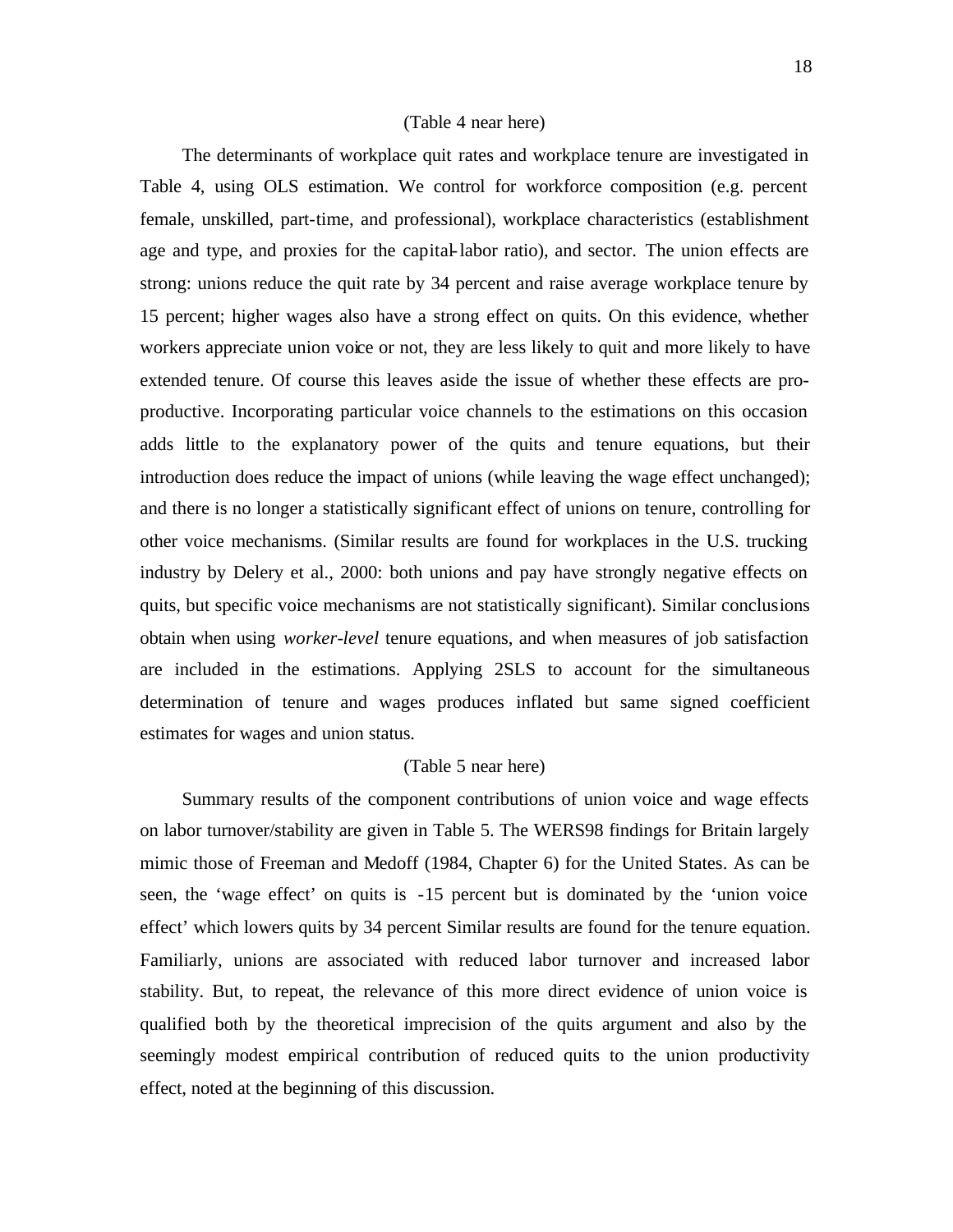*The Contribution of Unions, Employee Involvement, and Other Workplace Practices* The thrust of the much of the current literature on unions and economic performance examines the association between unions, employee involvement and high performance work practices and performance outcomes. This research is still in its infancy and, as we shall see, provides mixed results but it does offer a more positive, albeit qualified, view of union voice than is evident in either the net effects literature or more direct studies of voice. As before, we survey results from the United States, the United Kingdom and Germany.

Perhaps the best starting point is a somewhat neglected study by Cooke (1994), which examines whether unionism positively or negatively influenced the effectiveness of employee participation programs and group-based incentives on performance among a 1989 cross-section of 841 manufacturing firms in Michigan (but also see Levine and Tyson, 1990). Cooke's measure of performance is value added net of labor cost per employee. To calculate this he estimates three equations: value added per employee, wage rates, and labor cost/total cost. His measure of employee involvement is a dummy indicating the presence or otherwise of team working, and his group incentives variable is another dummy capturing the presence or otherwise of either profit sharing or gain sharing plans. These dichotomous variables are jointly interacted with the union status of the firm (the omitted category is absence of unionization, teamworking, and group incentive pay). The other covariates include firm size, depreciable assets per employee (at the firm's 2-digit primary industry), and proxies for workforce skill composition, technology, and market power, inter al. Using the estimated differentials associated with each combination of employee involvement, group incentive pay, and union status, Cooke estimates their performance impact by subtracting the estimated wage differential, adjusted by the labor cost share differential, from the estimated value added per employee differential.

Cooke's results suggest that firm performance is about 13 percent higher in unionized plants without either employee involvement or incentive pay than in comparable nonunion firms. The introduction of team working raises this differential to around 35 percent. By contrast, its introduction in the nonunion sector does not improve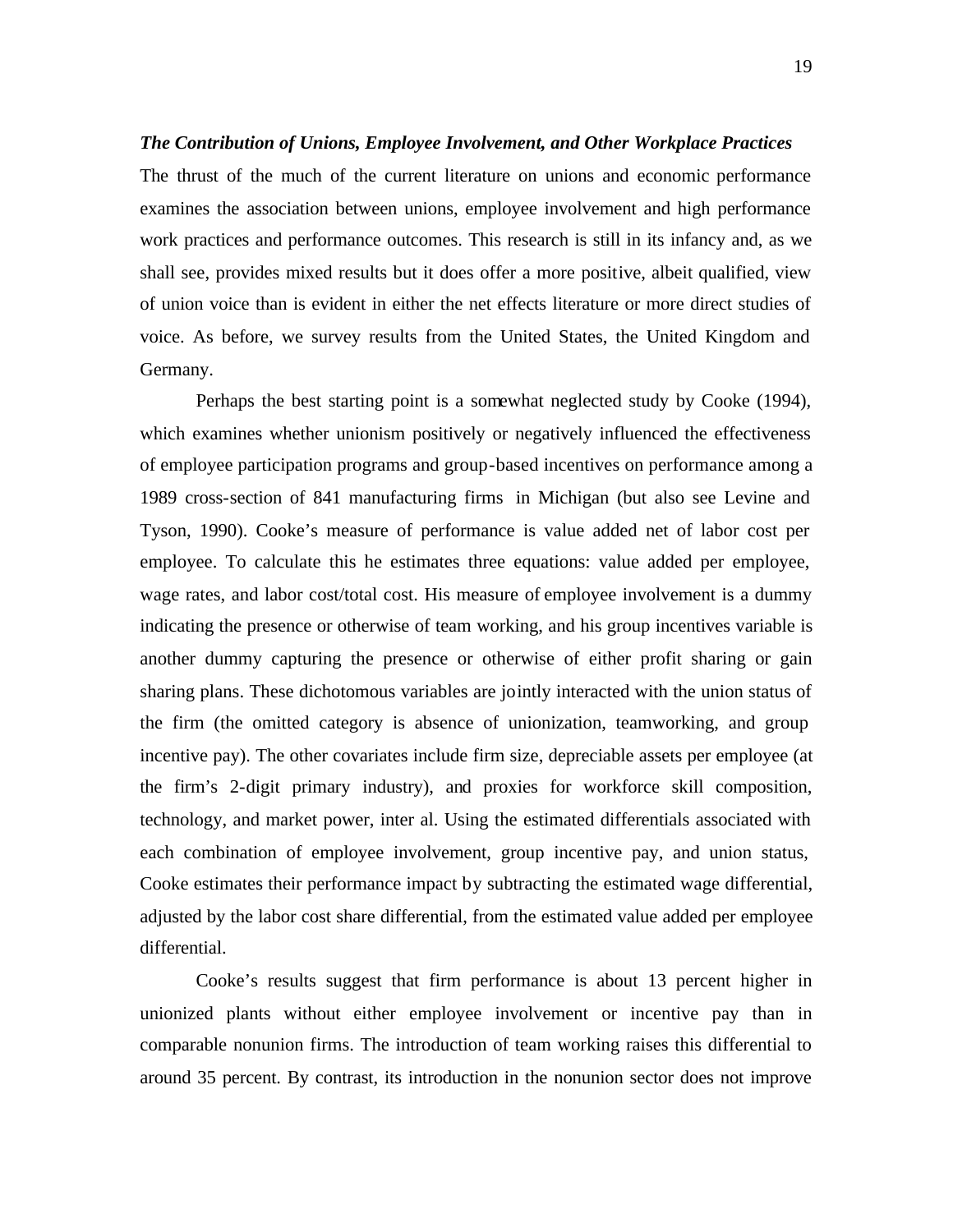the innovating (nonunion) firm's net performance. In the absence of teamwork, group incentive pay has a much larger effect on efficiency in nonunion firms (+18.5 percent) than in union firms (+6.5 percent). In combination, the two measures also have a much bigger performance payoff in nonunion  $(+21)$  percent) than union  $(+0.7)$  percent) firms. While suggesting that the payoff to employee involvement and incentive pay may sharply differ in union and nonunion regimes, this study clearly paints a much rosier picture of union operation than the generality of the U.S. productivity studies reviewed earlier.

An updated U.S. treatment is provided by Black and Lynch (2001) who have improved data in the form of the nationally representative EQW National Employers' Survey, matched to the Longitudinal Research Database. The authors first fit an augmented Cobb-Douglas production function to a 1993 cross section of the data. The sample comprises 638 firms. The regression includes in addition to capital, labor, and materials, a vector of technology variables, a detailed set of controls for worker characteristics, no less than seven proxies for *high performance work systems* (total quality management {TQM}, benchmarking, number of managerial levels, number of employees per supervisor, the proportion of workers in self-managed teams, and the {log} number of employees in training), two voice measures (unionization and the proportion of employees meeting regularly in groups), and two levels of profit sharing (management and supervisors, and production/clerical/technical). In recognition of a potential omitted variables problem stemming from unobserved plant heterogeneity, Black and Lynch also provide estimates using panel estimation methods. Specifically, they employ two-step method that involves first estimating a fixed time invariant firm effect for each establishment using data for the time-variant factors for 1988-93, and then regressing these fixed firm effects (i.e. firm-level efficiency parameters) on all the time invariant factors (that is, all variables other than labor, capital, and materials).<sup>12</sup>

The cross-section estimates indicate that, although most of the high performance work practices are positively associated with labor productivity, only one – namely, benchmarking – is statistically significant at conventional levels. For its part, the proportion of workers meeting regularly in groups is also positively and significantly related to labor productivity, although the unionization coefficient itself is poorly determined. The nonmanagerial profit sharing variable is positively and significantly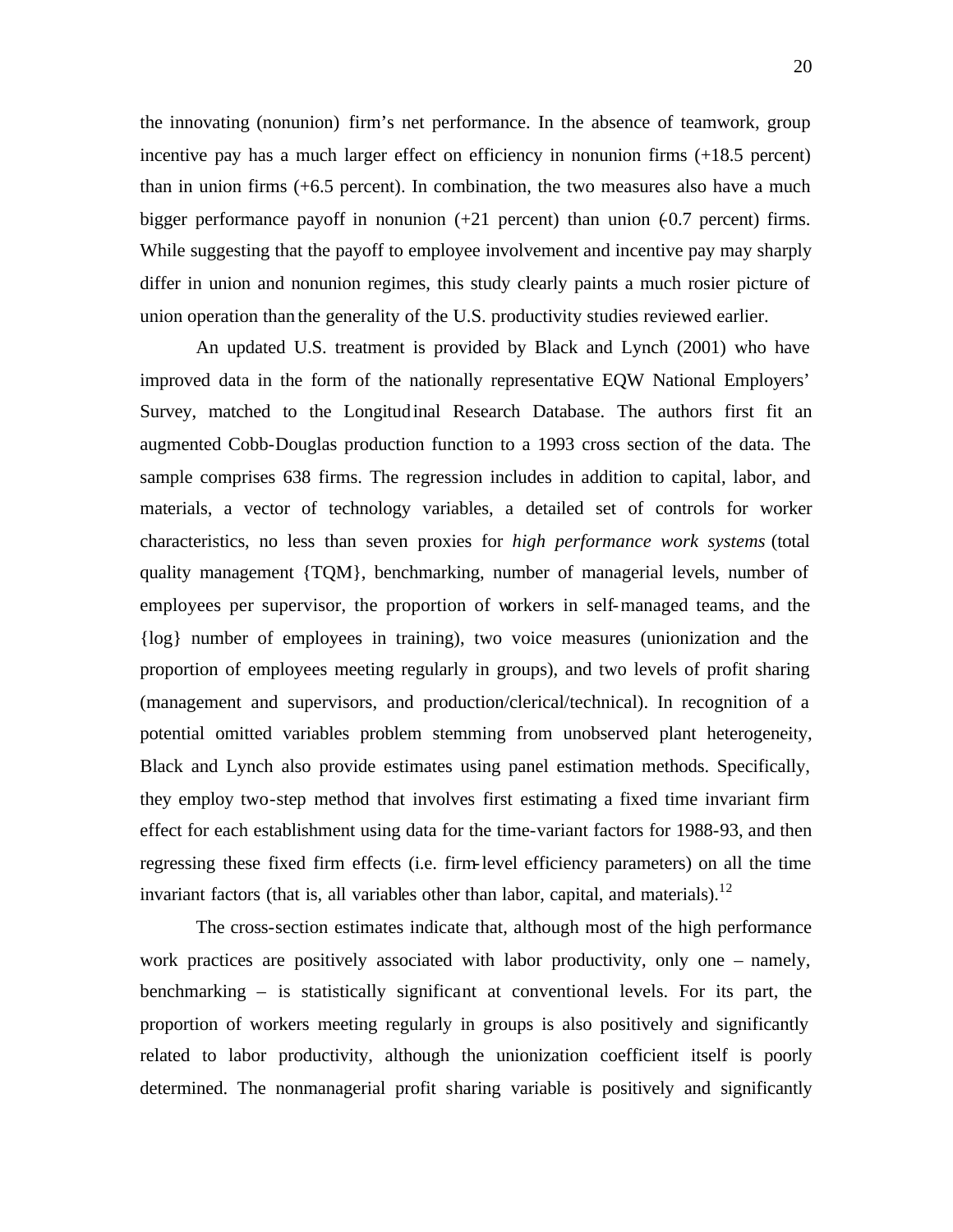associated with labor productivity, albeit not in all specifications. Although the authors do not find evidence of synergistic bundling of workplace practices, the interaction between unionization and nonmanagerial profit sharing is positive and weakly statistically significant, but that between unionization and TQM is not significant. Interactions of the proportion of workers meeting regularly in groups and the same two variables while positive are also statistically insignificant. That said, the authors are able to reject the joint null that all four interaction terms is zero. Finally, the results for the panel data two-step estimation are broadly the same as the cross-section results, although selection may of course still be an issue here because of the lack of temporal variation in the voice and workplace practices.

 Black and Lynch use their estimates to show how unionized establishments that embrace 'transformed' industrial relations practices can have higher productivity than a comparable nonunion plant while those that do not will have lower productivity. Specifically, a union plant practicing benchmarking and total quality management, with 50 percent of its workers meeting on a regular basis, and operating profit sharing for its nonmanagerial employees is reported to have 13.5 percent higher labor productivity than a nonunion plant with none of these practices. By contrast, the corresponding differential for a high performance nonunion establishment is just 4.5 percent. Comparing union and nonunion plants with none of these practices there is a 10 percent labor productivity differential in favor of the latter. Note that in this study there is no attempt to discover whether these practices are positively related to average costs per worker (for evidence of which, see Cappelli and Neumark, 2001; see also Black and Lynch, 2000).

These U.S. results are of course consistent with the full collective voice/institutional response model, which recognizes the importance of cooperative industrial relations. But one must be cautious in interpreting the above evidence for a number of reasons, even abstracting from issues of statistical significance of the variables assembled in benchmarking exercises of this type and the representativeness of the resulting synthetic workplaces. This is partly because the management literature is not agreed on the contribution of individual human resource management practices to performance outcomes (especially through time), on the synergies between particular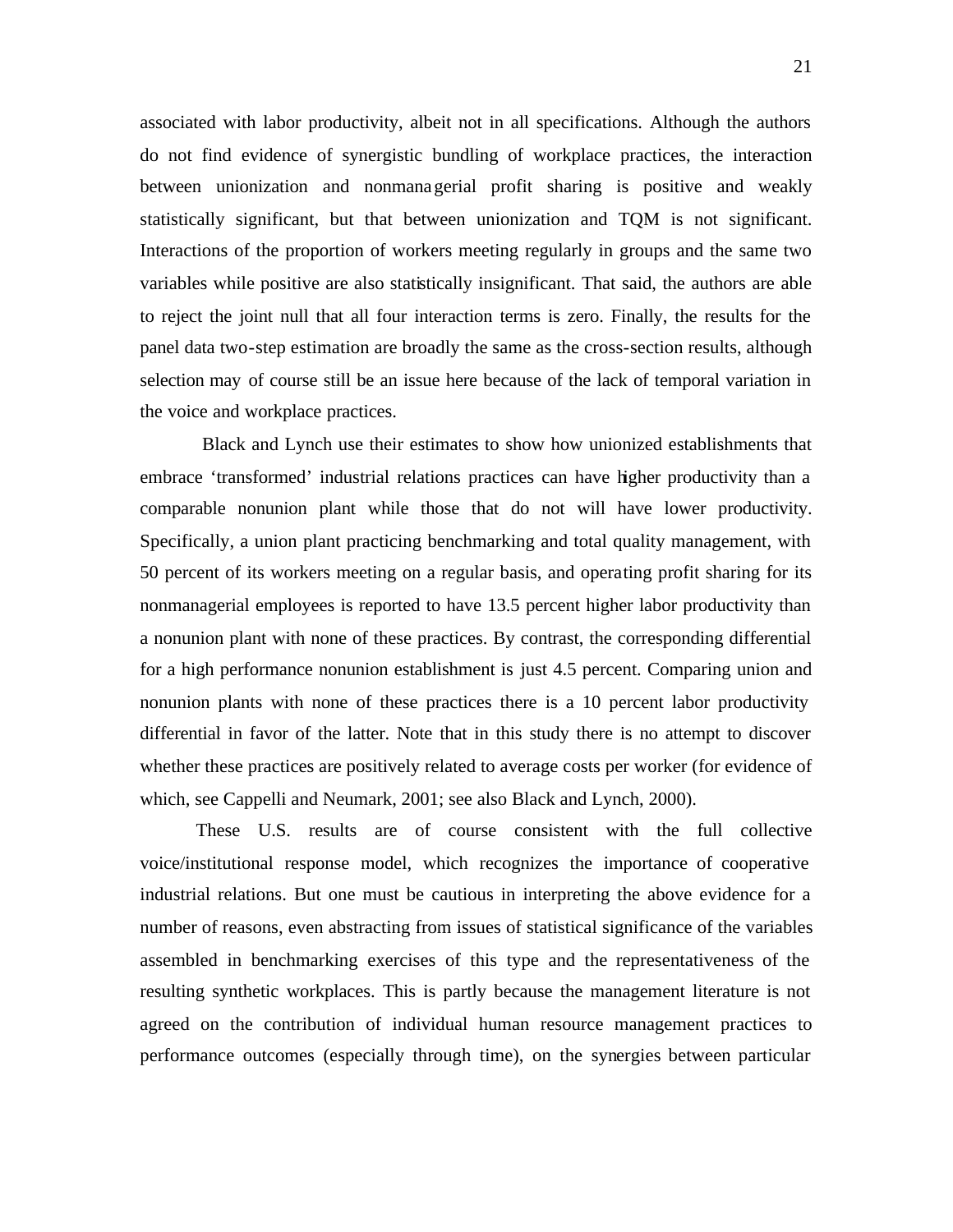practices (see Milgrom and Roberts, 1995; Ichniowski, Shaw, and Prennushi, 1997), and on the very role of workplace representation.

Some of the issues are explored in an interesting paper by Wood and de Menezes (1998) using British data from the 1990 Workplace Industrial Relations Survey and the Employers' Manpower and Skills Practices Survey. The authors first attempt to test whether the range of employee involvement and participative mechanisms used in the literature form a unity and can be used as indicators of a high commitment orientation on the part of management. Wood and de Menezes use latent variable analysis to search for identifiable patterns in the use of twenty-three such practices.<sup>13</sup> They are unable to identify high commitment management as a well-defined continuous variable. But they are able to fit a latent class model to the data, that is, identify a progression of types of high commitment management. There are four such types: high HCM, medium-low HCM, low-medium HCM, and low HCM.

As far as unionism is concerned, Wood and de Menezes first examine the association between union recognition and high commitment management. Neither high HCM nor low HCM workplaces emerge as distinctive with respect to unionism. This suggests among other things that the tendency of some British industrial relations specialists to treat nonunion workplaces as 'bleak authoritarian houses' is erroneous.<sup>14</sup> Second, the authors include the establishment's HCM class as an argument in conventional performance equations alongside unionism and controls for workplace characteristics and industry affiliation. They examine seven such performance outcomes: labor productivity, change in labor productivity, financial performance, job creation, employee relations climate, quits, and absenteeism. High HCM establishments are not found to be more effective than others. That is, in no case do they perform better than all the others on any performance criteria. For example, although high HCM plants do have better employment growth and better financial performance that the two medium HCM categories, this does not carry over to the low HCM plants. Evidently different types of plants can perform differently according to the outcome measure. The plot only thickens when it comes to the effect of union recognition since five out of seven coefficient estimates are negative, of which four are statistically significant.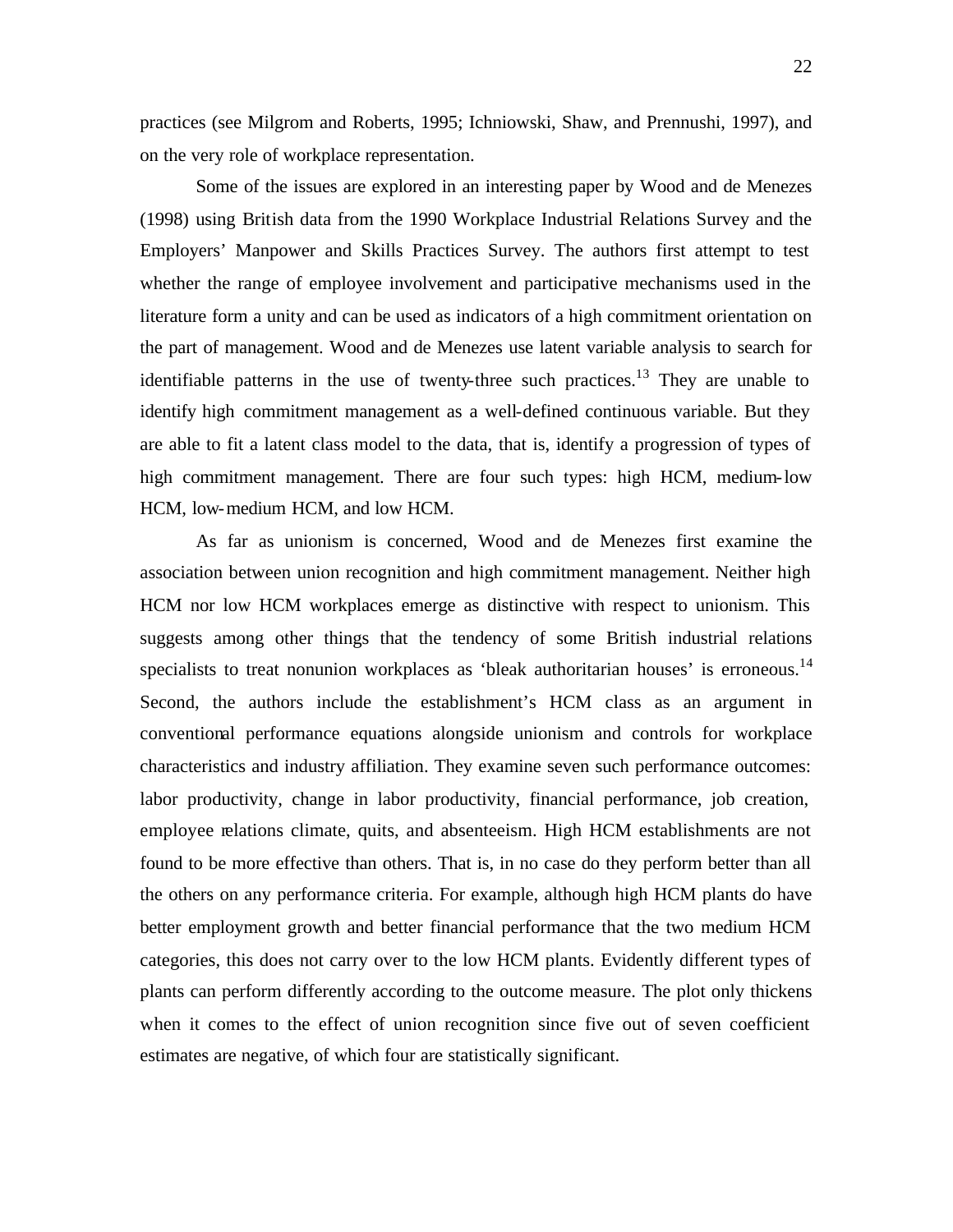More recent British work has offered a more optimistic but restrictive view in investigating the impact of cooperative industrial relations. Metcalf (2003) advances two sets of findings from an analysis of the WERS98. First he defines a human resources management (HRM) workplace as one with a formal strategic plan on human resources, and an employee relations manager involved in its development; employing personality or performance tests in recruitment; having most of its employees in the largest occupational group trained in jobs other than their own; and practicing individual or group performance-related pay. His reports that a HRM workplace with no union recognition has superior labor productivity to a union workplace without these defining characteristics but that union recognition when accompanied by HRM is associated with a much improved relative performance – although for only one of the performance outcomes examined is this improvement sufficient to ensure that unionized plants are the best performing establishments. Second, Metcalf looks at the potential effects of 'partnership agreements' in the United Kingdom (see Trade Union Congresss, 1999). He defines a workplace as having a partnership where it negotiates with a union over pay, where management negotiates or consults with unions over recruitment, training, payment systems, handling grievances, staff planning, equal opportunities, and health and safety performance appraisals. He reports that such partnerships "significantly raise the probability of above average performance for financial performance and both the level of and change in productivity."

Finally, the German evidence is more mixed. We noted earlier that the early German research pointed to adverse effects of local workplace representation via works councils on firm performance. Yet, in a follow-up of one of the more negative such studies, FitzRoy and Kraft (1995) qualify their earlier harsh interpretation of works council impact on establishment performance (FitzRoy and Kraft, 1987). They now report that works councils in firms practicing profit-sharing are positively associated with productivity. Among their counterparts in non profit-sharing regimes, however, the works council effect on productivity is still negative and statistically significant.

More recent German research has tended to identify the circumstances where positive effects of works councils might be expected. One strand in the literature has looked at the wider industrial relations context, reporting for example that where the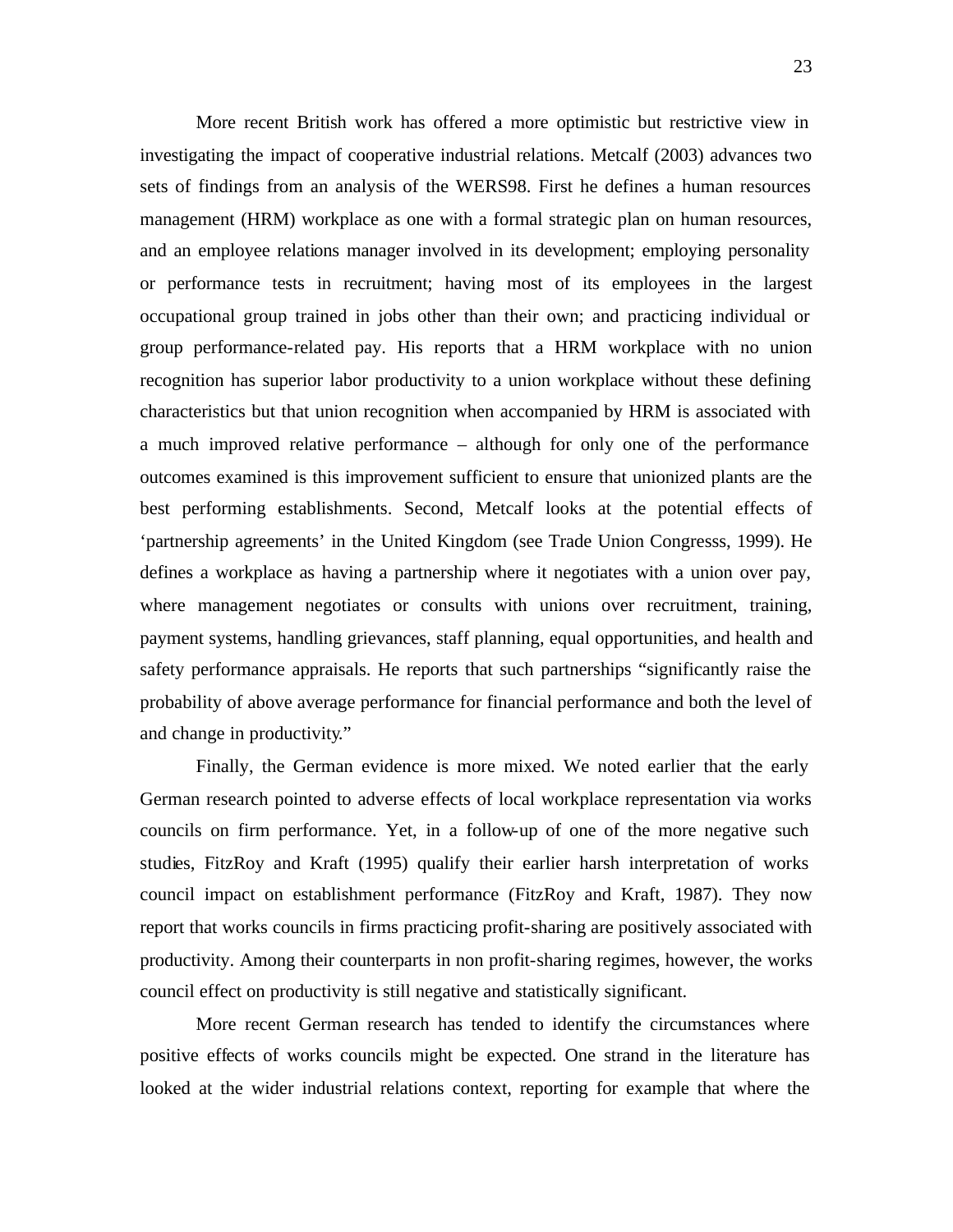works council plant is covered by an external collective agreement – although not otherwise – positive effects on productivity are found (Hübler and Jirjahn, 2001). This result suggests that rent-seeking behavior may indeed be circumscribed by the dual system as Freeman and Lazear (1995) have conjectured (see section II). The more general approach has followed the modern U.S. and U.K. literatures in examining – although somewhat more directly on this occasion – the association between works councils and various workplace practices. One early result suggested that works councils and teamwork might be substitutes (Addison, Schnabel, and Wagner, 1997). Hübler and Jirjahn (2001) also report a negative association between teamwork and works councils, although this might reflect the greater difficulty for a works council to represent the interests of the overall workforce when individual groups directly communicate with management.

More interesting, therefore, is the association between works councils and other workplace practices. We saw earlier that Jirjahn (2002) anticipated on agency and rent seeking (on the part of management) grounds that the association between works councils and productivity would be mediated by profit-sharing schemes for management. In fitting a productivity equation to pooled data for 438 German plants observed in 1994 and 1996, Jirjahn obtains a significantly positive coefficient estimates for the dummies capturing works council presence and the existence of profit sharing schemes for management. For its part, the coefficient estimate for the interaction term is negative, which the author interprets as consistent with two hypotheses: *either* profit-sharing management reduces the commitment value of agency in circumstances where the works council cannot foster trust and loyalty absent the cooperation of management, *or* management rent seeking is curbed by profit sharing and the works council is not so important for building cooperation in situations of reduced opportunism on the part of management. Although ultimately inconclusive, therefore, we would argue that the approach taken by Jirjahn is very much in the spirit of the collective voice model.

Less positive results are reported by Schedlitzki (2002) who examines the effect of works councils, employee involvement, and their interaction on establishment profitability using the same broad dataset as Jirjahn but data for 1996 alone. She finds that establishments where there is employee involvement but no works council have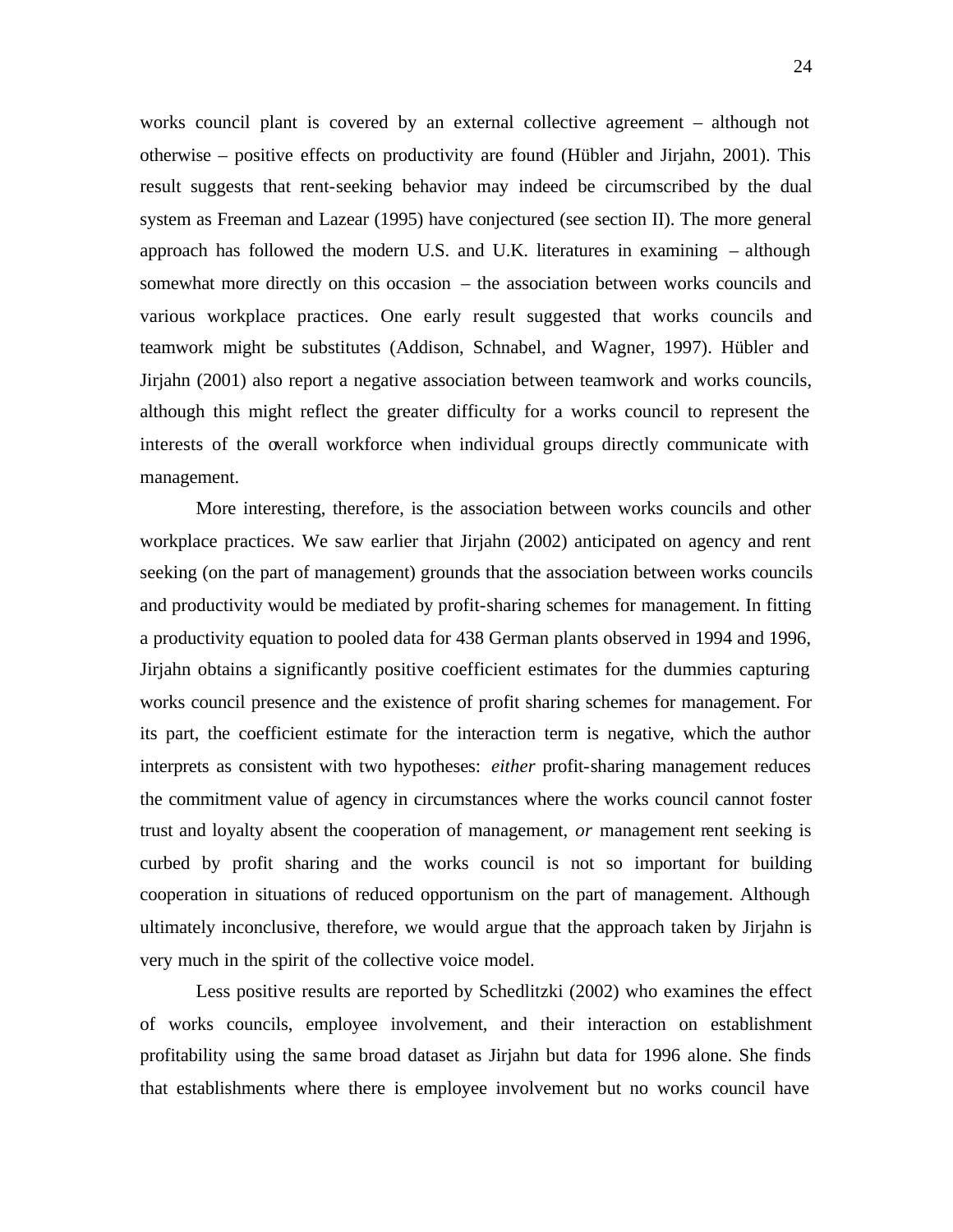higher profitability than their counterparts with workplace representation. Schedlitzki interprets her findings as consistent with the so-called management pressure/management competence hypothesis of FitzRoy and Kraft (1987, 1990) to the effect that efficient managers can institute adequate systems of communication and decision-making without the *impedimenta* of autonomous works councils.

It will be interesting to see whether these more pessimistic findings are reiterated using nationally representative establishment data from the IAB Establishment Panel. Thus far, it does seem from this new data set that works councils increase further training and that *predicted* further training as well as works council presence are pro-productive (Zwick, 2002). On the other hand, a recent study of high performance work practices by Wolf and Zwick (2002) that also controls for selection and unobserved plant heterogeneity is less clear cut, and nicely illustrates the difficulties confronting the analyst in this area. In the first place, the association between the works council and such practices is not always positive and well determined. Second, different practices seem to have different (and exactly reversed) effects on productivity once unobserved plant heterogeneity and selection are accounted for. Specifically, 'organizational change' bundles made up of practices that foster employee involvement  $-$  a shift in responsibility to lower levels of the hierarchy, the introduction of team work and self-responsible teams and work groups with independent budgets – now have a significantly positive impact on productivity, while the effect of 'incentive bundles' such as employee share ownership, profit sharing, and incentive training is now statistically insignificant in the preferred specification. And note that the association between works councils and employment practice bundle is much stronger in the case of incentives than organizational change. Also recall that the positive effect of works councils on productivity observed in this new data set is not robust.

#### **IV. Interpretation**

This review of union voice has traced some major shifts over the course of the past quarter century in the perception of what it is that unions do. The start of the period is demarcated by the influential empirical study of Brown and Medoff (1978). This careful and honest empirical study drew on notions of collective voice and did much to prepare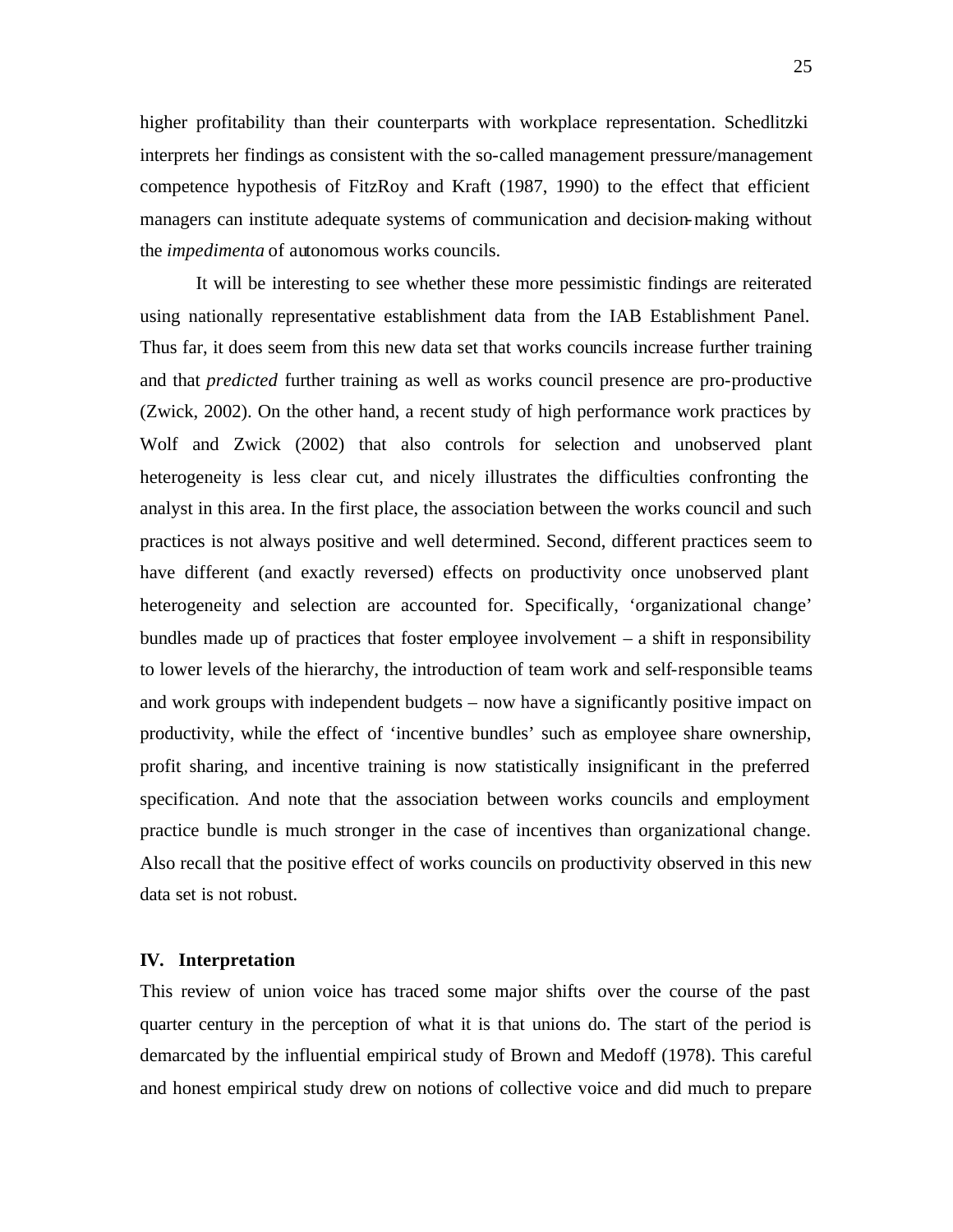the ground for *What Do Unions Do?* Both works brought ideas current in the industrial relations literature before more skeptical economists, largely weaned on notions of union monopoly. It is unclear just how many minds were changed as a result of this exposure but they were broadened: the evidence is the slew of unions-in-the-production-function studies and subsequent estimates of union effects on profitability and investment. Yet the number of such studies had slowed to a trickle by the mid-1990s. If we were to stop the camera at this point, it might be concluded that the profession had examined the new theory of unionism and had found it wanting given the lack of a convincing evidence of a material increase in the joint surplus under unionism and every indication from profit and investment data that the dynamic implications of unionism were unfavorable.

This interpretation would be too strong. In the first place, there was no conspicuous fall off in British and German research interest in union voice. Second, the common finding of a near zero average 'effect' of unions on labor productivity is interesting in and of itself; for example, it addresses the concerns of those much exercised by the cost of the union rule book. Moreover, it really serves to shift our attention to the factors that might mediate this outcome. Third, research findings are less consistently negative for unions outside the United States, where admittedly the strongly interlocking nature of the research results does not provide particularly auspicious context for union voice. Fourth, there are enough ambiguities in our mainstream models to call into question the inevitability of the result that unions will have adverse effects. Thus, in terms of dynamic effects, sufficiently firm action on the part of the enterprise (having a discount factor sufficiently close to one) may discourage union opportunism in respect of the quasi-rents to long-lived relation specific capital (Addison and Chilton, 1998), while in other circumstances the hold-up mechanism may be dominated by strategic R&D behavior (Menezes-Filho and van Reenen, 2003). Fifth, the camera is still running and we have commented on an emerging literature on union presence, workplace practices, and firm performance. Finally, of course, the new theory does not argue that improvements in productivity are automatic, only that the se may be observed given an appropriate concatenation of circumstances: the expression of effective voice, a constructive institutional response, and a cooperative industrial relations environment.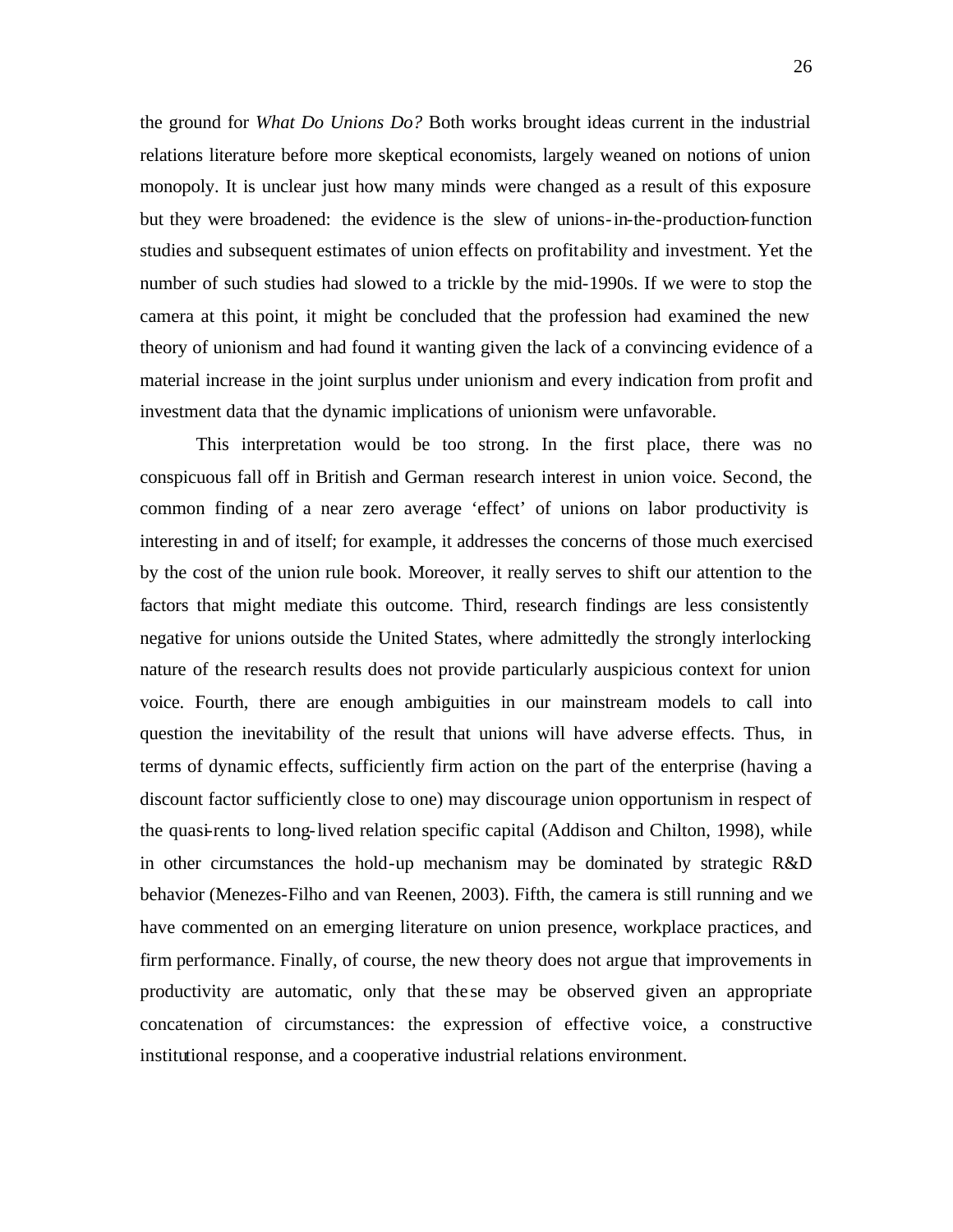Although traditional labor theory may be more open-ended with respect to unionism than we might like, this characterization applies in spades to collective voice. Thus, the voice mechanisms producing increased workplace performance are disturbingly vague outside of reduced turnover/higher training investments, and even here in neglecting the issue of optimal quit behavior the model cannot address whether the induced reduction in quits and increase in training are excessive.<sup>15</sup> The bigger problem is that the collective voice model is sufficiently catholic to accommodate all sorts of finding, even the most negative. Frankly, 'institutional response' is something of a *deus ex machina*. More problematic still is the very integrity of collective voice/institutional response mechanism. Bargaining power is necessary if unions are to play a role in the enforcement of contracts but bargaining power is what defines the monopoly effect. *Vulgo*: if voice is wrapped up with the exercise of power, how can we be sure that it is the putative 'good' that the architects of collective voice take it to be. (Power also carries consequences for institutional response because management resistance to voice can then be placed on the same footing as resistance to higher wages.)

We consider it unlikely that Freeman and Medoff intend that the information function of unions is the sole – even the main – source of the potential benefits of union voice. But assuming for the moment that they do, very little attention is accorded the quality or effectiveness of collective voice. Thus, for example, there is no formal discussion of whether the union will be a faithful agent of the member principal? More important in this context is the model's reliance on worker dissatisfaction and the neglect of individual voice. We earlier provided some (controversial) German evidence suggesting that it was individual rather than collective voice that delivered the goods as it were and lowered excessive turnover among unskilled workers. However, a recent paper by Luchak (2003) probably makes the point better. Luchak distinguishes between *direct voice* and *representative voice*. By direct voice he means efforts by employees to effect change through two-way communication with another member of the organization, such as a team member. Representative voice is an indirect mechanism working through a third-party intermediary or process, such as a union steward filing a grievance. He argues that the former is a more flexible, integrative process whereas the latter is more structured, issue oriented and distributive.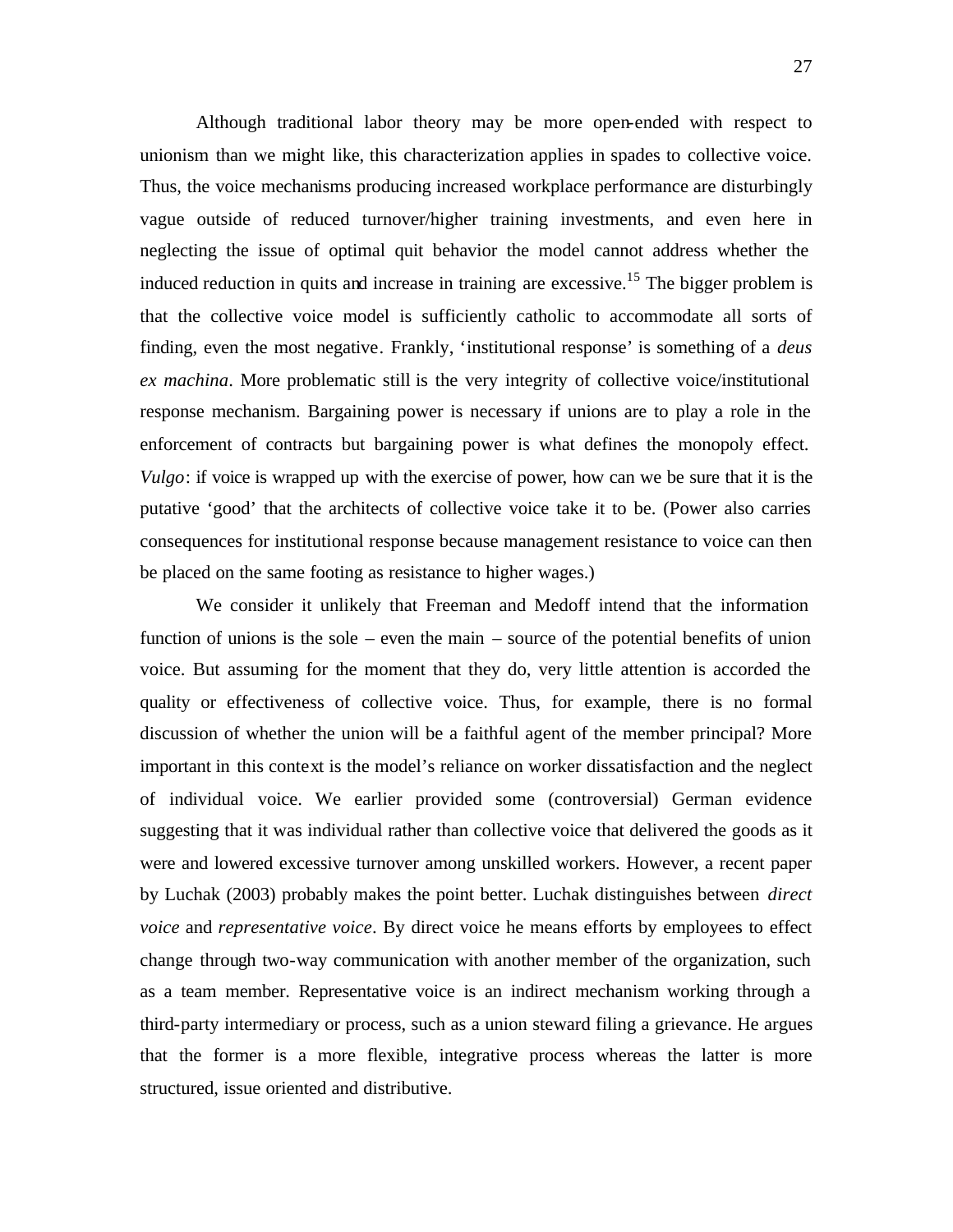Luchak further distinguishes between two types of worker attachment to their firms: *affective commitment* and *continuance commitment*. The former refers to an emotional bond between worker and firm that, among other things, leads that worker to contribute meaningfully to the organization while at the same time seeking dispute resolution that does not threaten the relationship with the firm. The latter is based on a calculation of the costs and benefits associated with staying with or leaving the organization, such as the sacrifice of material firm-specific training investments and nonportable benefits. Such employees may or may not experience feelings of helplessness and frustration but, on this model, they are motivated to do a minimum toward maintaining organizational membership.

While both types of worker are predicted to evince lower quits, Luchak hypothesizes that employees who have an affective bond to the organization will be more likely to use direct voice and less likely to use representative voice, and conversely for those with continuance committed employees. These hypotheses are tested using data on 429 employees in a Canadian electric utility in 1997. Controlling for perceived effectiveness of union voice, job satisfaction, demographics, salary, and education, it is reported that score on an affective commitment scale is positively associated with use of direct voice (an average over a 3-item scaled response) and negatively associated with grievance filing (or being a shop steward). For its part, score on a continuance commitment scale is not associated with any reduction in the use of direct voice, although it is at least positively associated with grievance filing (if not with being a steward). Both forms of commitment emerge as negatively related to an indicator of quit propensity. And not surprisingly the perceived effectiveness of union voice is associated with more direct voice and more grievance filing.

There are two interesting inferences that can be drawn from this treatment. First, to the extent that it is sourced from continuance committed individuals, collective voice may not be worth listening to. For his part, Luchak concludes that there is a need for some fundamental rethinking of the performance-enhancing features of unions in these circumstances. Second, if unionized employees are more dissatisfied than their nonunion counterparts, we might speculate along with Luchak that they have lower levels of affective commitment. Certainly there is a well determined positive association between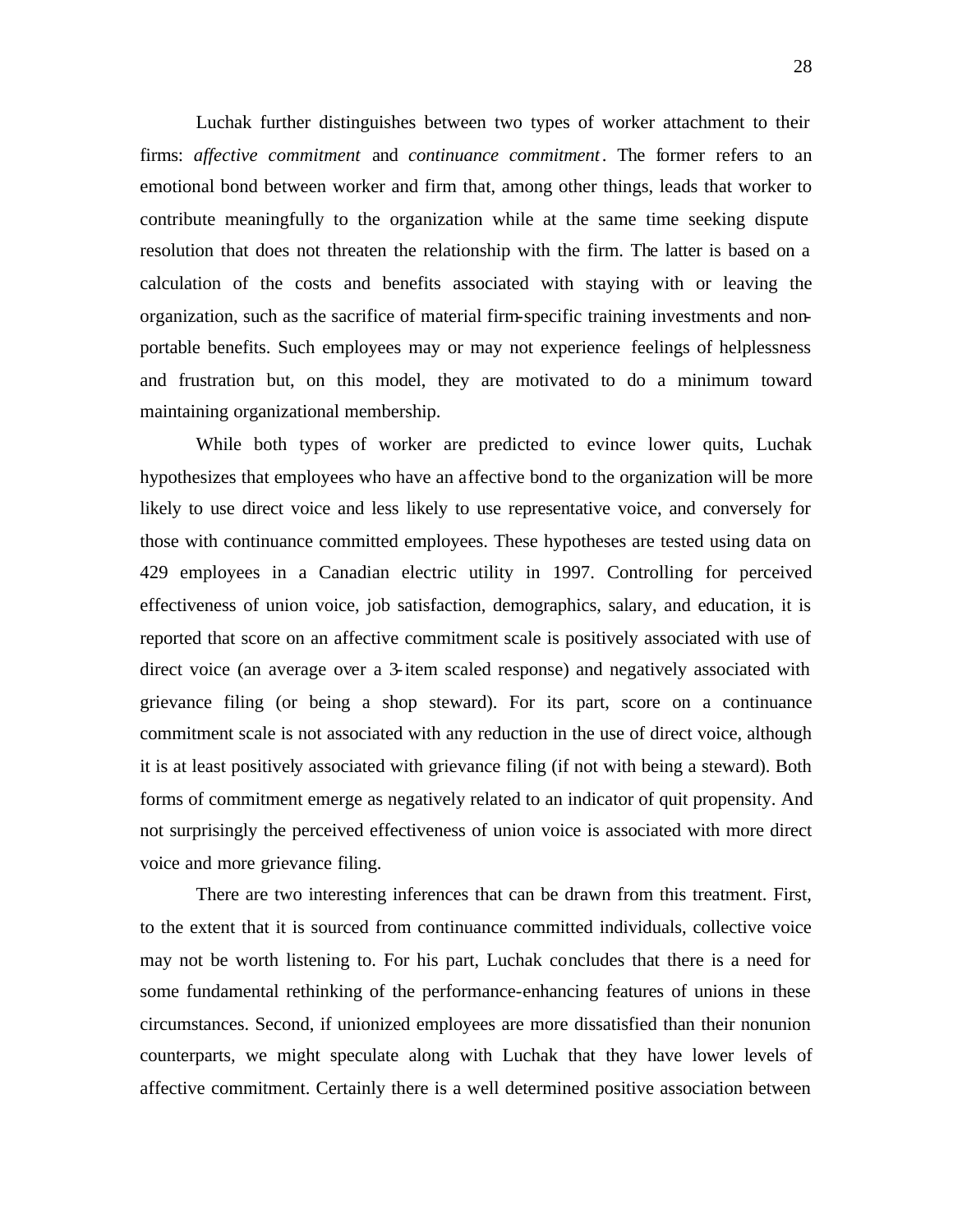job satisfaction and affective commitment in this Canadian data set. Moreover, if dissatisfied workers tend to file grievances rather than engage in direct voice, the relief of disaffection may be but temporary.

The emphasis on dissatisfaction in the collective voice model is probably consistent with the functioning of traditional unionism. If so, the seeming desire among all workers for representation charted in Freeman and Rogers (1999, pp. 68-70) is undercut by a desire for representation that works *cooperatively* with employers, identified by the same authors (p. 5). The decline in union density in the United States may therefore have more to do with the type of unionism available to workers than the more popular explanations of antiquated labor laws and unfair tactics by employers (see Delaney, 2003). Evidence supplied in this chapter on the attitudes of *British* workers to union voice may also speak to the adversarial nature of collective bargaining.

By the same token, cooperation between management and organized labor is a central theme in *What Do Unions Do?* Cooperation, or a favorable set of institutional responses, is seen as the ultimate key to realizing improvements in workplace performance. This theme has been taken up in the most recent empirical literature linking unionism to employee involvement and various high performance work practices. We have seen that some progress has been made in identifying circumstances in which unionism can be associated with beneficial performance outcomes. But the impetus for much of this new research emanated from the management literature rather than developing organically from the collective voice model. And if the findings of the new studies can be construed as being 'in the spirit of the union voice model,' the fact remains that there is no agreement on the particular practices that gell with unionism, still less on the contribution of unionism to the development of high performance work practices (with the possible exception of further training in the German case). In other words, there has been an inadequate integration of the union voice and management approaches. The benchmarking exercises reviewed here are interesting in suggesting that unionized plants need not suffer from any, say, productivity shortfall or in fact enjoy higher productivity than nonunion plants but they do not establish that unions are pro-productive.

The problems in attributing causality identified by Hirsch in Chapter 6 of this volume are actually elevated in exercises of this kind. Causation continues to cast a long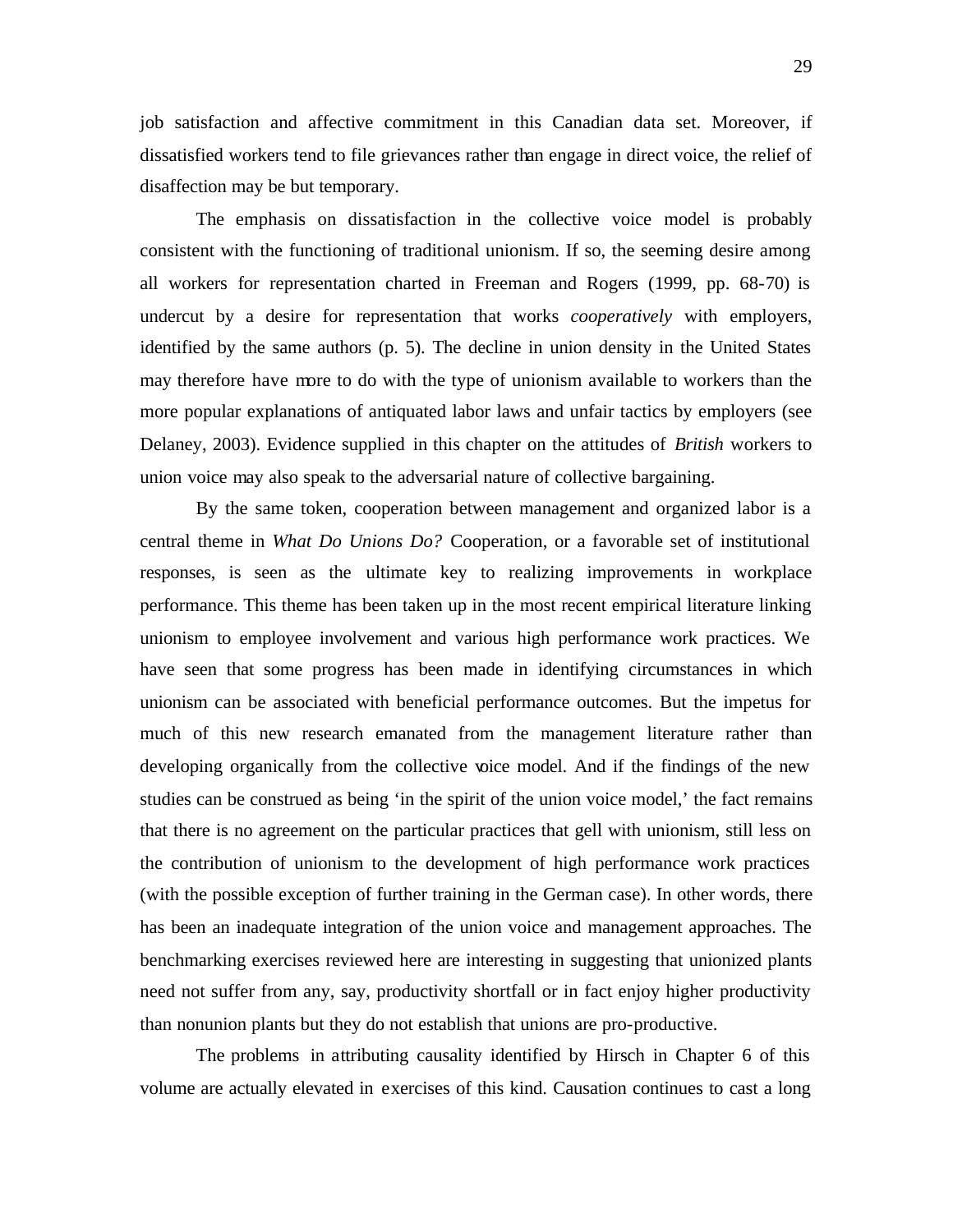shadow because of the essentially cross section nature of research involving new working practices. Here the German literature, although still in its infancy, contains the suggestion that some practices might appear successful because they are introduced in times/circumstances of prosperity while others might only appear unsuccessful because they were introduced to deal with major structural problems. Much the same discussion on causation attended investigation of union impact in the earlier net effects literature. Suffice it to say here that the analytical problem is only compounded when voice and working practices are being considered jointly.

Finally there are two important institutional considerations that have been raised by our discussion. First, there is the apparent sea change in the effect of British unions on economic outcomes (including macro outcomes). If the U.S. union voice literature was christened in optimism, the opposite is true of the corresponding British research. Over time, however, the disadvantages of British unionism have dissipated – some would say have even disappeared. It is conventional to attribute this favorable development in large part to legislative changes that attacked union immunities or legal privileges. These changes were accompanied by increased competition, both domestic and international. The suggestion is that institutional change/adversity and competition may be the handmaiden of innovations in union effects. Second, there is some evidence from Germany that it may be possible partly to decouple production from distribution issues at the workplace given an appropriate structure of collective bargaining, here the dual system of industrial relations. At issue of course is the portability of institutions if not economic forces.

Union voice is not dead: it has some theoretical conviction, it has witnessed some modest development, and it still manages to summon a modicum of empirical support. But after one-quarter of a century, it is in urgent need of restatement. In the process, it has to tackle the various lacunae identified above.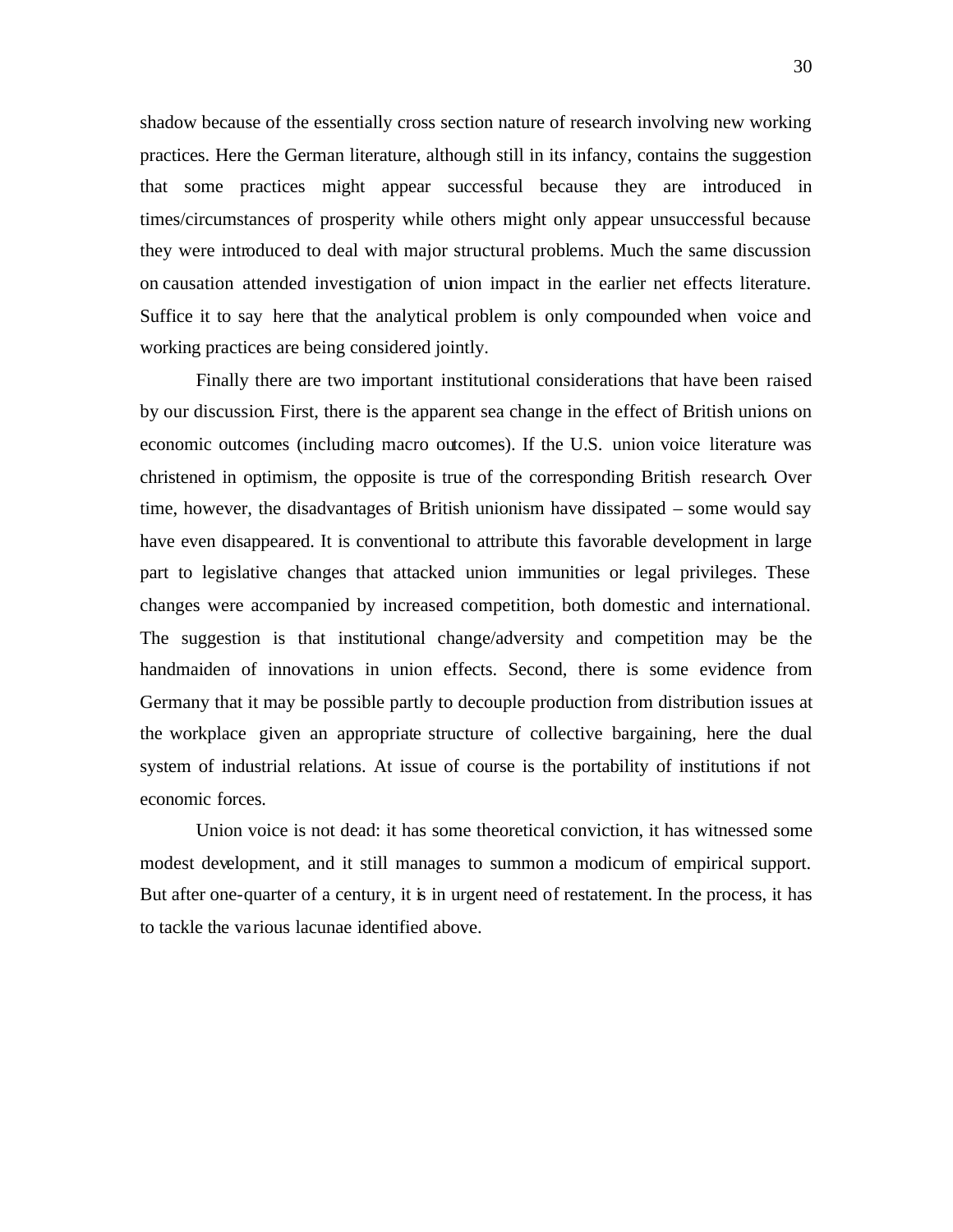#### **Endnotes**

1. We would argue that this was certainly the view of mainstream economics and, more controversially, of labor economics. As far as the latter is concerned, a less controversial statement would be that with the neoclassical revival in labor economics, the nonpecuniary aspects of unions tended to get lost. We are indebted to Bruce Kaufman for this qualification.

2. This is not to dispute the *short-term* costs of strikes or their effects on product quality, but rather to contest the attribution of blame to one side alone; on which, see Siebert, Bertrand, and Addison (1985).

3. As a practical matter, 1984 does not mark the beginning of the new applied literature. Rather that literature is so delineated by Brown and Medoff's (1978) influential production function analysis of union impact, which cites (as forthcoming) *What Do Unions Do?*

4. This is another way of questioning the application of the Hirschman model to the workplace, although we also note that Boroff and Lewin (1977) find contrary to the prediction of Hirschman that loyal workers use voice less than do other workers in response to unfair treatment.

5. In such markets, allocation and remuneration decisions are not directly determined by the price mechanism. The labor contract will be complex and multidimensional because workers care about nonpecuniary terms of employment and workplace rules, and also because such conditions and methods of organization have different costs. Worker attitudes and morale are therefore potentially important inputs into production.

6. Individual voice is also less likely because of individual fears of retaliation. The traditional master-servant relationship makes it difficult for individuals to express discontent due to the danger of being fired. Collective voice changes the authority elation. As Freeman (1976, p. 364) writes: "it is clearly easier to retaliate against a single worker than the entire work force." The changed authority relation also implies an industrial jurisprudence system and from the perspective of the model the prospect of a better enforcement of workers' rights and contract execution (further commented on below).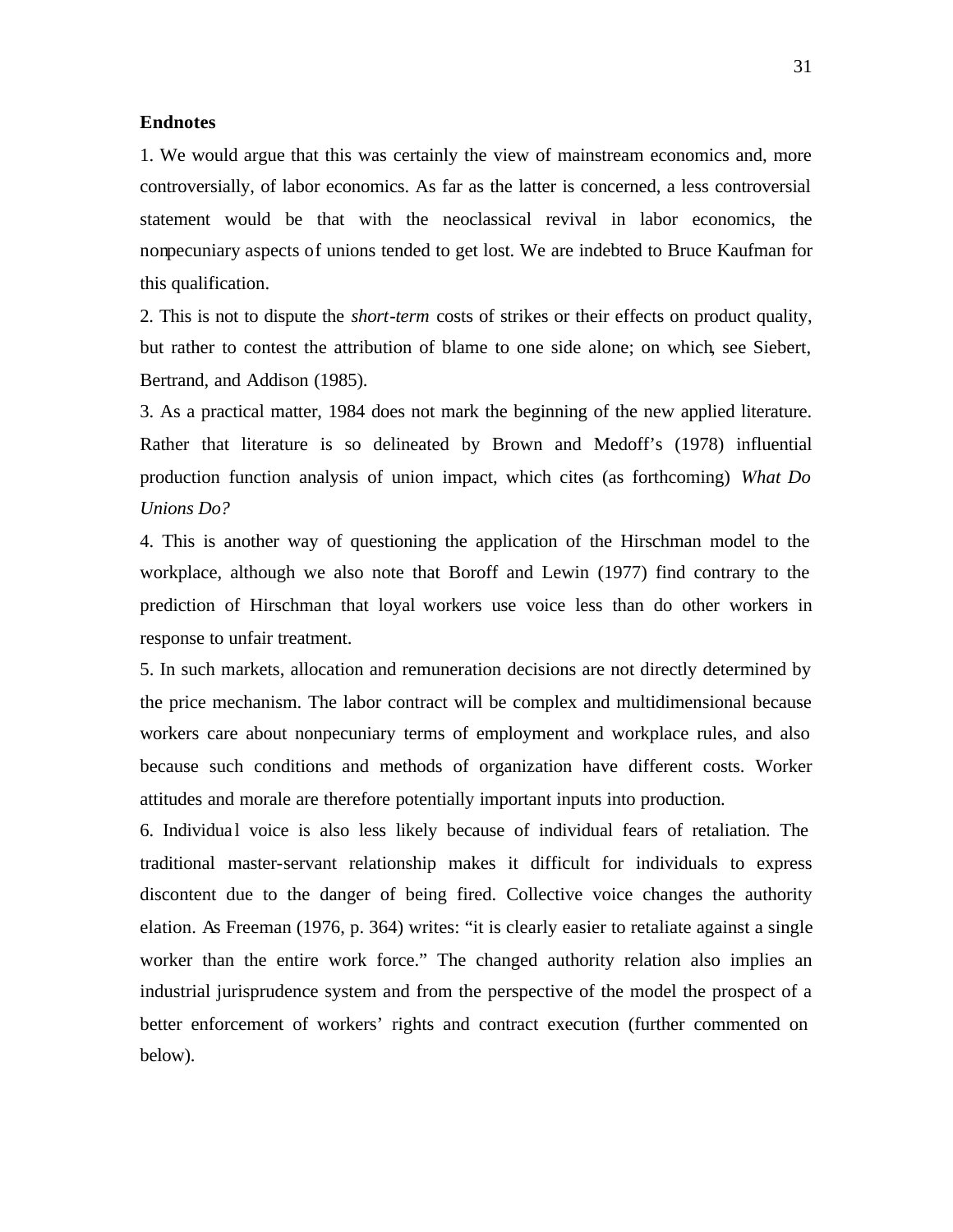7. Average preferences may also yield better outcomes than marginal preferences when desirable conditions or fringe benefits involve substantial fixed costs.

8. Freeman (1976, p. 365) also makes the interesting observation that in larger organizations union voice will also provide central management with information about local conditions and operations of a type that differs markedly from that passed up the organizational chain.

9. We are not referring to 'efficient bargains' on the contract curve, which in general will not be efficient in the sense used here. Even in the case of the vertical contract curve, the interesting question of union impact can only be sidestepped temporarily since capital is held constant.

10. We do not discuss the association between unionism and employment, partly because employment growth is a rather more ambiguous outcome indicator; for example, unionized plants shedding restrictive practices might grow employment less than nonunion establishments. But the bare facts are that, other things being equal, union plants grow around 3 percent less per year than their nonunion counterparts in both the United States (Leonard, 1992) and the United Kingdom (Addison and Belfield, 2004).

11. Only one German study has investigated works council impact on capital investment. For a 1990 cross section of c. 50 manufacturing, Addison, Kraft, and Wagner (1993) regress the gross investment-capital stock ratio on works council presence, firm size, product innovation, and proxies for the state of demand (capital utilization and hours of overtime per employee) and modernity (the capital to sales ratio). They find firms with a works council present have significantly lower gross investment ratios. Despite the strong showing of the worker representation variable, however, the overall performance of the equation is weak.

12. In addition to this within estimator, Black and Lynch also deploy a GMM estimator.

13. In addition to the familiar quality circles/problem-solving groups, teambriefing, top management briefing, profit sharing, employee share ownership, and financial disclosure, the measures include human relations skills as a selection criterion, internal recruitment, multiskilling, individual performance appraisal, welfare facilities, and monthly/cashless pay.

14. The Dickensian allusion is that of Sisson (1995).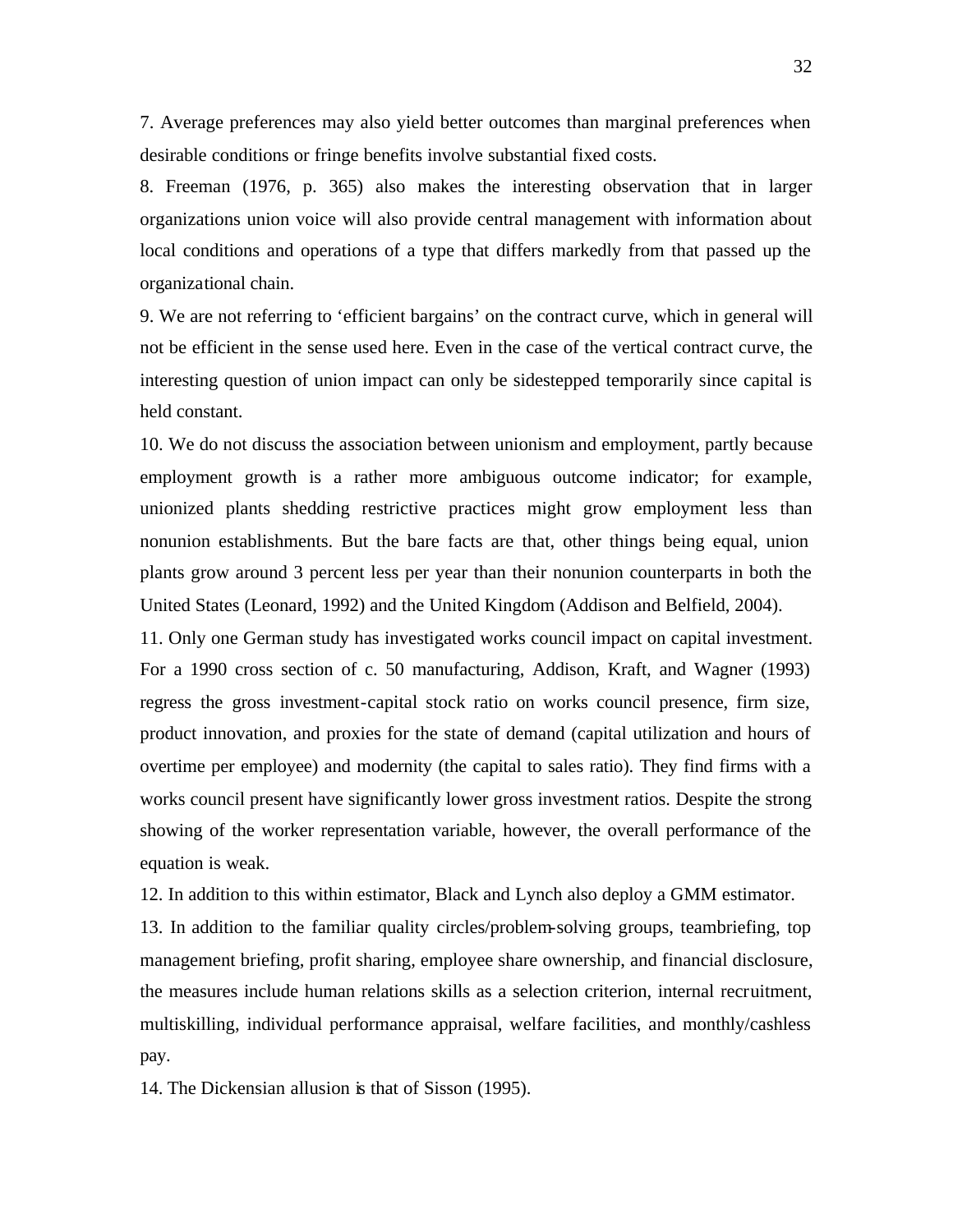15. While there are a few U.S. studies pointing to either lower training or no increase in training in union regimes (e.g. Duncan and Stafford, 1980; Lynch and Black, 1998), these are the exception.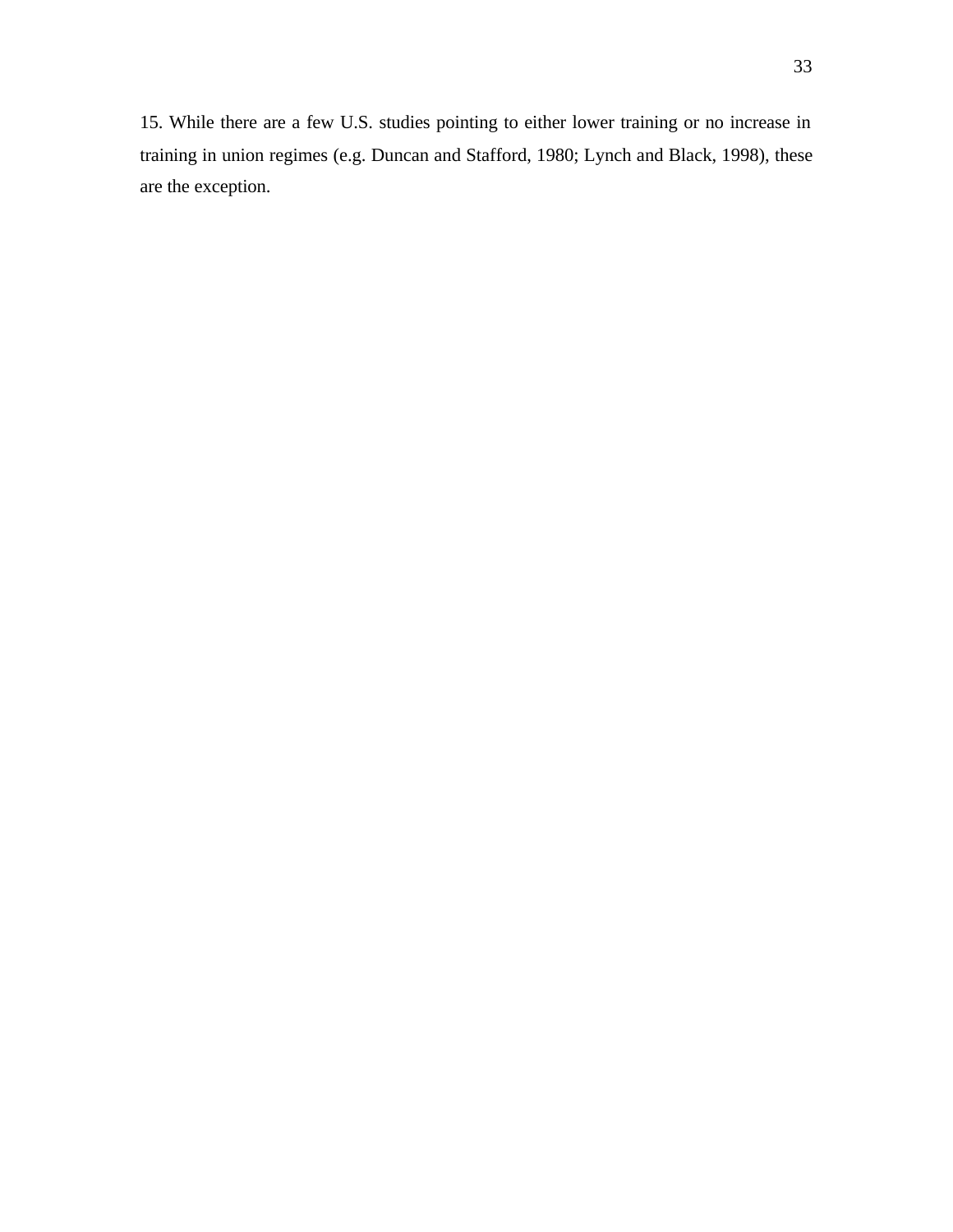#### **References**

Addison, John T. and John Chilton. "Self-Enforcing Union Contracts: Efficient Investment and Employment." *Journal of Business* 71 (July 1998): 349-69.

Addison, John T. and Clive R. Belfield. "Unions and Establishment Performance: Evidence from the British Workplace Industrial/Employee Relations Surveys." In Phanindra Wunnava, ed. *The Changing Role of Unions*. Armonk, NY: M.E. Sharpe, 2003.

Addison, John T. and Clive R. Belfield. "Unions and Employment Growth: The One Constant? Unpublished paper, University of South Carolina, 2004 (forthcoming in *Industrial Relations*, 2004).

Addison, John T. and Barry T. Hirsch. "Union Effects on Productivity, Profits, and Growth: Has the Long Run Arrived? *Journal of Labor Economics* 7 (January 1989): 72- 105.

Addison, John T., Kornelius Kraft, and Joachim Wagner. "German Works Councils and Firm Performance." In Bruce E. Kaufman and Morris M. Kleiner, eds. *Employee Representation: Alternatives and Future Directions*. Madison, WI: Industrial Relations Research Association. 1993, pp. 305-38.

Addison, John T., Thorsten Schank, Claus Schnabel, and Joachim Wagner. "German Works Councils in the Production Process." Discussion Paper No. 812. Bonn: Institute for the Study of Labor/IZA, 2003.

Addison, John T., Claus Schnabel, and Joachim Wagner. "On the Determinants of Mandatory Works Councils in Germany." *Industrial Relations* 36 (October 1997): 419- 45.

Addison, John T., Claus Schnabel, and Joachim Wagner. "Works Councils in Germany: Their Effects on Establishment Performance." *Oxford Economic Papers* 53 (October 2001): 659-94.

Addison, John T., Claus Schnabel, and Joachim Wagner. "The Course of Research on German Works Councils." Unpublished paper, University of South Carolina, 2004 (forthcoming in *British Journal of Industrial Relations*).

Addison, John T. and W. Stanley Siebert. "Recent Changes in the Industrial Relations Framework in the U.K." In John T. Addison and Claus Schnabel, eds. *International Handbook of Trade Unions*, Cheltenham, England, and Northampton, MA: Edward Elgar, 2003, pp. 415-60.

Bender, Keith and Peter J. Sloane. "Job Satisfaction, Trade Unions and Exit-Voice Revisited." *Industrial and Labor Relations Review* 51 (1998): 222-40.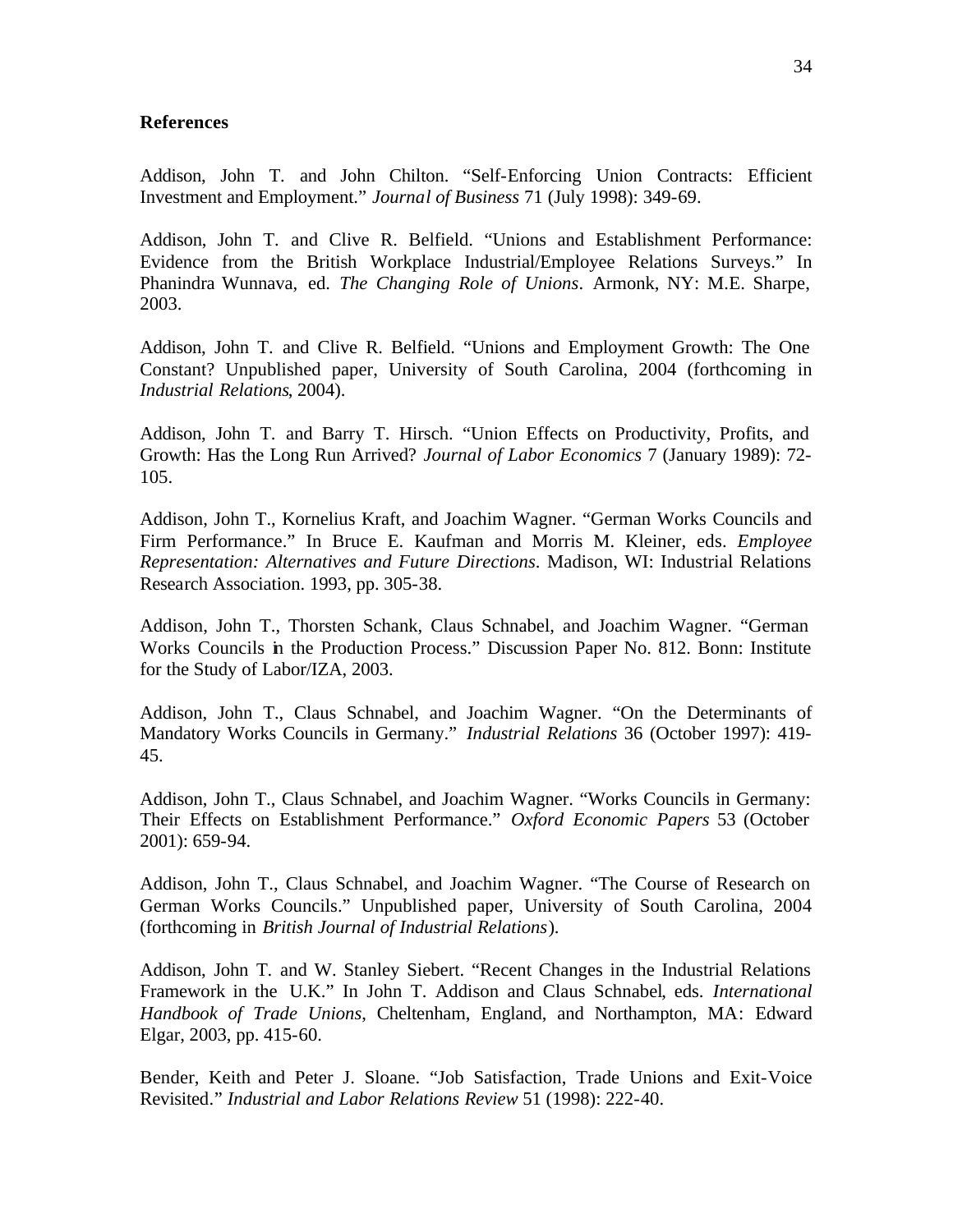Black, Sandra E. and Lisa M. Lynch. "What's Driving the New Economy: The Benefits of Workplace Innovation." Working Paper 7479, Cambridge, MA: National Bureau of Economic Research, 2000.

Black, Sandra E. and Lisa M. Lynch. "How to Compete: The Impact of Workplace Practices and Information Technology on Productivity." *Review of Economics and Statistics* 83 (August 2001): 434-45.

Boroff, Karen E. and David Lewin. 1997. "Loyalty, Voice, and Intent to Exit a Firm: A Conceptual and Empirical Analysis." *Industrial and Labor Relations Review* 51 (October 1997): 50-63.

Bronars, Stephen G. and Donald R. Deere. "Unionization, Incomplete Contracting, and Capital Investment." *Journal of Business* (January 1993): 117-32.

Bronars, Stephen G., Donald R. Deere, and Joseph S. Tracy. "The Effect of Unions on Firm Behavior: An Empirical Analysis Using Firm-Level Data." *Industrial Relations* 33 (October 1994): 426-51.

Brown, Charles and James L. Medoff. "Trade Unions in the Production Process." *Journal of Political Economy* 86 (June 1978): 355-78.

Bryson, Alex. "Unionism and Workplace Closure in Britain, 1900-1998." Unpublished paper, London, England: Policy Studies Institute, 2001.

Cappelli, Peter and David Neumark. "Do 'High Performance' Work Practices Improve Establishment-Level Outcomes?" *Industrial and Labor Relations Review* 54 (July 2001): 737-75.

Cavanaugh, Joseph K. "Asset-specific Investment and Unionized Labor." *Industrial Relations* 37 (January 1998): 35-50.

Cooke, William N. "Employee Participation Programs, Group-Based Incentives, and Company Performance: A Union-Nonunion Comparison." *Industrial and Labor Relations Review* 47 (July 1994): 594-609.

Delaney, John T. "Contemporary Developments in and Challenges to Collective Bargaining in the United States." In John T. Addison and Claus Schnabel, eds. *International Handbook of Trade Unions*, Cheltenham, England, and Northampton, MA: Edward Elgar, 2003, pp. 503-30.

Delery, John E., Nina Gupta, J. Douglas Shaw, J.R. Jenkins, and Margot L. Ganster. "Unionization, Compensation, and Voice Effects on Quits and Retention." *Industrial Relations* 39 (October 2000): 625-45.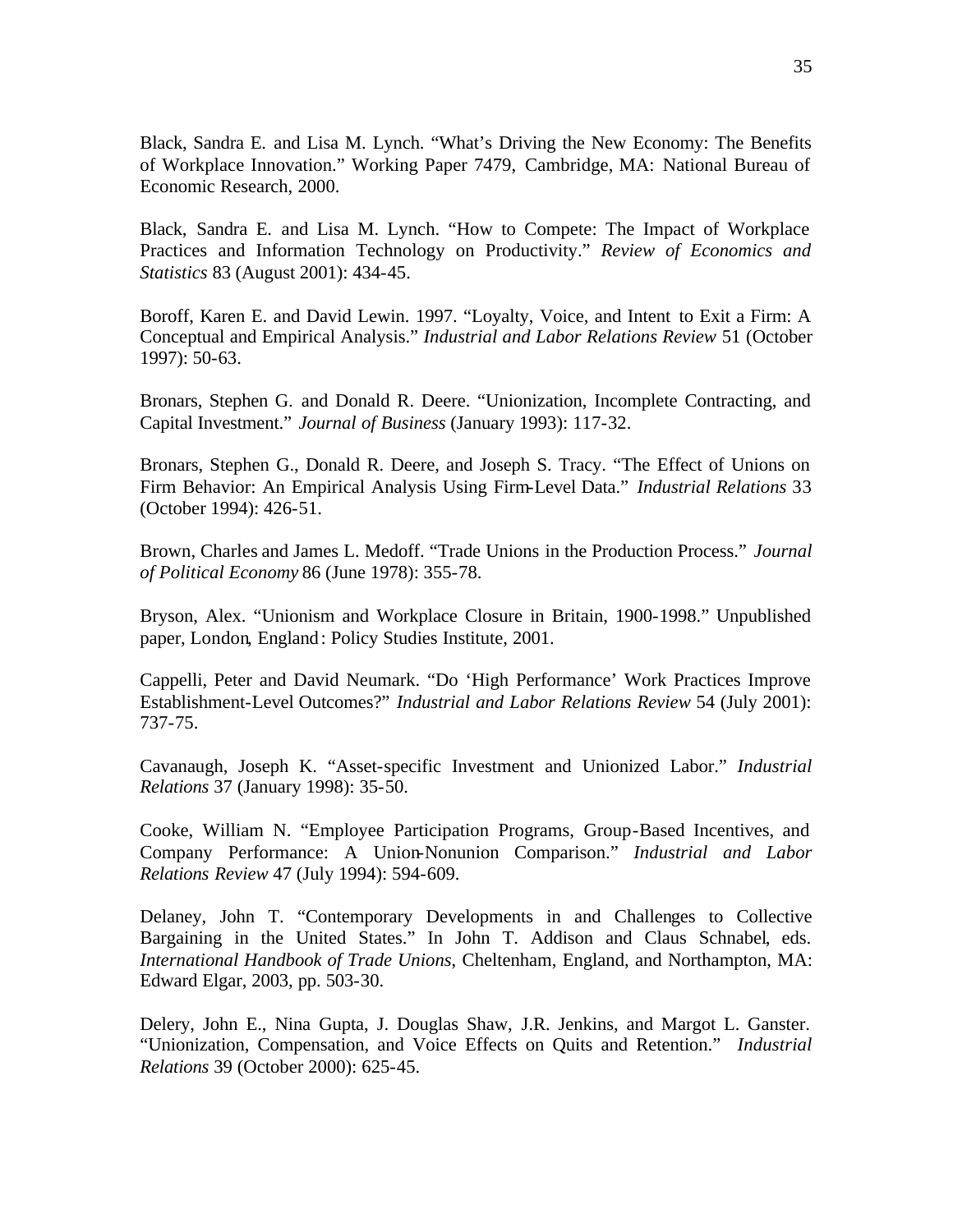Denny, Kevin and Stephen J. Nickell. "Unions and Investment in British Industry." *Economic Journal* 102 (July 1992): 874-87.

Department of Trade and Industry. *Workplace Employee Relations Survey*: *Cross-Section*  1998 [computer file]  $4<sup>h</sup>$  ed. Colchester, Engalnd: The Data Archive [distributor], 22 December 1999. SN: 3955.

Duncan, Gregory M. and Frank P. Stafford. "Do Union Members Receive Compensating Differentials?" *American Economic Review* 70 (June 1980): 355-71.

Fallick, Bruce C. and Kevin A. Hassett. "Investment and Union Certification." *Journal of Labor Economics* 17 (July 1999): 570-82.

Fernie, Sue and David Metcalf. "Participation, Contingent Pay, Representation and Workplace Performance: Evidence from Great Britain." *British Journal of Industrial Relations* 33 (September 1995): 379-415.

FitzRoy, Felix and Kraft, K. "Efficiency and Internal Organization: Works Councils in West German Firms." *Economica* 54 (November 1987): 493-504.

FitzRoy, Felix and Kornelius Kraft. "Innovation, Rent-Sharing and the Organization of Labor in the Federal Republic of Germany." *Small Business Economics* 2 (1990): 95- 103.

FitzRoy, Felix and Kornelius Kraft. "On the Choice of Incentives in Firms." *Journal of Economic Behavior and Organization* 26 (January 1995): 145-60.

Freeman, Richard B. "Individual Mobility and Union Voice in the Labor Market." *American Economic Review*, *Papers and Proceedings* 66 (May 1976): 361-68.

Freeman, Richard B. "Job Satisfaction as an Economic Variable." *American Economic Review*, *Papers and Proceedings* 68 (May 1978): 135-41.

Freeman, Richard B. "The Exit-Voice Tradeoff in the Labor Market: Unionism, Job Tenure, Quits, and Separations." *Quarterly Journal of Economics* 94 (June 1980): 643- 73.

Freeman, Richard and Edward P. Lazear. "An Economic Analysis of Works Councils." In Joel Rogers and Wolfgang Streeck, eds. *Works Councils, Consultation*, *Representation and Cooperation in Industrial Relations*. Chicago, IL: University of Chicago Press, 1995, pp. 27-50.

Freeman, Richard B., and James L. Medoff. "The Two Faces of Unionism." *Public Interest* 57 (Fall 1979): 69-93.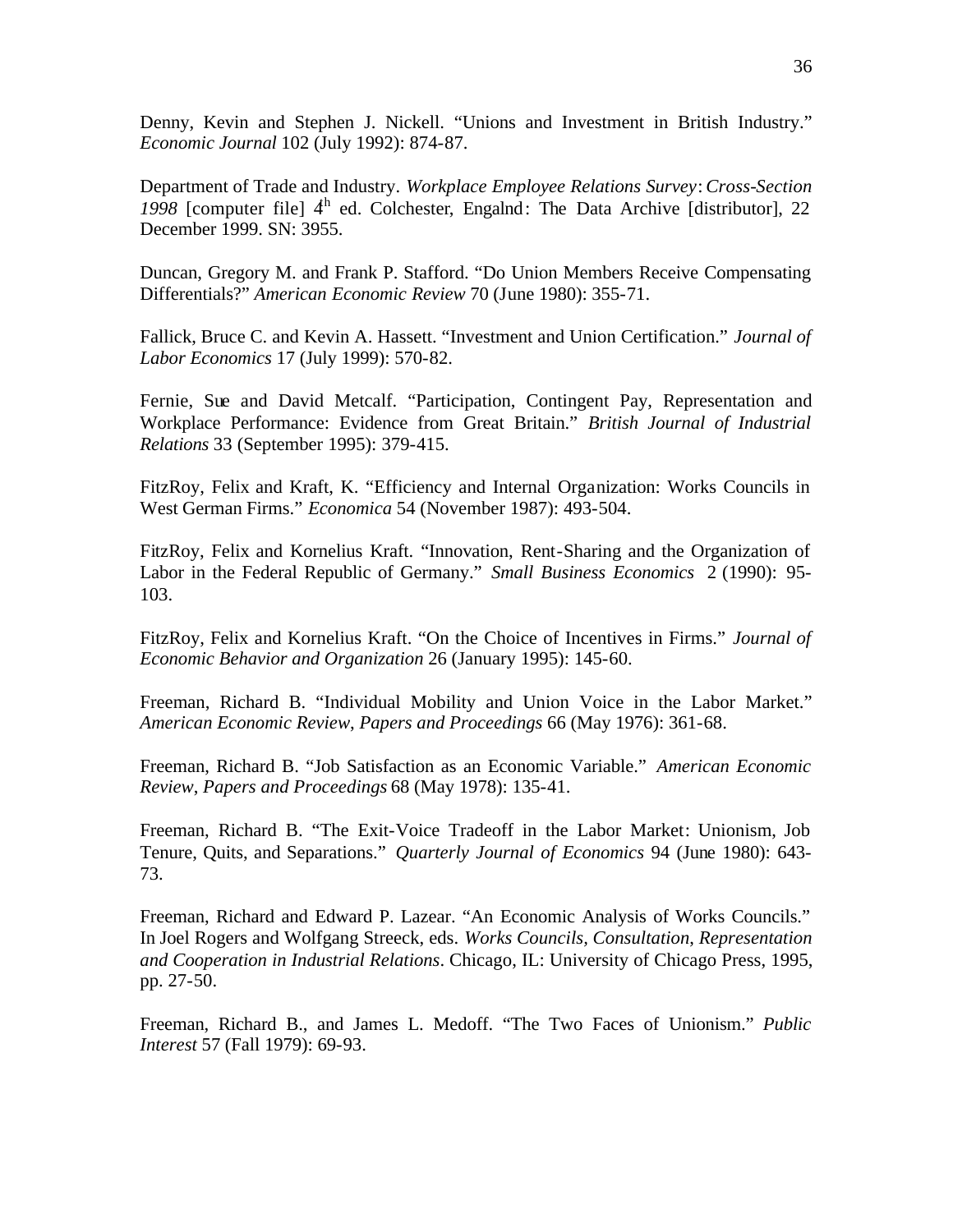Freeman, Richard B., and James L. Medoff. "The Impact of Collective Bargaining: Can the New Facts be Explained by Monopoly Unionism?" In Joseph D. Reid, Jr., ed. *New Approaches to Labor Unions*. Greenwich, CT: JAI Press, 1983, pp. 293-332.

Freeman, Richard B., and James L. Medoff. 1984. *What Do Unions Do?* New York: Basic Books.

Gregg, Paul, Stephen Machin, and David Metcalf. "Signals or Cycles? Productivity Growth and Changes in Union Status in British Companies, 1984-9." *Economic Journal* 103 (July 1993): 894-907.

Freeman, Richard B. and Joel Rogers. *What Workers Want.* Ithaca, NY: ILS Press, 1999.

Hirsch, Barry T. *Labor Unions and the Economic Performance of Firms*. Kalamazoo, MI: Upjohn Institute for Employment Research, 1991.

Hirsch Barry T. and John T. Addison. *The Economic Analysis of Unions – New Approaches and Evidence*. Boston, MA: Allen and Unwin, 1986.

Hirsch, Barry T. and Barbara A. Morgan. "Shareholder Risk and Returns in Union and Nonunion Firms." *Industrial and Labor Relations Review* 47 (January 1994): 302-18.

Hirsch, Barry T. and Kislaya Prasad. "Wage-Employment Determination and a Union Tax on Capital: Can Theory and Evidence Be Reconciled?" *Economics Letters* 48 (April 1995): 61-71.

Hirschman, Albert O. 1970. *Exit, Voice, and Loyalty*, Cambridge, MA: Harvard University Press.

Hübler, Olaf and Uwe Jirjahn. "Works Councils and Collective Bargaining in Germany: The Impact on Productivity and Wages." Discussion Paper No. 332. Bonn: Institute for the Study of Labor (IZA), 2001.

Ichniowski, Casey, Kathryn Shaw, and Gabrielle Prennushi. "The Effects of Human Resource Management Practices on Productivity." *American Economic Review* 87 (1997): 291-313.

Jirjahn, Uwe. "Executive Incentives, Works Councils, and Firm Performance." Unpublished paper, University of Hannover, 2002.

Kraft, Kornelius. "Exit and Voice in the Labor Market: An Empirical Study of Quits." *Journal of Institutional and Theoretical Economics* 142 (1986): 697-715.

Leibenstein, Harvey. "Allocative Efficiency vs. X-Efficiency." *American Economic Review* 56 (June 1966): 392-415.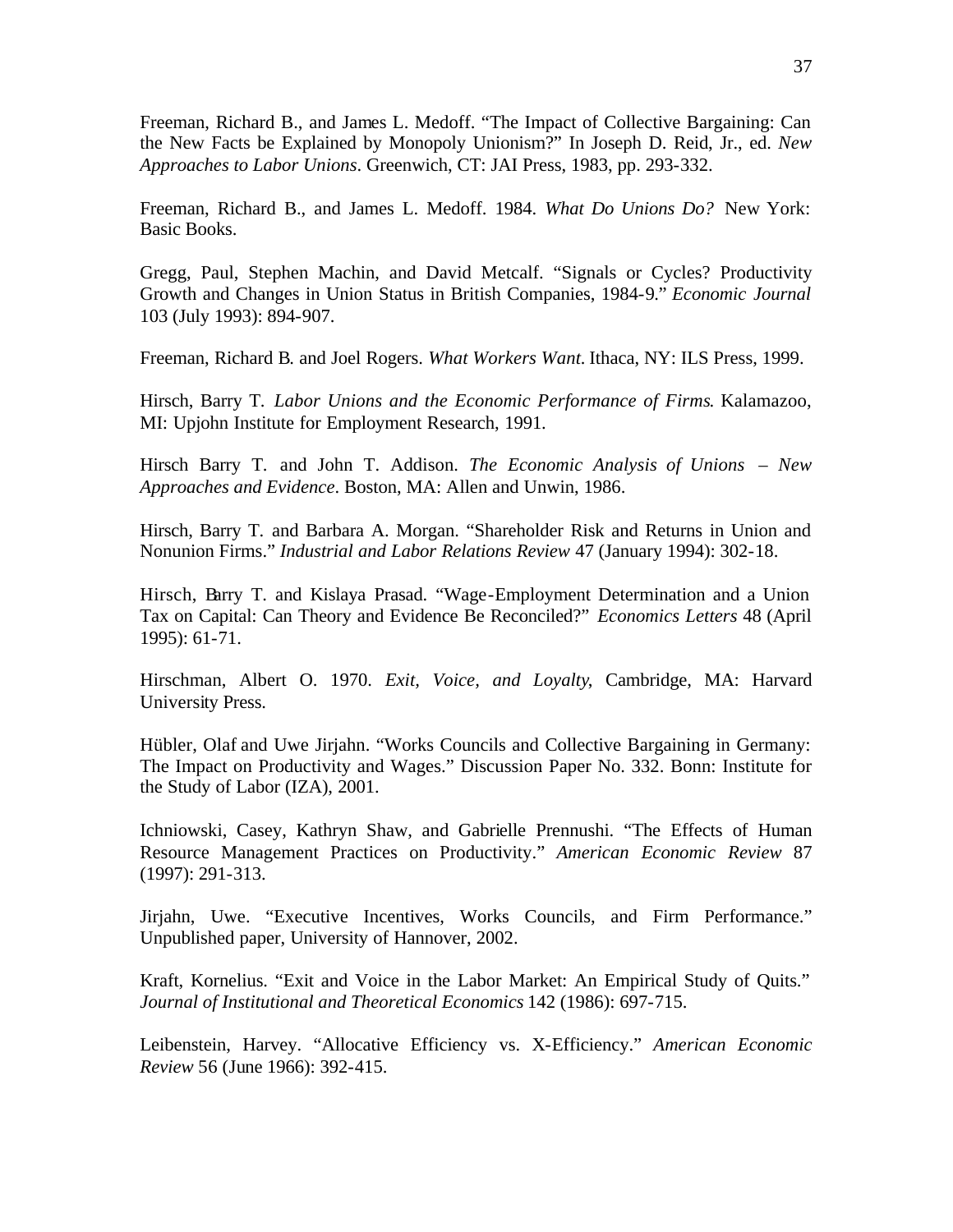Leonard, Jonathan S. "Unions and Employment Growth." *Industrial Relations* 31 (Winter 1992): 80-94.

Levine, David I., and Laura D'Andrea Tyson. "Participation, Productivity, and the Firm's Environment." In Alan S. Blinder, ed. *Paying for Productivity – A Look at the Evidence*. Washington, DC: The Brookings Institution, 1990, pp. 183-237.

Luchak, Andrew A. 2003. "What Kind of Voice Do Loyal Employees Use?" *British Journal of Industrial Relations* 41 (March): 115-34.

Lynch, Lisa M. and Sandra E. Black. "Beyond the Incidence of Employer-provided Training." *Industrial and Labor Relations Review* 52 (October 1998): 64-81.

Machin, Stephen and Mark Stewart. "Trade Unions and Financial Performance." *Oxford Economic Papers* 48 (April 1996): 213-41.

Malcomson, James M. "Trade Unions and Economic Efficiency." *Economic Journal* 93 (Supplement 1983): 50-65.

Menezes-Filho, Naercio, and John van Reenen. "Unions and Innovation: A Survey of the Theory and Empirical Evidence." In John T. Addison and Claus Schnabel, eds. *International Handbook of Trade Unions*, Cheltenham, England, and Northampton, MA: Edward Elgar, 2003, pp. 293-334.

Menezes-Filho, Naercio, David Ulph, and John van Reenen. "R&D and Union Bargaining Power: Evidence from Union Companies and Establishments." *Industrial and Labor Relations Review* 52 (October 1998): 45-63.

Metcalf, David. "Union Presence and Labour Productivity in British Manufacturing Industry." *British Journal of Industrial Relations* 28 (July 1990): 249-66.

Milgrom, P. and Roberts, J. "Complementarities and Fit: Strategy, Structure, and Organizational Change in Manufacturing." *Journal of Accounting and Economics* 19 (March/May 1995): 179-208.

Metcalf, David. "Unions and Productivity, Financial Performance and Investment: International Evidence." In John T. Addison and Claus Schnabel, eds. *International Handbook of Trade Unions*, Cheltenham, England, and Northampton, MA: Edward Elgar, 2003, pp. 118-171.

Riordan, Michael H. and Michael L. Wachter. "What Do Implicit Contracts Do?" Unpublished paper, University of Pennsylvania, 1983.

Schedlitzki, Doris. "German Works Councils, Employee Involvement Programs, and Their Impact on Establishment Productivity." Centre for Economic Performance Working Paper No. 1191, London School of Economics, 2002.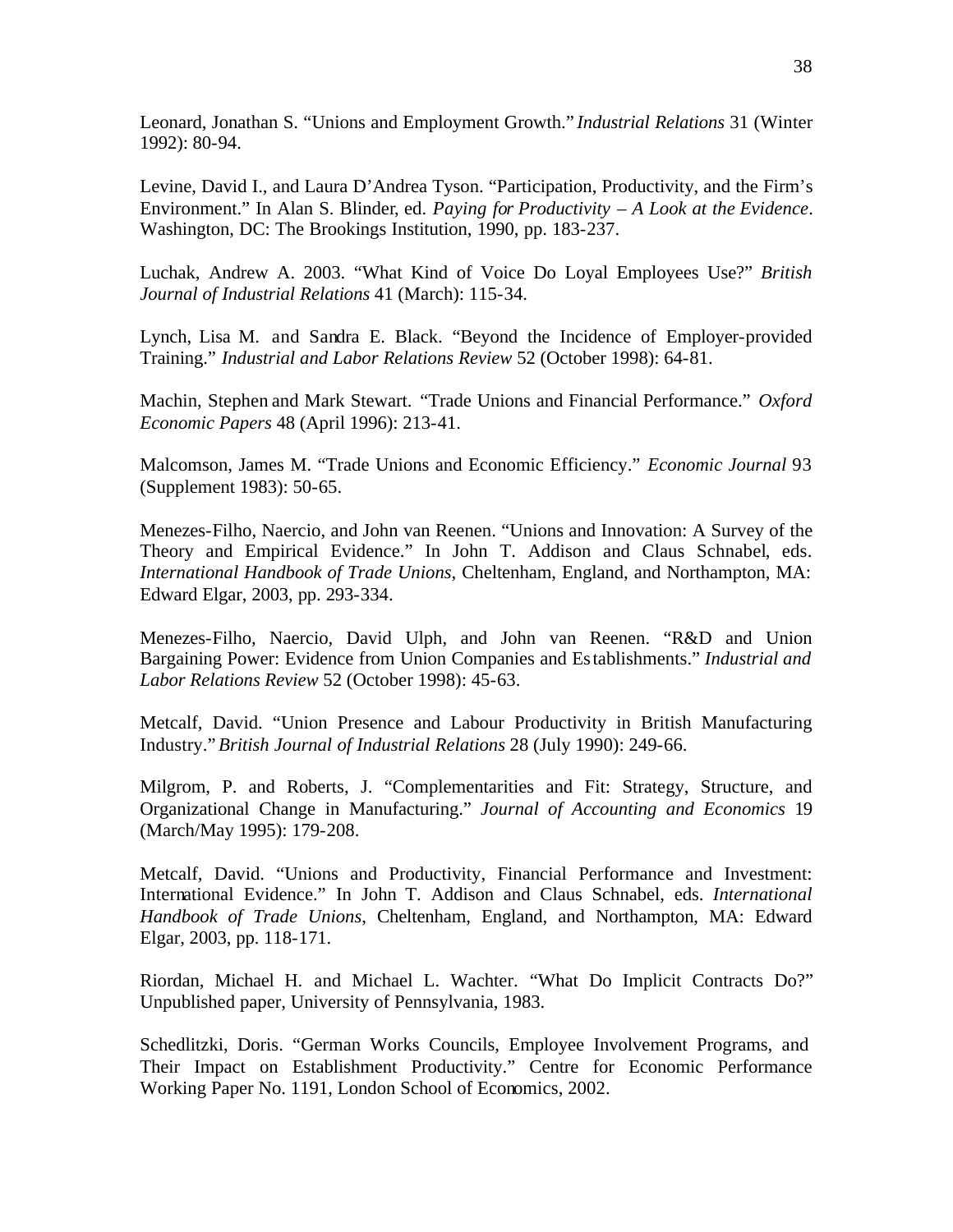Schnabel, Claus and Joachim Wagner. "Industrial Relations and Trade Union Effects on Innovation in Germany." *Labour* 8 (1994): 489-503.

Siebert, W. Stanley, Philip V. Bertrand, and John T. Addison. "The Political Model of Strikes: A New Twist." *Southern Economic Journal* 52 (July 1985): 23-33.

Sisson, Keith. "Human Resource Management and Personnel Function." In John Storey (ed.), *Human Resource Management.* London: Routledge, 1995, pp. 87-109.

Trade Union Congress. *Partners for Progress: New Unionism at the Workplace*. London, England: TUC, 1999.

Williamson, Oliver E., Michael L. Wachter, and Jeffrey E. Harris. "Understanding the Employment Relation: The Analysis of Idiosyncratic Exchange." *Bell Journal of Economics* 6 (Spring 1975): 250-78.

Wolf, Elke and Thomas Zwick. "Reassessing the Impact of High Performance Workplaces." Discussion Paper No. 02-07. Mannheim: Center for European Economic Research/ZEW, 2002.

Wood, Stephen and Lillian de Menezes. "High Commitment Management in the U.K.: Evidence from the Workplace Industrial Relations Survey and Employers' Manpower and Skills Practices Survey." *Human Relations* 51 (1998): 485-515.

Zwick, Thomas. "Continuous Training and Firm Productivity in Germany." Discussion Paper No. 02-50. Mannheim: Centre for European Economic Research/ ZEW, 2002.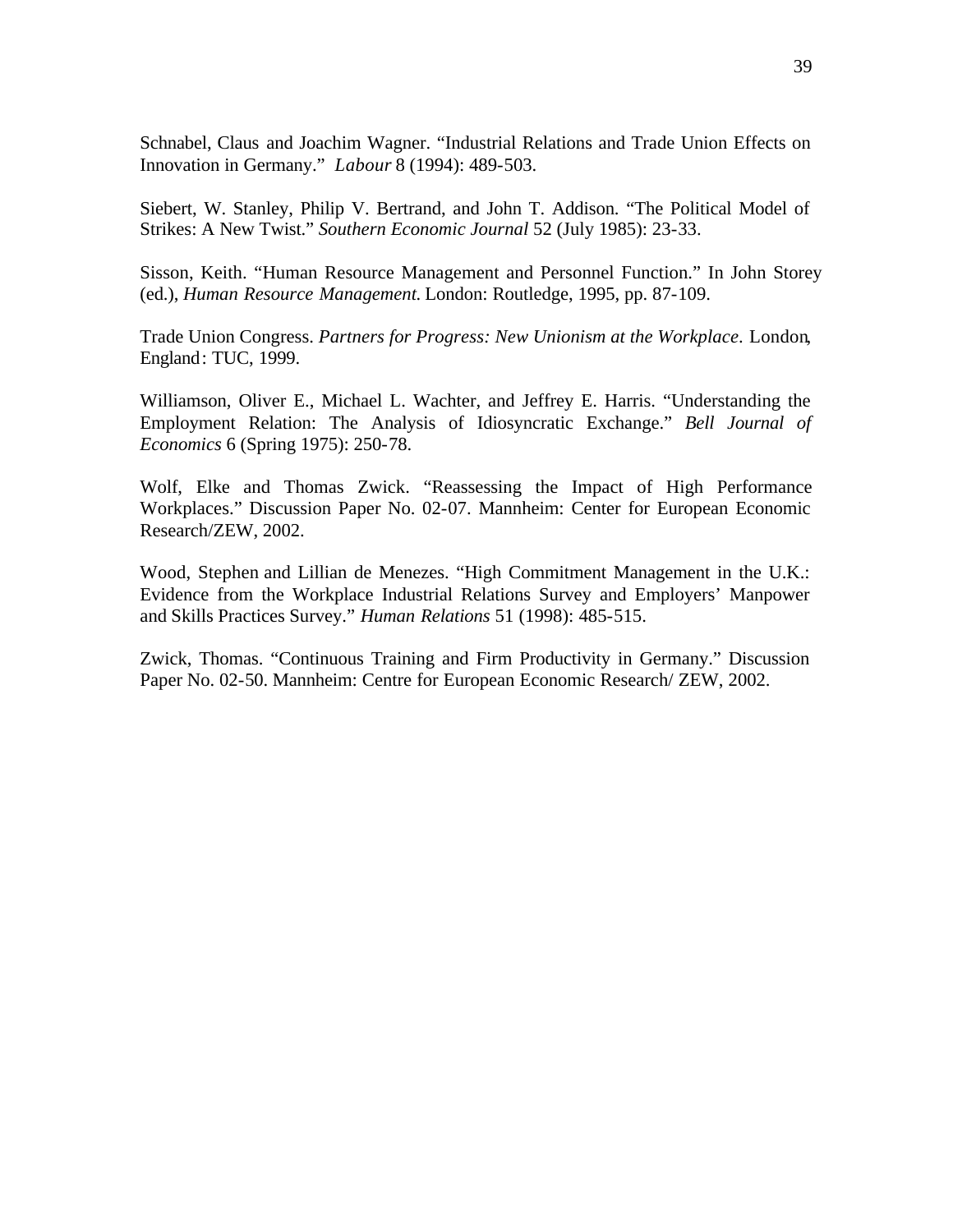| <b>Table 1</b>                                                  |  |  |
|-----------------------------------------------------------------|--|--|
| <b>Workplace-level Voice Measures by Workplace Union Status</b> |  |  |

|                                                                                                                              | <b>Nonunion</b><br>workplace | Union<br>workplace |
|------------------------------------------------------------------------------------------------------------------------------|------------------------------|--------------------|
| At least 60% of employees in the largest occupational group at<br>the workplace work in formally designated teams            | 48.9                         | 84.3               |
| Consultative committee of managers and employees that<br>operates at a higher level than this establishment                  | 21.5                         | 53.7               |
| Joint consultative committee                                                                                                 | 16.1                         | 30.3               |
| Briefing groups (for any section of the workforce)                                                                           | 76.0                         | 83.1               |
| Briefing groups (at least fortnightly)                                                                                       | 38.9                         | 41.9               |
| Briefing groups (involving $>10\%$ of the workforce)                                                                         | 18.8                         | 20.1               |
| Quality circles                                                                                                              | 13.2                         | 20.7               |
| Consultation (management chain)                                                                                              | 42.9                         | 71.6               |
| Consultation (regular meetings with entire workforce)                                                                        | 37.3                         | 40.1               |
| Consultation (at least three of: regular meetings, management<br>chain, suggestion schemes, newsletters)                     | 5.2                          | 16.6               |
| Information provision (about the finance of the organization)                                                                | 38.4                         | 64.1               |
| Information provision (on internal investment plans, finance,<br>finance of the organization, staffing plans)                | 15.1                         | 36.2               |
| Performance related pay (at least 60% of non-managerial<br>employees received performance related pay in last six<br>months) | 11.8                         | 16.8               |
| Profit-related pay                                                                                                           | 27.4                         | 38.3               |
| Share ownership (at least 60% of non-managerial employees<br>are eligible for employee share ownership schemes)              | 5.2                          | 11.0               |
| Formal procedure for dealing with individual grievances raised<br>by any non-managerial employee                             | 80.5                         | 96.6               |
| N (workplaces)                                                                                                               | 768                          | 636                |

*Notes:* WERS98; Survey weights applied; private-sector workplaces only.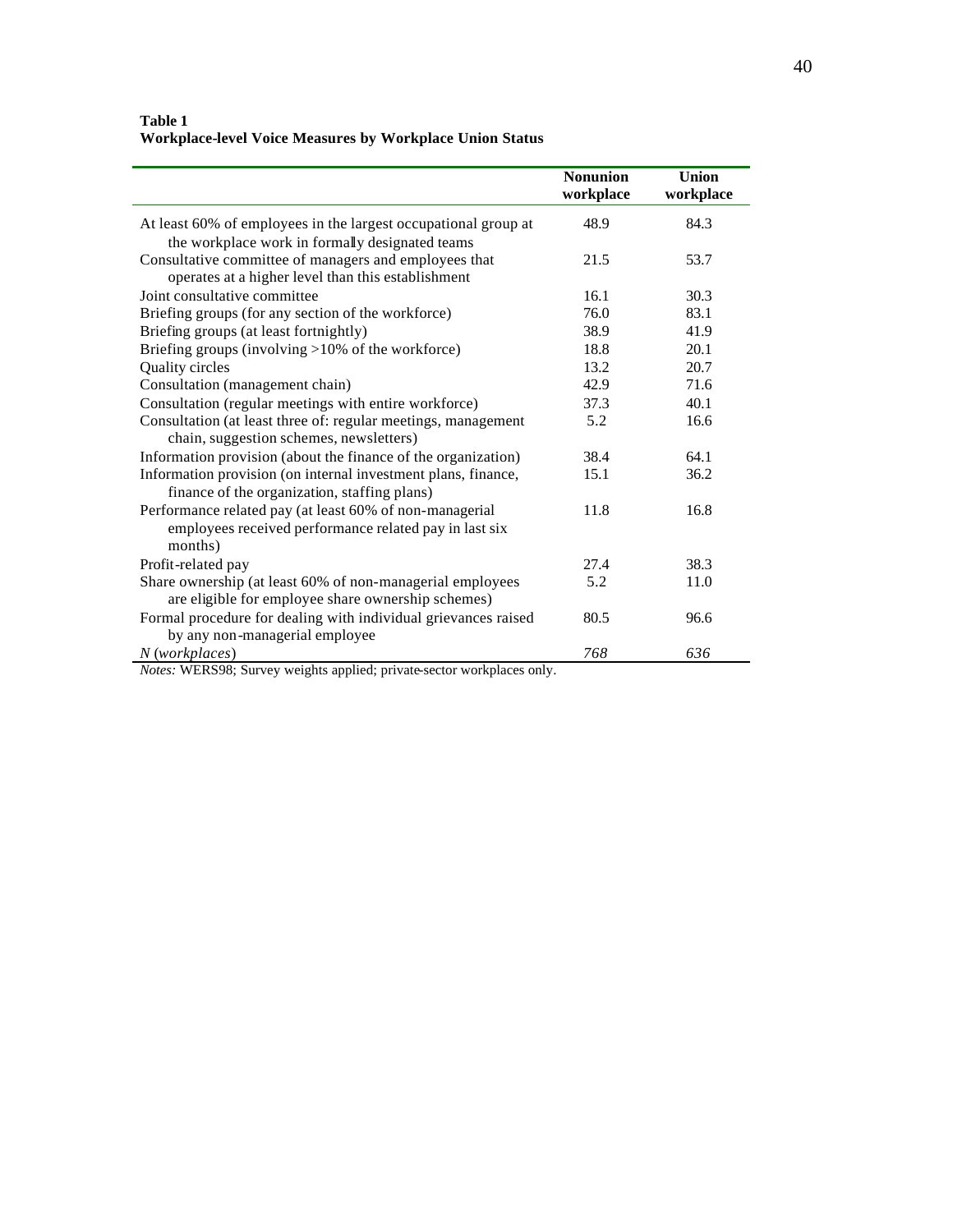|                                                                                      | <b>Nonunion</b><br>workplace | <b>Union</b><br>workplace |
|--------------------------------------------------------------------------------------|------------------------------|---------------------------|
|                                                                                      |                              |                           |
| During the last 12 months, have you discussed any of these                           |                              |                           |
| with your supervisor/line manager?                                                   |                              |                           |
| How you are getting on with your job                                                 | 57.9                         | 55.1                      |
| Your chances of promotion                                                            | 22.0                         | 20.6                      |
| Your training needs                                                                  | 43.3                         | 46.7                      |
| Your pay                                                                             | 41.5                         | 26.7                      |
| None of these<br>$\boldsymbol{N}$                                                    | 26.0                         | 29.6                      |
|                                                                                      | 8550                         | 8599                      |
| Managers here are understanding about employees having to                            | 55.9                         | 46.3                      |
| meet family responsibilities: Percent (strongly agree)<br>$\,N$                      | 8096                         | 8297                      |
|                                                                                      |                              |                           |
| Managers here encourage workers to develop their skills:<br>Percent (strongly agree) | 50.4                         | 48.2                      |
| Ν                                                                                    | 8298                         | 8377                      |
| Managers sometimes or frequently ask for the views of you                            |                              |                           |
| and others working here on:                                                          |                              |                           |
| Future plans for the workplace                                                       | 46.0                         | 41.6                      |
| Staffing issues, including redundancy                                                | 25.8                         | 26.7                      |
| Changes to work practices                                                            | 60.0                         | 55.8                      |
| Pay issues                                                                           | 29.8                         | 28.9                      |
| Health and safety at work                                                            | 55.7                         | 63.0                      |
| N                                                                                    | 8850                         | 8599                      |
| Percent responding managers are (very) good at:                                      |                              |                           |
| Keeping everyone up to date about proposed changes?                                  | 42.5                         | 37.0                      |
| Responding to suggestions from employees?                                            | 34.0                         | 25.7                      |
| Dealing with work problems that you or others may have?                              | 49.8                         | 40.3                      |
| Treating employees fairly?                                                           | 53.0                         | 43.2                      |
| Providing everyone with chance to comment on proposed                                | 29.9                         | 24.2                      |
| changes?                                                                             |                              |                           |
| N                                                                                    | 8550                         | 8599                      |
| In general, how would you describe relations between                                 |                              |                           |
| managers and employees here?                                                         |                              |                           |
| Very good                                                                            | 19.1                         | 8.3                       |
| Good                                                                                 | 42.3                         | 36.3                      |
| Neither good nor poor                                                                | 25.6                         | 30.7                      |
| Poor                                                                                 | 10.3                         | 16.3                      |
| Very poor                                                                            | 4.7                          | 8.4                       |
| Ν                                                                                    | 8411                         | 8462                      |
| How helpful are find meetings of managers and employees?                             |                              |                           |
| (Very) helpful                                                                       | 58.7                         | 55.1                      |
| Not very or not at all helpful                                                       | 15.2                         | 20.9                      |
| Not used here<br>$\boldsymbol{N}$                                                    | 27.0                         | 23.7                      |
|                                                                                      | 8284                         | 8384                      |
| How much contact your do how have with trade union or other                          |                              |                           |
| worker representatives about workplace matters?<br>Frequently in contact             | 3.8                          | 16.0                      |
| Occasionally in contact                                                              | 10.1                         | 39.9                      |
| Never in contact                                                                     | 20.8                         | 24.1                      |
| Am a worker representative                                                           | 1.2                          | 1.8                       |

#### **Table 2 Worker-level Voice Measures by Union Workplace Status**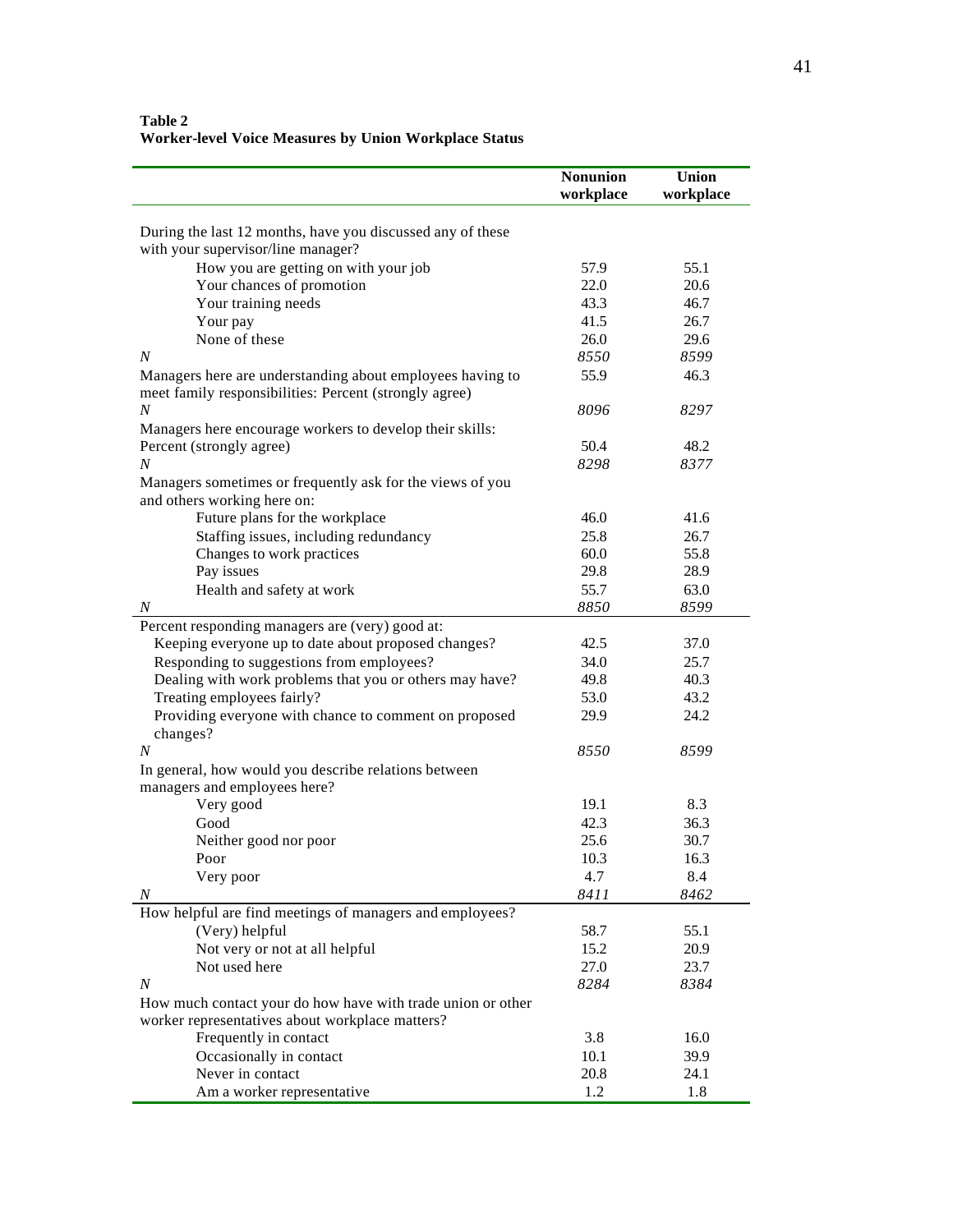| Do not know any worker representatives                           | 63.1 | 17.7 |
|------------------------------------------------------------------|------|------|
| N                                                                | 8405 | 8538 |
| Unions / staff associations take notice of members' problems     |      |      |
| and complaints                                                   |      |      |
| (Strongly) agree                                                 |      | 47.1 |
| (Strongly) disagree                                              |      | 35.3 |
| Unions / staff associations are taken seriously by management    |      |      |
| (Strongly) agree                                                 |      | 35.0 |
| (Strongly) disagree                                              |      | 42.5 |
| Unions / staff associations make a difference to what it is like |      |      |
| to work here                                                     |      |      |
| (Strongly) agree                                                 |      | 30.7 |
| (Strongly) disagree                                              |      | 33.8 |
| N (workers)                                                      |      | 8599 |
| Motor: Roo Toble 1                                               |      |      |

*Notes*: See Table 1.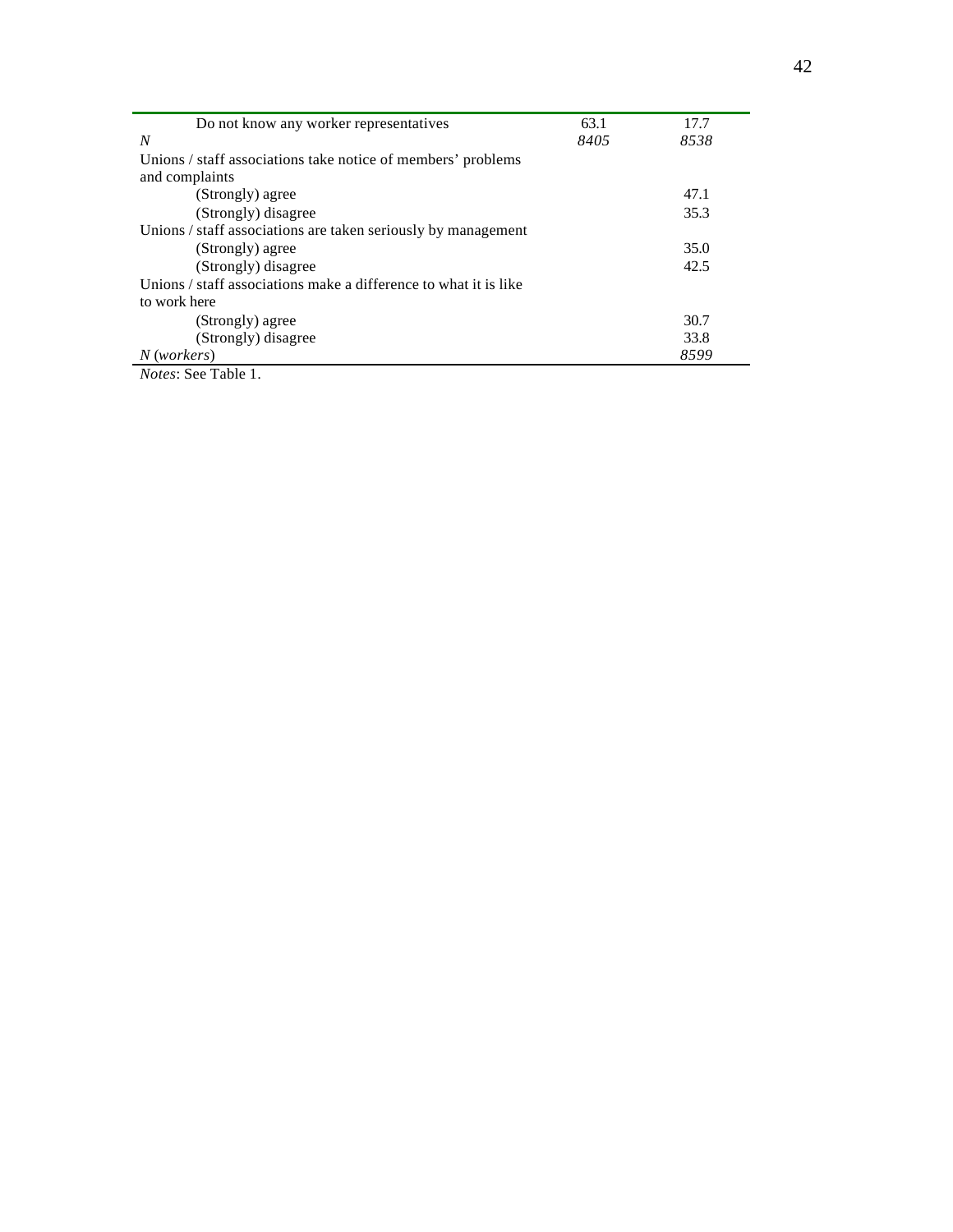#### **Table 3 Worker-level Satisfaction Measures by Union Workplace Status**

|                                                            | <b>Nonunion</b><br>workplace | Union<br>workplace |
|------------------------------------------------------------|------------------------------|--------------------|
|                                                            |                              |                    |
| Percent satisfied or very satisfied with:                  |                              |                    |
| Amount of influence you have over your job                 | 62.2                         | 54.5               |
| Sense of achievement you get from your work                | 63.8                         | 56.2               |
| Amount of respect from supervisors/managers                | 56.9                         | 50.1               |
| Amount of pay you receive                                  | 32.5                         | 33.2               |
| Percent agree or strongly agree:                           |                              |                    |
| I share the values of my organization                      | 46.2                         | 41.5               |
| People working here are encouraged to develop their skills | 48.9                         | 44.2               |
| I feel loyal to my organization                            | 64.8                         | 58.5               |
| I am proud to tell people who I work for                   | 56.4                         | 49.9               |
| N (workers)                                                | 5597                         | 8659               |
|                                                            |                              |                    |

*Notes*: See Table 1.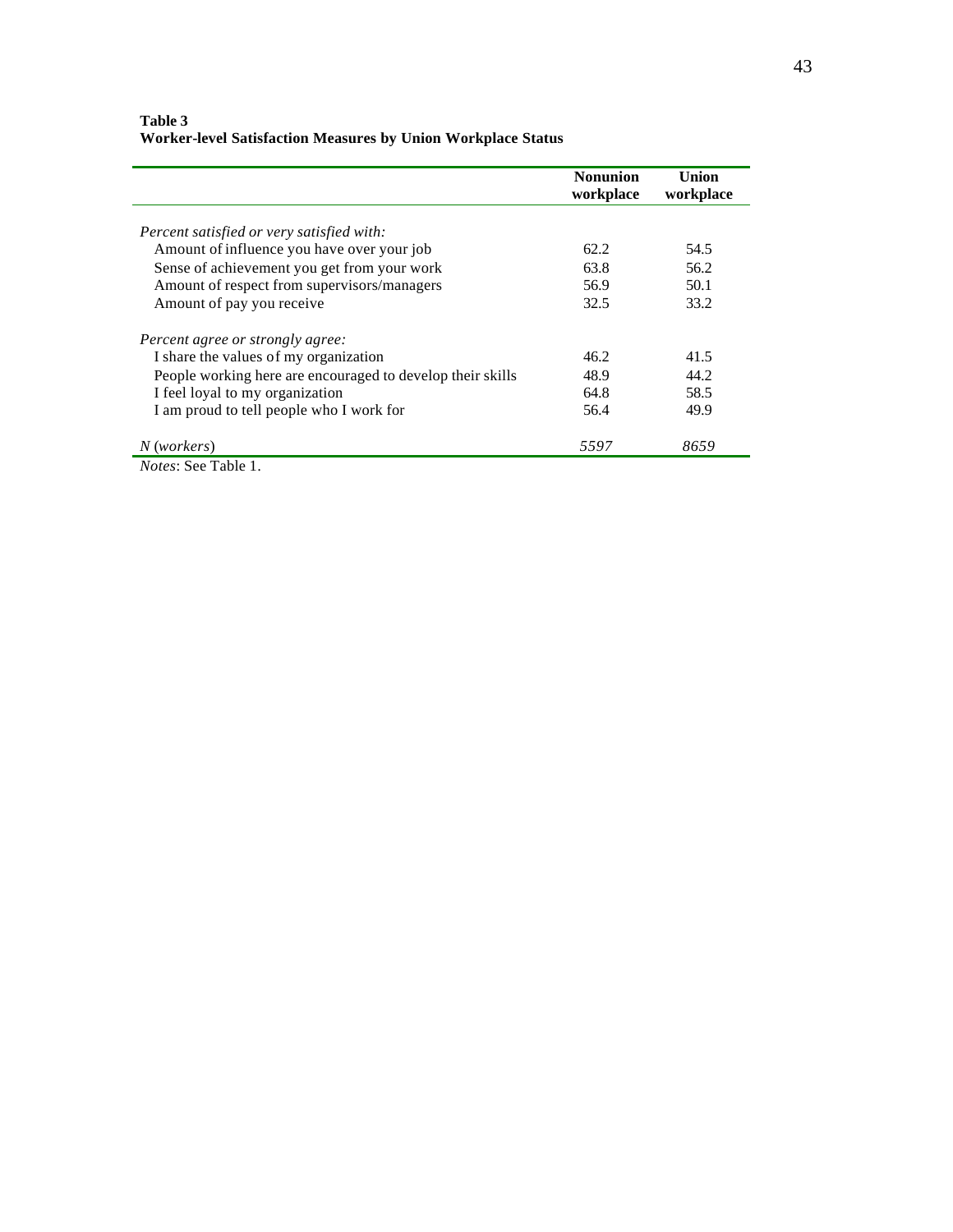|                            | <b>Log Workplace Quit Rate</b> |                               | <b>Log Workplace Tenure Rate</b> |                               |
|----------------------------|--------------------------------|-------------------------------|----------------------------------|-------------------------------|
|                            | $[1]$<br><b>Union 'Voice'</b>  | $[2]$<br><b>Union 'Voice'</b> | $[1]$<br><b>Union 'Voice'</b>    | $[2]$<br><b>Union 'Voice'</b> |
|                            |                                | and Voice<br><b>Channel</b>   |                                  | and Voice<br><b>Channel</b>   |
| Ln (average wage)          | $-0.8422**$                    | $-0.8417**$                   | 0.0591                           | 0.0901                        |
|                            | (0.2017)                       | (0.2038)                      | (0.1034)                         | (0.1096)                      |
| Union workplace            | $-0.4120**$                    | $-0.2936**$                   | $0.1475**$                       | 0.1007                        |
|                            | (0.0785)                       | (0.1007)                      | (0.0545)                         | (0.0585)                      |
| Formal grievance procedure |                                | $-0.2024$                     |                                  | 0.0550                        |
|                            |                                | (0.1083)                      |                                  | (0.0614)                      |
| Team working               |                                | 0.0706                        |                                  | $-0.0370$                     |
|                            |                                | (0.0871)                      |                                  | (0.0515)                      |
| <b>JCC</b>                 |                                | $-0.0591$                     |                                  | 0.0447                        |
|                            |                                | (0.0803)                      |                                  | (0.0508)                      |
| Briefing groups            |                                | $-0.0950$                     |                                  | $-0.0039$                     |
|                            |                                | (0.1137)                      |                                  | (0.0665)                      |
| Quality circles            |                                | $-0.0350$                     |                                  | 0.0540                        |
|                            |                                | (0.0874)                      |                                  | (0.0450)                      |
| Consultation               |                                | $-0.0975$                     |                                  | 0.0604                        |
|                            |                                | (0.1061)                      |                                  | (0.0531)                      |
| Information provision      |                                | $-0.2232*$                    |                                  | 0.0535                        |
|                            |                                | (0.0877)                      |                                  | (0.0486)                      |
| Performance pay            |                                | 0.0328                        |                                  | $-0.0532$                     |
|                            |                                | (0.1068)                      |                                  | (0.0553)                      |
| Profit-related pay         |                                | $0.1864*$                     |                                  | $-0.0492$                     |
|                            |                                | (0.0854)                      |                                  | (0.0529)                      |
| Shareownership             |                                | 0.0456                        |                                  | 0.0122                        |
|                            |                                | (0.0880)                      |                                  | (0.0527)                      |
| Good relations             |                                | $-0.0944$                     |                                  | $-0.0634$                     |
|                            |                                | (0.0853)                      |                                  | (0.0504)                      |
| $\boldsymbol{N}$           | 1084                           | 1084                          | 517                              | 517                           |
| R-squared                  | 0.34                           | 0.36                          | 0.54                             | 0.55                          |

#### **Table 4 Log Workplace Quit Rate and Tenure Rate (OLS Estimation)**

*Notes:* See Table 1. \*,\*\* denote significance at the .01 and .05 levels, respectively. Control variables are: dummy variables for sector (manufacturing, utilities, wholesale, catering, transport, and finance); workforce composition (percent female, unskilled, part-time, professional, and minority); dummy variables for capital/labor ratio (3 proxies), log establishment age, and single establishment. Constant term also included.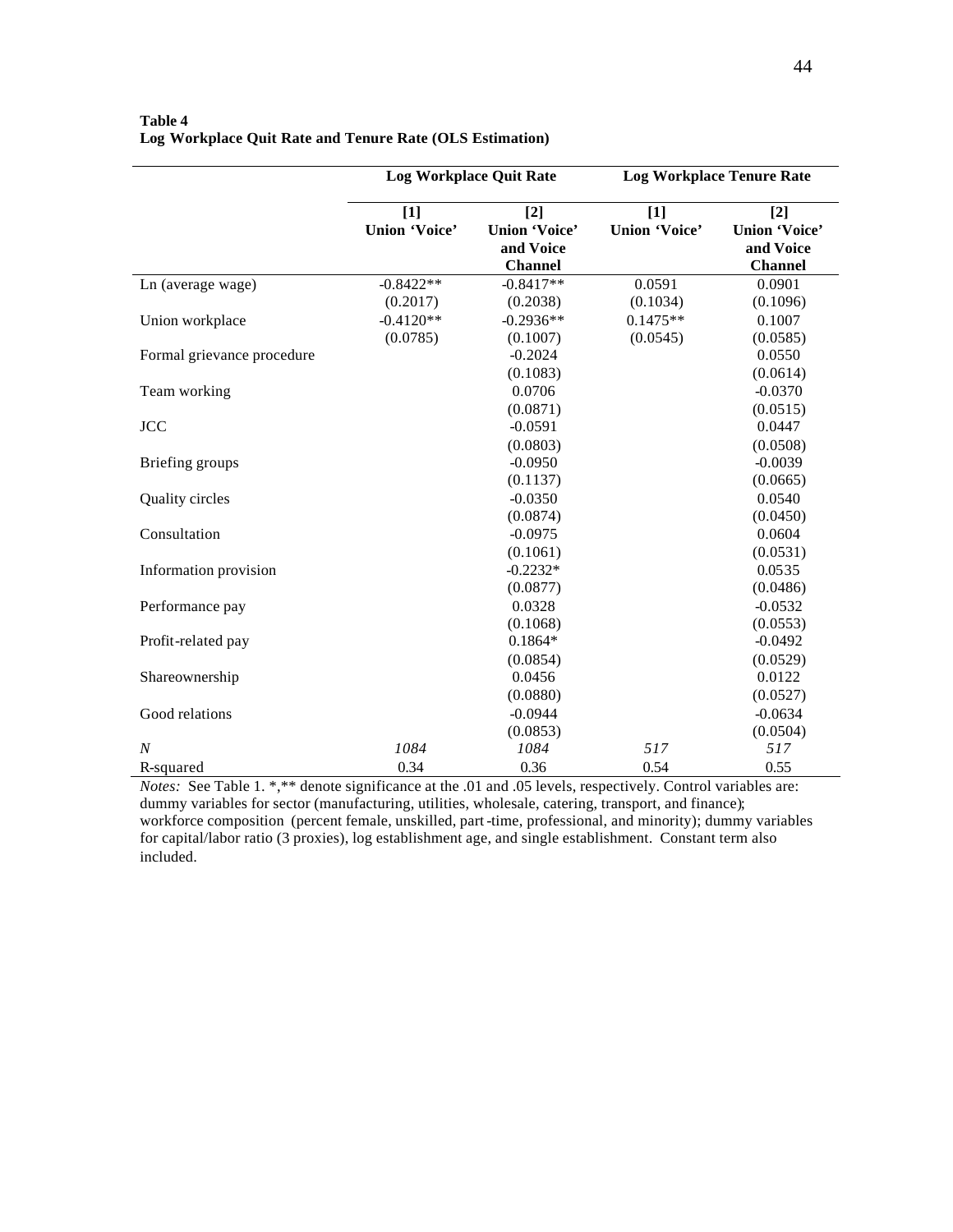|                                                                           | <b>Unionism, for Workers</b><br><b>Paid Same Wage</b><br>('Voice Effect') | 20 Percent Wage Increase<br>('Monopoly Effect') |
|---------------------------------------------------------------------------|---------------------------------------------------------------------------|-------------------------------------------------|
| Approximate percentage amount by<br>which workplace quit rate is reduced: | 34                                                                        | 15                                              |
| Approximate percentage amount by<br>which workplace tenure is increased:  | 16                                                                        |                                                 |

#### **Table 5 Estimates of the Effect of Unionism and a Twenty Percent Wage Increase**

*Notes:* Mean (s.d.) quit rate: 0.15 (0.21); mean (s.d.) worker tenure: 6.6 (5.5) years. Percentage amounts are taken from model [1] of Table 4: for voice effect anti-logs of coefficients are used; for wage effect antilogs of coefficients\*0.2 are used.